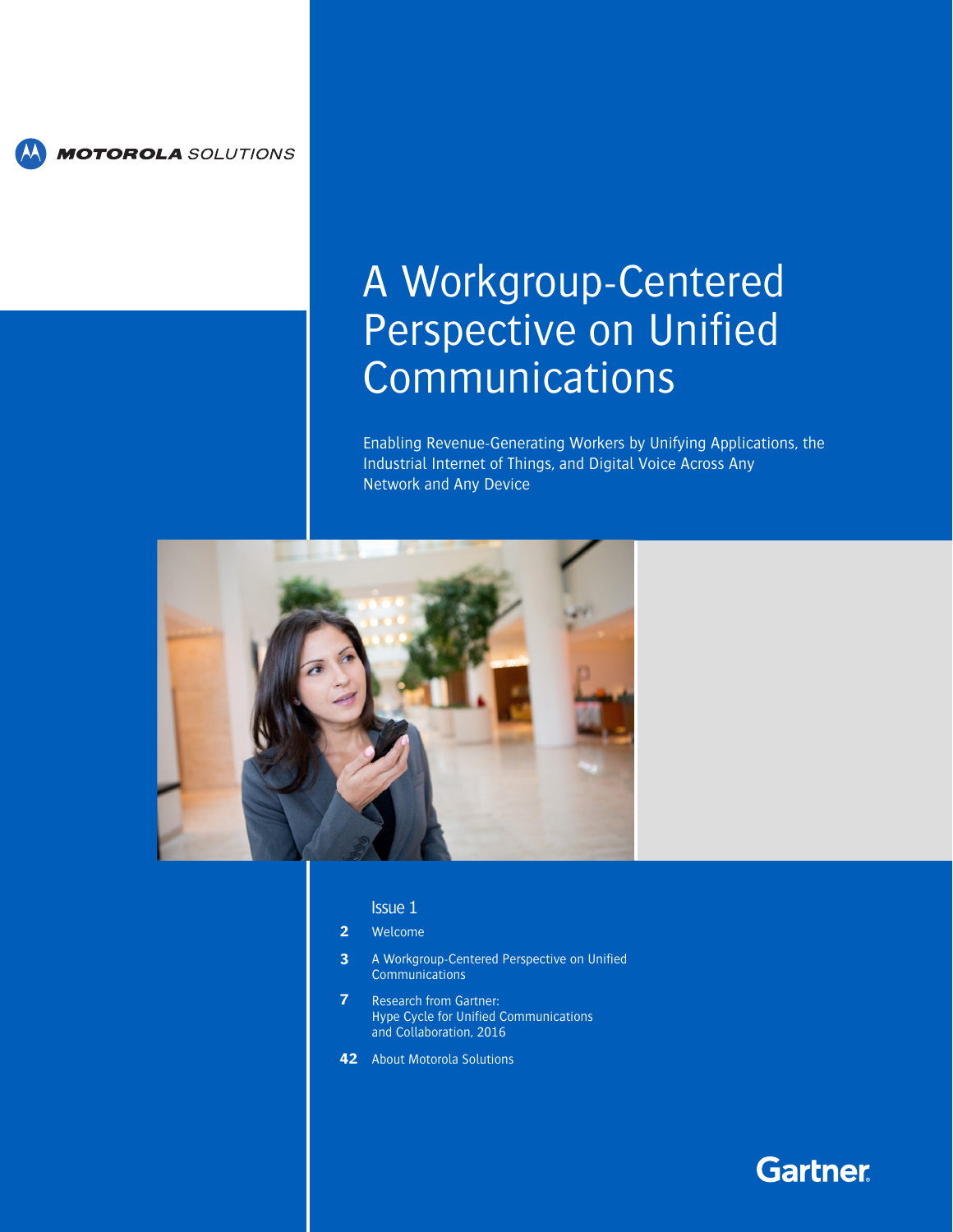<span id="page-1-0"></span>

Today, the power of unified communications is expanding beyond the traditional office space and into the industrial areas where the revenue generation for many enterprises actually takes place.

The employees in those areas – the production line worker, the hotel housekeeping and security staff, the short-haul truck driver, the warehouse manager, the utility linesman, and countless others – are critical parts of your enterprise, and their performance can make or break the success of your company.

These industrial employees use different devices on different networks and face far different challenges communicating than their counterparts in carpeted office spaces. Their preferred collaboration methods - radio, telephone, and even pager to resolve work tickets from dispatch or alarms from equipment – are focused on issue prevention or resolution, and optimized for their workflow and environment. The operator in the paint-spray booth at a manufacturing facility is not going to use Google Hangouts on a laptop to notify her supply team that she is out of paint. She will use a push-to-talk radio to say, "I'm out of paint at Sprayer 4." Instant, efficient, and done on a device that is purpose-built for her needs.

The need to connect these employees "outside the four walls" has never been greater. While these workers are not a traditional unified communications focus, they benefit from streamlined collaboration with their colleagues in the same way as their office counterparts, and often pose a greater challenge. In addition to oneto-one and one-to-many communications between employees, there are also person-to-machine and application-to-person communication streams to manage. Dispatch and work ticket management applications are commonplace, and critical for business success. In rare circumstances, front line workers may even need immediate guidance from an offsite supervisor, or a manager within the office environment, and must communicate quickly across devices and technologies.

In this newsletter, we will explain how new technologies applied to Unified Workgroup Communications carry the concept of Unified Communication and Collaboration into the industrial space. Offerings in this new space, like Team Communications from Motorola Solutions, allow workers outside the office area to communicate instantly, without boundaries, and with added intelligence across the entire enterprise. We will also review how some emerging technologies on Gartner's Hype Cycle for Unified Communications and Collaboration apply in the Unified Workgroup Communications space.

Finally, we will share a few case studies on enterprises, such as the MGM Grand Hotel, who have put Unified Workgroup Communications into action with tremendous results and unexpected benefits. Be sure to check these out to see how these industry leaders are taking their communications further.

Best regards,

#### **John Kedzierski**

Motorola Solutions Inc. Corporate Vice President North America Services and Commercial Markets

Contact Motorola Solutions today at **[motorolasolutions.com/teamcommunications](http://motorolasolutions.com/teamcommunications)** to review your current communication systems and better understand how Motorola Solutions can help you take your communications further.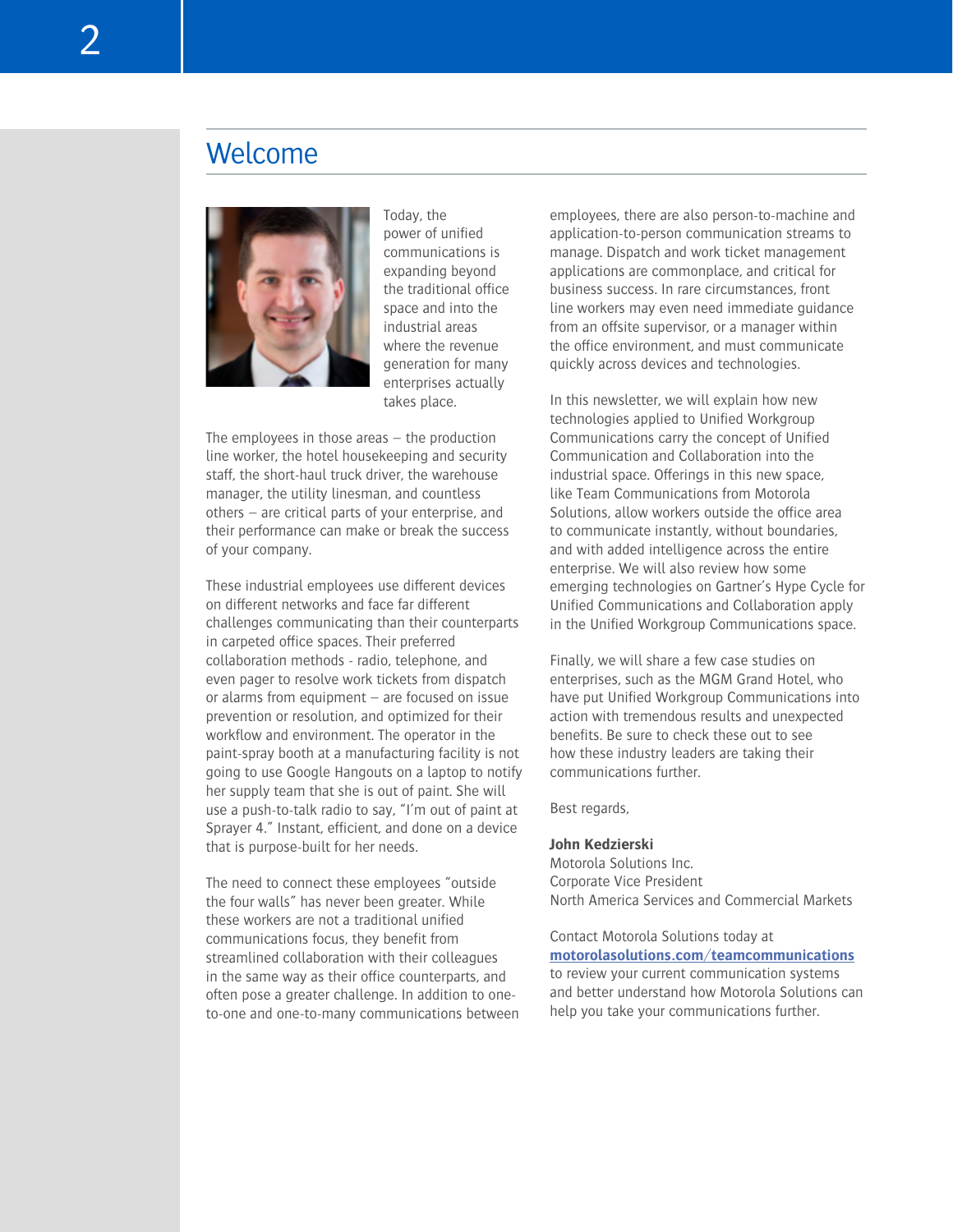# <span id="page-2-0"></span>A Workgroup-Centered Perspective on Unified **Communications**

In the arena of Unified Communication and Collaboration (UCC), industry experts strongly recommend assembling a stable of best-in-class vendors to provide the critical elements of a UCC solution. The Gartner research provided later in this document: Hype Cycle for Unified Communications and Collaboration, 2016 helps IT leaders revisit whether well-established UCC solutions are sufficient to meet the growing imperative to engage workers. Innovations continue to emerge that challenge existing patterns for how UCC is procured, developed and consumed. The size and scope of the UCC environment make it unlikely to source the entire solution from a single megavendor; instead, enterprises must assemble a suite of trusted suppliers who best fit the needs of their particular business.

### **From carpet to concrete**

A key employee segment often overlooked by enterprises when planning UCC strategies is, surprisingly, the team with a central role in generating revenue, driving efficiencies, and satisfying customers. Most UCC solutions providers focus on the carpeted areas of the business - the front office, the managerial suite, and the sales team. The solutions (web and videoconferencing, telephony, instant messaging, and presence) and preferred devices (desktop and laptop computers, smartphones) under discussion are appropriate to this traditional office environment.

However, once a transaction occurs - a sale is made, an order is placed, a room is reserved - the responsibility to successfully meet that commitment often shifts out of the carpeted area



to the workers "on concrete" - on the shop floor, in the kitchen, or otherwise operating behind the scenes. Plant workers, delivery drivers, facilities managers, housekeeping teams, line operators, quality control technicians, security staff and other employees and partners outside of the traditional office environment ultimately own whether deliveries are made, revenue is generated, and customers are delighted.

The demands and challenges of this businesscritical industrial environment are very different to those in the office area. Personnel are often in high-noise areas, or out in the elements. For durability, coverage, and audio quality, the devices used to communicate are often land mobile radios instead of smartphones. Group text messaging and one-to-many push-to-talk are optimal modes of communication. Dispatch and work order ticket management applications accessible on both radios and mobile devices are necessary to keep the entire team aligned and focused. Critical information arrives directly from the equipment, as the Industrial Internet of Things (IIoT) provides alerts, data, and notifications to workers directly. Without a communication and collaboration strategy for these industrial employees, the enterprise is at risk of not keeping business commitments and frustrating customers.

Extending the UCC concept to these industrial spaces with Unified Workgroup Communications can ensure that industrial workers are also able to share information quickly across disparate technologies and devices. There are three key aspects of a Unified Workgroup Communication solution, such as Team Communications from Motorola Solutions - communicating instantly; without the traditional boundaries inherent in certain networks and devices; and with added intelligence through workflow and safety applications, system monitoring and IIoT.

#### **Communicate in an instant**

When an answer is needed, an order is delayed, or a safety situation arises, nothing is faster than push-to-talk. Unified Workgroup Communications should provide the instant collaboration needed for high-performing teams. Team Communications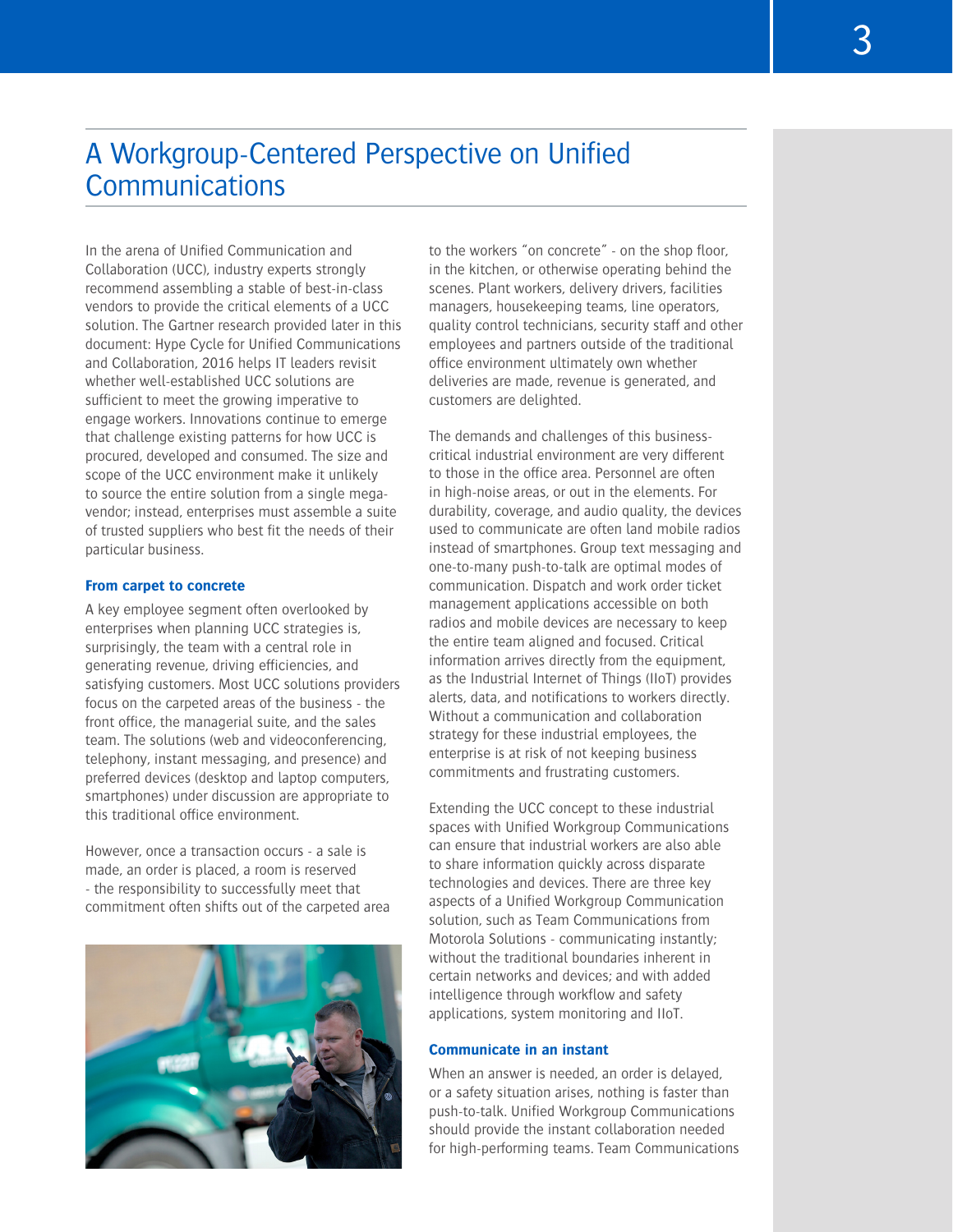from Motorola Solutions supports one-to-one or one-to-many collaboration across radios in challenging noise environments, and across the WAVE™ broadband push-to-talk (PTT) application on smartphones, tablets, or laptops to expand the same conversation to wherever network connectivity exists. Employees who do not use a radio can contact those who do, and vice versa, instantly.

In an emergency, priority voice and data communications guarantee that critical information is heard by all, bypassing routine conversations. When your team can reach anyone necessary to resolve critical issues – regardless of device, or physical location – deadlines are met, promises are kept, and employee satisfaction improves.

#### **Communicate without boundaries**

Today, choices of communications devices and networks often impose limitations on who can be quickly reached. There may also be multiple dispatch focal points, specialized to the needs of a smaller group and the network (LMR, LTE, WiFi or LAN) they use to communicate. These limitations lead to delays and frustration when the right decisions must be made faster than ever before to be safe, successful, and efficient.

The core of Unified Workgroup Communications is linking industrial staff carrying radios or other devices with the team members using smartphones, tablets, or laptops as their preferred device back at the office. Team Communications from Motorola Solutions deploys the WAVE broadband PTT application on non-radio devices, so that team members scattered across the state or even the country can communicate as quickly and easily as if they were carrying a radio, leveraging the convenience of talkgroups and priority calling.

Using Unified Workgroup Communications, network, device, and geographic boundaries are overcome – your team members can connect from their preferred device to other team members, anywhere, anytime with businesscritical information.

# **Communicate with added intelligence**

Similar to the carpeted workspace, there are several purpose-built applications in the concrete environment to help employees be more successful, more efficient, or safer. These applications are often available for smartphone or desktop platforms, but they are also designed for use on digital mobile radios, reflecting the popularity of these devices in the industrial workspace. Work order ticket management, dispatch, and location tracking applications specialized to particular industry verticals are common, and provide optimized solutions to the unique challenges these employees face.

While technology has provided more operational visibility through SCADA (Supervisory Control and Data Acquisition) and IIoT, GPS location, alarms and sensors, and even video, this data is often stranded in different corners of the organization. But within these pools of information is the intelligence that separates the businesses that succeed from those that fail. A more efficient route. A root cause behind seemingly unrelated issues. A pattern of sensor trips indicating a larger issue. An inventory shortage that will impact the business. An alarm warning that someone is in the wrong place at the wrong time.

By connecting every member of the group regardless of device, Unified Workgroup Communications unlocks the potential of your company's data. The critical piece of intelligence needed to make your business safer, more successful, or more efficient can now be communicated – instantly – by the person who knows to the people who need to know.

#### **Assure the safety and security of your staff**

Keeping every member of the organization safe is the overriding responsibility of all businesses. Unified Workgroup Communications helps maintain the security of the entire team - both carpeted and concrete spaces - by enabling communication to all impacted employees. Whether the issue is an injury in the plant, a disgruntled employee growing belligerent in the HR department, or a suspicious package left in the lobby, resolving the situation quickly and safely relies upon instant, clear communications. In the event that local public safety agencies respond, the security team must be able to provide first responders with precise information about the incident and quickly direct them to the correct location.

Team Communications keeps all of your employees connected and ensures that critical emergency information is shared with everyone at the push of a button. With specialized radios for hazardous environments and Lone Worker and Man Down alerting, Motorola Solutions provides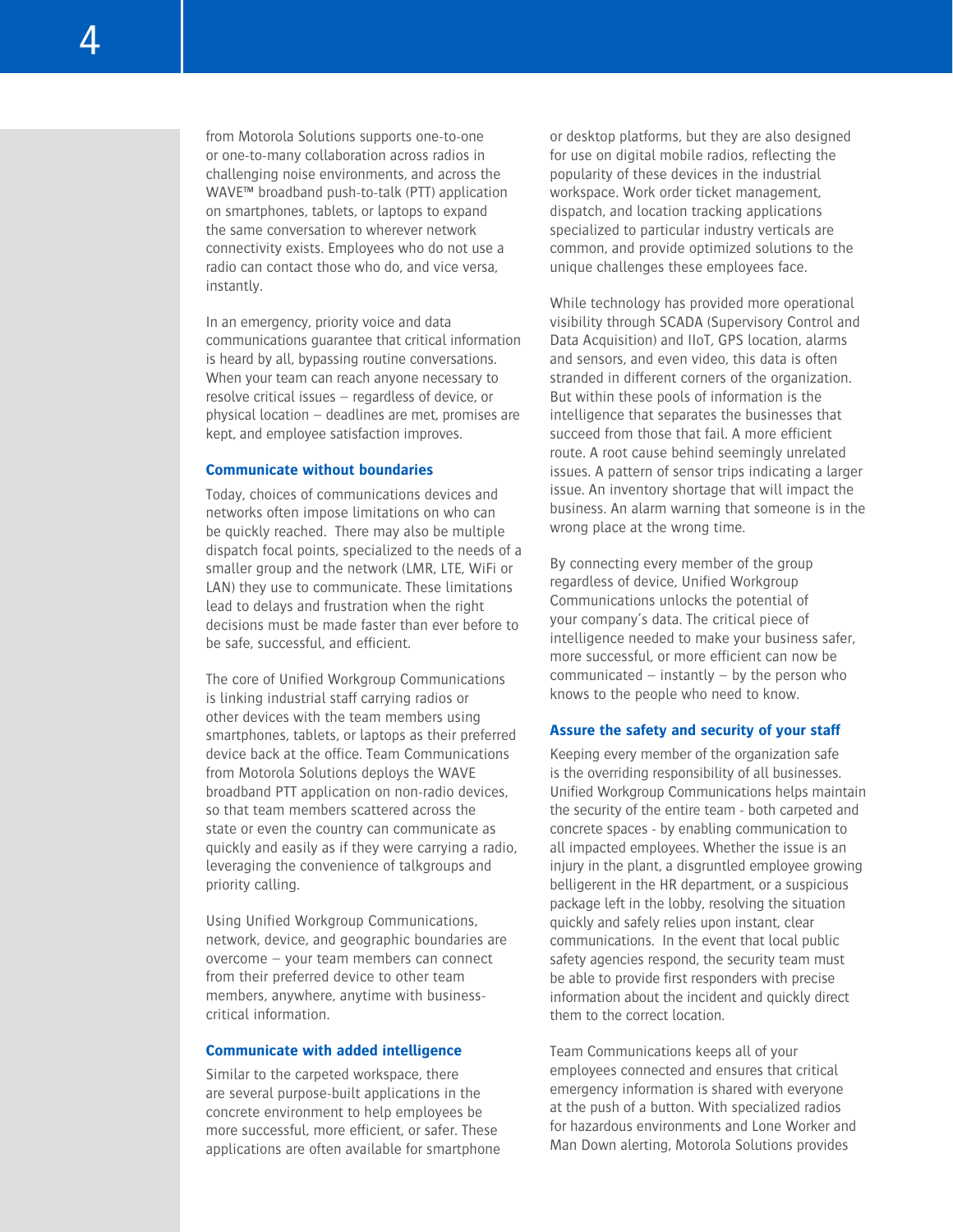an additional level of protection for radio users in challenging circumstances.

# **Unified Workgroup Communications Use Cases**

**[British Airways](http://imagesrv.gartner.com/media-products/pdf/motorola/1-3VYOSSY/British_Airways.pdf)**

**[Canadian Pacific Railway Police Service](http://imagesrv.gartner.com/media-products/pdf/motorola/1-3VYOSSY/Canadian_Pacific.pdf)**

**[Connexus® Energy](http://imagesrv.gartner.com/media-products/pdf/motorola/1-3VYOSSY/Connexus_Energy.pdf)**

**[MGM Resorts International® Case Study](http://imagesrv.gartner.com/media-products/pdf/motorola/1-3VYOSSY/MGM_Resorts.pdf)**

# **Unified Workgroup Communications uses several technologies in the Gartner UCC Hype Cycle**

While the modality and infrastructure of communications in industrial workspaces differ from an office workspace, there are enabling technologies in various stages of the UCC Hype Cycle that apply to the needs of the Unified Workgroup Communications space as well. Some of these include:

#### **Virtual Personal Assistant (embryonic)**

Industry-specific Virtual Personal Assistants provide clear benefits to workers outside a traditional office environment. While voice interaction is an emerging technology in all workspaces, it will be even more critical for the suitability of VPAs in the industrial space, as workers will be more likely to need their eyes and hands engaged with their activity to ensure safety and productivity. Given the availability of clear processes and procedures and high employee turnover in some roles, the VPA can play a vital role in ramping up new employees and smoothing transitions within the enterprise. The concept of "eyes up, hands free" is a foundational aspect of Motorola Solutions design and development in mission- and business-critical workspaces, and development of VPAs to serve the unique needs of our customer base is an area of focus for the company.

#### **Spatial Audio (emerging)**

Audio communications in the industrial workspace already provide unique challenges with respect to background noise and audio clarity. As the industry leader in mission-critical audio communications for public safety, Motorola Solutions brings unique technical expertise in the areas of noise cancellation, multiple microphone audio capture, and adaptive audio optimization.

The benefit of spatial audio to personnel in an industrial workspace is far more fundamental than the more engaging meeting experience it delivers in an office environment. Out on a plant floor, in a warehouse, or in the utility space of a large hotel, limited visibility and a high noise floor can quickly lead to disorientation, especially for new employees or those experiencing some sort of health emergency. The ability for a coworker to spatially orient to the plea "I need help over here" provides immediate safety benefits to the enterprise.

#### **Conversational User Interfaces (emerging)**

Just as a physical user interface benefits from being simple and intuitive, the adoption and application of vocal interfaces hinges on the ability of the user to speak in common, industry-specific terms that are recognized by the technology as audio cues. In the context of an industrial user, the same challenges referenced earlier with respect to audio apply here as well. The proven capabilities of Motorola Solutions to identify and isolate desired audio characteristics in high-noise environments bodes well for the utilization of CUI by workers in challenging audio workspaces.

This technology has a long history in the public safety space, most notably in the pioneering work of Project 54 at the University of New Hampshire. Launched in 1999 at the UNH Consolidated Advanced Technologies Laboratory, Project 54 focused on enabling a police officer to activate key capabilities of a patrol vehicle - lightbar, siren, radar, and radio - with voice commands. This team eventually formed a startup, 54ward, acquired by Motorola Solutions in 2013.

# **Communications Platform as a Service (cPaaS) (adolescent)**

The cornerstone of the Unified Workgroup Communications offering from Motorola Solutions is WAVE, an application seamlessly connecting the land mobile radio systems favored in the industrial space with the commercial mobile and enterprise LAN technologies prevalent in office environments. Aside from breaking down communication barriers, WAVE also extends push-to-talk convenience and radio talkgroups and aliases to users on mobile devices, laptops, tablets, and desktop computers.

Motorola Solutions introduced WAVE OnCloud, a cloud-based, software as a subscription (SaaS) service, in March of 2017. Featuring the same capabilities of a WAVE on-premise deployment,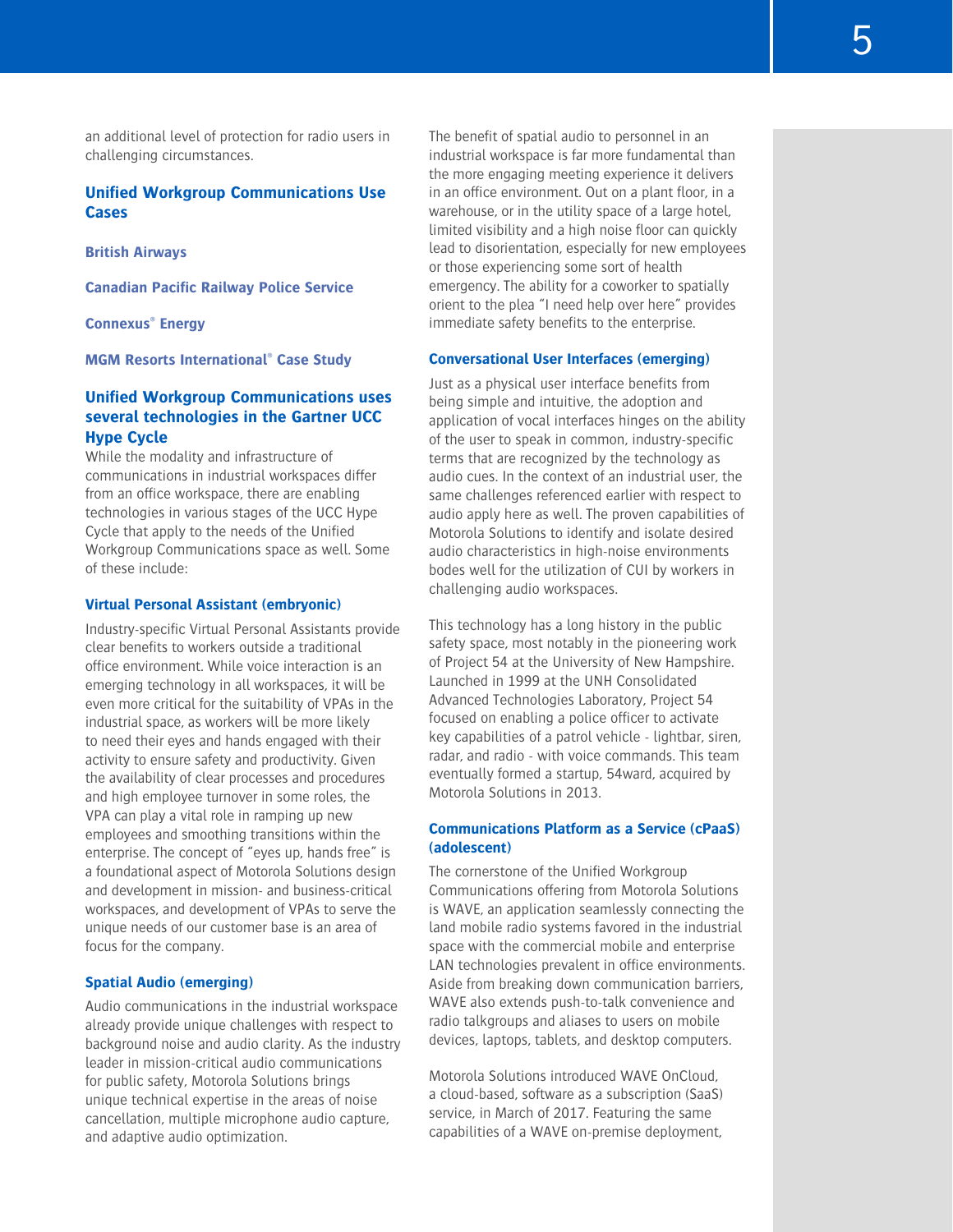WAVE OnCloud offers monthly subscription pricing with competitive savings that scale dramatically with larger mobile radio deployments.

#### **Truly Connect All of Your Workspaces**

To be successful, many industries rely on business elements beyond the carpeted space served by traditional Unified Communications technologies. Team members on the industrial side of the value chain must be capable of collaborating with the front office, and vice versa, or else each group is operating in a vacuum. Unified Workgroup Communications offerings such as Team Communications from Motorola Solutions allow all aspects of the business to collaborate on the device they prefer to use, on the networks they have available, and ensure that critical intelligence from IIOT, SCADA, or other sources is shared immediately between those who know, and those who need to know.

With the introduction of WAVE OnCloud, the new cloud-based SaaS push-to-talk offering from Motorola Solutions, getting started on the path to Team Communications could not be easier or more cost effective. With a minimal investment digital radio users will be able to communicate in talk groups with users of other devices, increasing collaboration and boosting efficiency and customer service.

Contact Motorola Solutions today at **[motorolasolutions.com/teamcommunications](http://motorolasolutions.com/teamcommunications)** to review your current communication systems and better understand how Motorola Solutions can help you take your communications further.

Source: Motorola Solutions

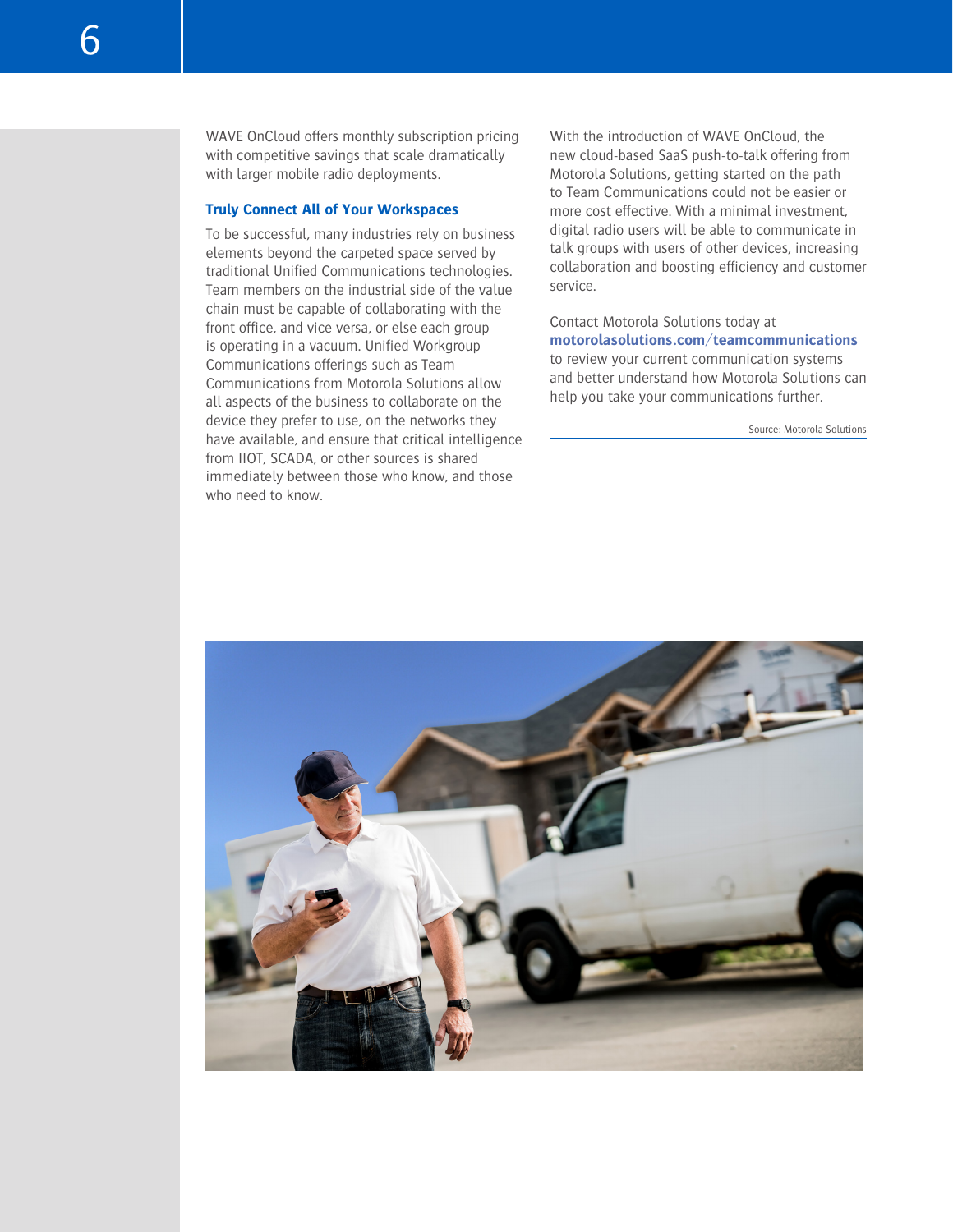#### <span id="page-6-0"></span>**Research from Gartner:**

# Hype Cycle for Unified Communications and Collaboration, 2016

The digital workplace compels IT leaders to revisit whether well-established UCC solutions are sufficient to meet the growing imperative to engage workers. Innovations continue to emerge that challenge existing patterns for how UCC is procured, developed and consumed.

# **Analysis**

# **What You Need to Know**

Enterprise unified communications and collaboration (UCC) solutions are based on familiar technologies, such as telephony, video, messaging and conferencing. They are increasingly being impacted by innovations coming from the adjacent markets of mobile, cloud and the digital workplace (see "Hype Cycle for Personal Technologies, 2016," "Hype Cycle for Cloud Computing, 2016" and "Hype Cycle for the Digital Workplace, 2016").

New technologies are emerging that augment and in some cases replace previously defined UCC platforms and services. For example, unified communications as a service (UCaaS), workstream collaboration services, freemium UCC and cloudbased video infrastructure change the paradigm for how people consume UCC. These innovations facilitate greater adoption of UCC by allowing quick use by end users to derive productivity benefits (see "Leverage Bimodal IT Methods to Advance UCC").

Most IT leaders are actively evolving their UCC strategies as many of the required technologies are reaching maturity in the near term and as deployment risks are better understood. The growing influence of digital workplace initiatives such as man-machine dialogue and consumeroriented mobile applications ensure that existing enterprise communications paradigms will continue to be transformed.

#### **The Hype Cycle**

Enterprises have long sought tools and capabilities for unifying disparate communication technologies in consistent ways to enhance employee collaboration, increase productivity and improve customer service engagement.

UCC solutions are increasingly driven by enterprises seeking to go beyond the basic voice, video and IM functionality, delivering innovative technologies that enable screen and document sharing, enterprise video content management and spatial audio, as well as persistent conversations through new workstream collaboration services such Cisco Spark, Unify Circuit and Slack.

Additionally, the rise of cloud consumption models has created opportunities for enterprises to rethink their deployment strategies to best address their business needs, budgets and IT skill set. Besides the traditional on-premises, self-managed approach, enterprises are deciding on pure cloud approaches, referred to as UCaaS, or perhaps a combination of the two approaches, which is referred to as hybrid UCC.

The 2016 UCC Hype Cycle reflects an established yet still vital market with relatively few transformational technologies, but many incremental technologies that seek to extract full value from established investments.

- Nearly 80% of the technologies on this Hype Cycle will be mainstream within the next five years.
- Nearly half of the UCC technologies are in the Trough of Disillusionment phase of the Hype Cycle curve. This suggests that the overall UCC market is in the early stages of mainstream adoption, and that many organizations are likely realizing that the implementation is not as easy as initially planned. As deployment and end-user adoption best practices become more widely known, these technologies will climb the Slope of Enlightenment and lead to the productivity enhancements envisioned.
- Growing usage of communication platforms as a service (CPaaSs) and WebRTC will increasingly invoke communication applications such as voice, video, messaging and conferencing from desired web pages and mobile applications, rather than purpose-built devices.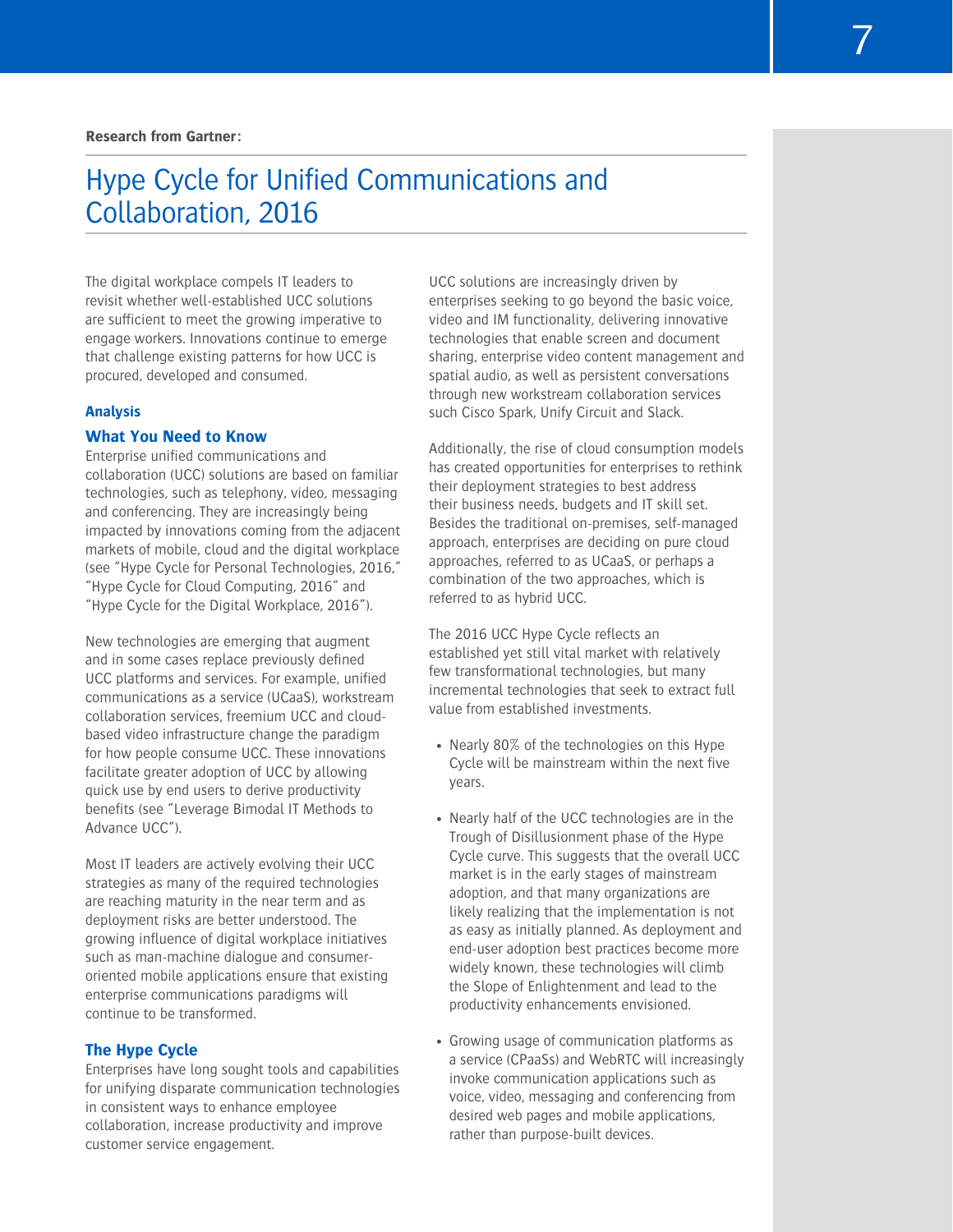• Longer term, digital workplace initiatives such as virtual personal assistants and conversational user interfaces are evolving our understanding of how communications can be leveraged in the enterprise to drive greater productivity through man-machine dialogue and automation.

#### **The Priority Matrix**

Several of the technologies discussed in this report are already in the market and delivering tremendous business benefit to the early adopters in the enterprise, publicsector and higher education communities. For example, SIP communications is a rapidly maturing technology that is available for enterprises to deploy today to drive cost savings versus traditional telephony services.

Another UCC service that has seen innovation and evolution in the past few years is

videoconferencing. Video has become a far more pervasive offering by enterprise IT as video image resolution has improved, endpoint pricing has dropped and end users find the video services easier to use. The growing influence of software-based video infrastructures has allowed cost-effective, dynamic-scaling opportunities and given rise to video-as-a-service offerings. As an enhancement to videoconferencing and persistent virtual meeting spaces, enterprise video content management is being leveraged as an adjunct set of capabilities to record, archive, search, share and play back video content from these UCC services, to facilitate distribution of this valuable enterprise asset.

When needing to collaborate with people and organizations outside of the enterprise, external peer-to-peer communities of partners, customers and suppliers are utilized to generate ideas, solicit feedback and provide support. Typically based on social software tools, these peer-to-peer community technologies have recently begun

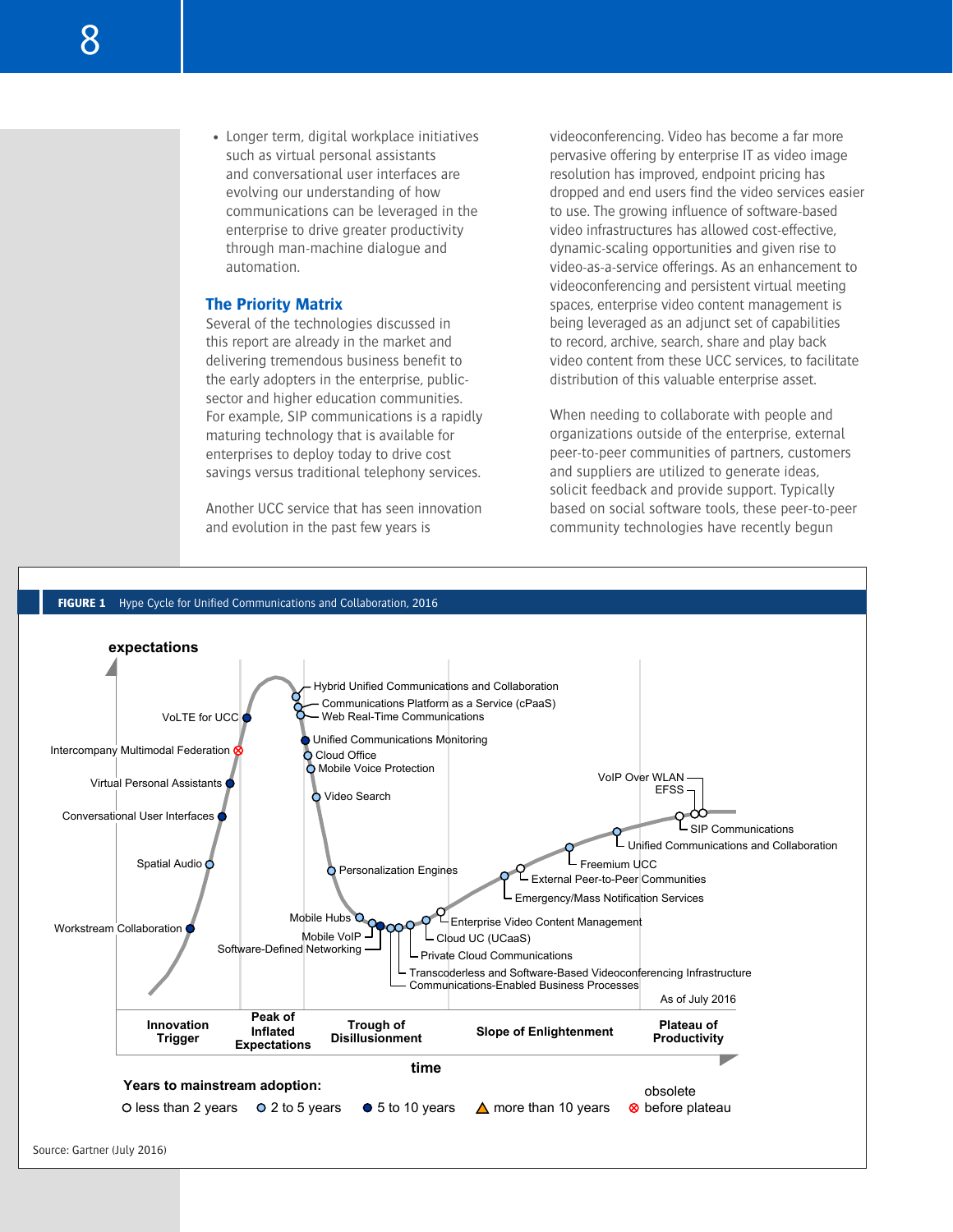leveraging WebRTC as well to allow escalation of user engagement from text-based communications to voice and video when quicker resolution of a problem is desired.

Given the short time frames for many of the UCC technologies to reach maturity, infrastructure and operations leaders should be planning now to evaluate and invest in the technologies shown in the UCC Priority Matrix that will be mainstream within the next few years.

# **Off the Hype Cycle**

Six technologies have been removed from the Hype Cycle this year:

- "Rich Presence" Matured in the market and off the plateau
- "Continuous UCC" Replaced by "Workstream Collaboration," which contains a broader suite of capabilities and players than previously described in the continuous UCC technology.

| FIGURE 2 Priority Matrix for Unified Communications and Collaboration, 2016 |                                                                                                |                                                                                                                                                                                                                                                                                                |                                                                                                 |                    |  |
|-----------------------------------------------------------------------------|------------------------------------------------------------------------------------------------|------------------------------------------------------------------------------------------------------------------------------------------------------------------------------------------------------------------------------------------------------------------------------------------------|-------------------------------------------------------------------------------------------------|--------------------|--|
| benefit<br>years to mainstream adoption                                     |                                                                                                |                                                                                                                                                                                                                                                                                                |                                                                                                 |                    |  |
|                                                                             | less than 2 years                                                                              | 2 to 5 years                                                                                                                                                                                                                                                                                   | 5 to 10 years                                                                                   | more than 10 years |  |
| transformational                                                            |                                                                                                | <b>Personalization Engines</b><br><b>Web Real-Time</b><br><b>Communications</b>                                                                                                                                                                                                                | <b>Conversational User</b><br><b>Interfaces</b><br><b>Virtual Personal Assistants</b>           |                    |  |
| high                                                                        | <b>EFSS</b><br><b>External Peer-to-Peer</b><br><b>Communities</b><br><b>SIP Communications</b> | <b>Cloud Office</b><br>Cloud UC (UCaaS)<br><b>Communications Platform</b><br>as a Service (cPaaS)<br><b>Communications-Enabled</b><br><b>Business Processes</b><br>Emergency/Mass<br><b>Notification Services</b><br><b>Mobile Hubs</b><br><b>Unified Communications</b><br>and Collaboration  | Software-Defined<br>Networking                                                                  |                    |  |
| moderate                                                                    | <b>Enterprise Video Content</b><br>Management<br><b>VolP Over WLAN</b>                         | Freemium UCC<br><b>Hybrid Unified</b><br>Communications and<br>Collaboration<br><b>Mobile Voice Protection</b><br>Mobile VoIP<br><b>Private Cloud</b><br>Communications<br><b>Spatial Audio</b><br>Transcoderless and<br>Software-Based<br>Videoconferencing<br>Infrastructure<br>Video Search | <b>Unified Communications</b><br>Monitoring<br>VoLTE for UCC<br><b>Workstream Collaboration</b> |                    |  |
| low                                                                         |                                                                                                |                                                                                                                                                                                                                                                                                                |                                                                                                 |                    |  |
| As of July 2016                                                             |                                                                                                |                                                                                                                                                                                                                                                                                                |                                                                                                 |                    |  |
| Source: Gartner (July 2016)                                                 |                                                                                                |                                                                                                                                                                                                                                                                                                |                                                                                                 |                    |  |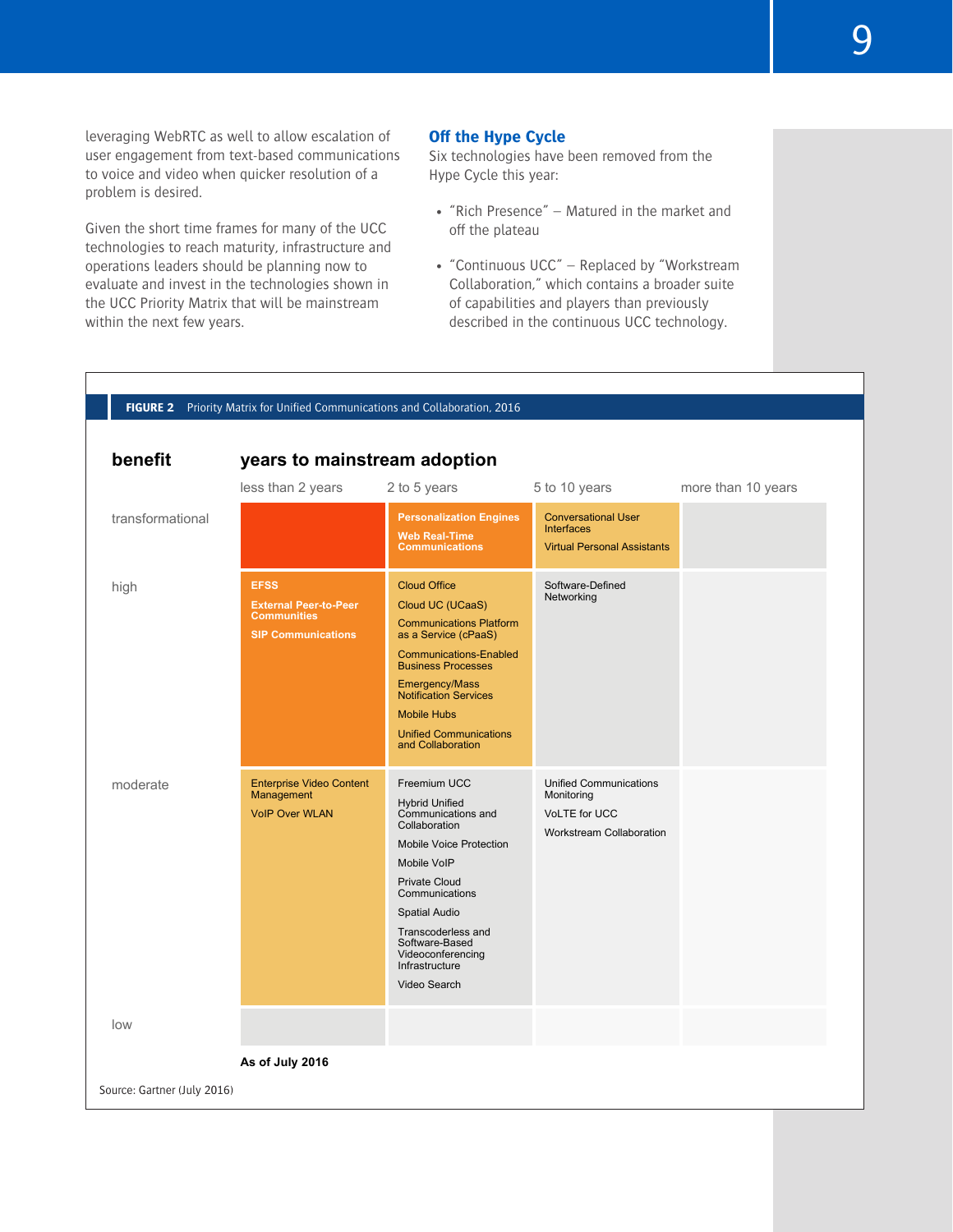- "Context-Enriched Services" Replaced by "Personalization Engines," which encompasses a broader set of capabilities, including contextenriched services.
- "Intercompany Multimodal Federation" Obsolete before plateau as this is no longer a discrete technology but a feature of collaboration platforms.
- "3D Video Telepresence" Removed as the market supply and demand did not materialize as projected.
- "Collaborative Authoring Tools" No longer considered a hyped technology as it is now available as a standard feature of document creation tools.

# **On the Rise Workstream Collaboration**

**Analysis By:** Adam Preset; Mike Fasciani; Mike Gotta

**Definition:** Workstream collaboration creates a persistent, shared conversational workspace that helps groups initiate, organize and complete work. It integrates direct and group messages, alerts, notifications, activity streams, files, tasks, bots, and real-time audio and video into searchable groups or channels.

#### **Position and Adoption Speed Justification:**

Workstream collaboration is an immersive, rapidresponse collaborative work model to improve team agility and effectiveness by encouraging greater self-organization, self-management and localized decision making. Today, developers, engineers, operational groups and creative teams are the most common users of these tools. Group members can work independently yet maintain situational awareness, share information and selfsynchronize as work progresses.

Products in this space often have plug-in models that allow for codeless integration with a wide variety of prosumer and business applications, enabling employees to build custom, crossapplication workflows. Conversational interaction with bots extends the ability of these applications to handle a greater number of business-centric use cases and point to future integration with algorithmic systems. Communications-enabled business process (CEBP) can leverage a specific implementation of workstream collaboration whereby external business applications control

the context and interactions based on defined processes and roles. The rising interest in this type of conversational work model is a response to the emergence of more nonroutine work, and an example of extreme collaboration.

Vendors from different market segments compete for share and approach their solution design based on their heritages and strengths:

- Emblematic and notable options such as Slack, Atlassian HipChat and Kore are specialized for this scenario.
- UC vendors such as Cisco with Spark, Unify with Circuit and RingCentral with Glip have also entered the space.
- Project-focused offerings such as Redbooth have similar attributes, accomplishing real-time interactions via integrations.
- Social software vendors such as Jive (with Chime and Daily) are evolving toward a workstream collaboration solution.
- Microsoft, Google and IBM are likely to be players in the market as well.

The market is highly volatile with over 60 vendors identified so far. As workstream collaboration continues to evolve, it will become a mainstream collaborative work model used by high-performing teams to self-organize and self-manage nonroutine work.

**User Advice:** Evaluate workstream collaboration for use by groups and teams whose work activities are nonroutine, dynamic, geographically dispersed, or require continuous interaction across group/team members to keep people on track to deliver a collective result (often quickly). Although it is too early for organizations to think about standardization or even enterprisewide deployments, IT decision makers can use this technology's malleability to their advantage in selecting pilots. It can provide channels for open-ended social collaboration for internal and external groups, and indeed may already serve that purpose in some organizations for teams that have unofficially adopted free options.

It also suits developer, engineer, operations, crisis management or other scenarios where people need to come together rapidly in a virtual, rapid-response workspace. Early adopters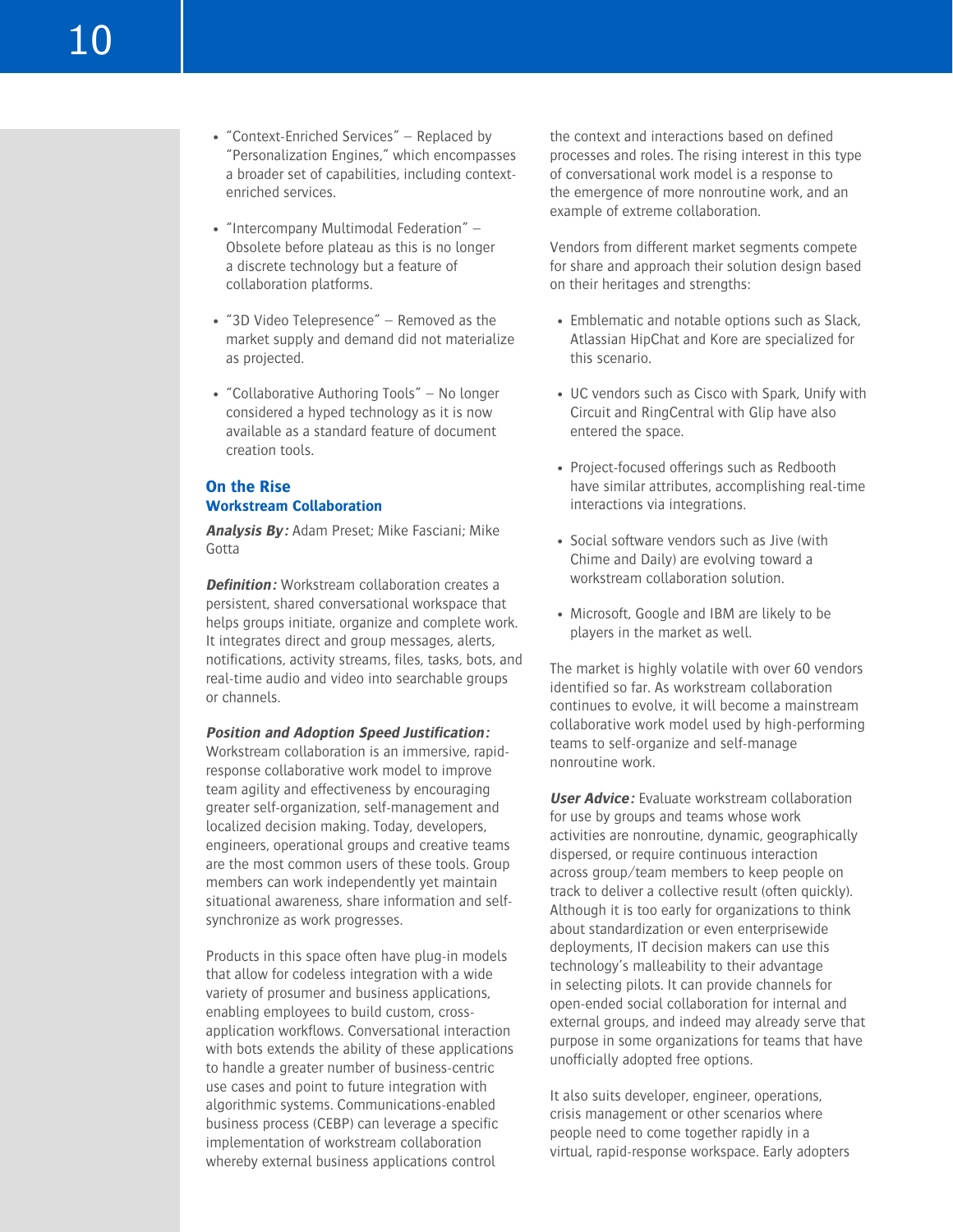of these solutions report that onboarding new team members is easy and that their intrateam email volume may be reduced, since content and interactions are stored so that meeting minutes, action items and updated documentation don't have to be circulated. However, there are also reports of failures with the signal-to-noise ratio due to poor design and poor behavior on the part of participants, when etiquette is not part of the onboarding process.

**Business Impact:** Use workstream collaboration services to improve teamwork, decision making and content sharing, as well as drive higher levels of productivity from your workgroups. Workstream collaboration services are adopted initially by small groups or lines of business within the larger enterprise. Their user-centric design and persistent interaction capabilities will appeal to agile work teams that desire the ability to coordinate and stay connected at all times.

#### **Benefit Rating:** Moderate

**Market Penetration:** 1% to 5% of target audience

**Maturity:** Emerging

**Sample Vendors:** Atlassian; Avaya; Cisco; Kore; RingCentral; Slack; Unify

#### **Spatial Audio**

#### **Analysis By:** Steve Blood

**Definition:** Spatial audio is a technology that enables multiple participants of the same audioconference session to separate connections with a three-dimensional effect, eradicating cross talk and enabling clearer and more-engaging conversations.

#### **Position and Adoption Speed Justification:**

Spatial audio is a niche but proven technology that offers conference participants a vastly superior audible experience to the traditional PSTN experience of most web-conferencing services on the market today. The technology is proprietary and requires either smart devices – smartphones, tablets or PCs – utilizing client applications, or embedded technology in WebRTC to deliver the spatial audio experience.

For optimum effect, it also requires participants to use stereo headphones. Each participant is connected to the conference session in an individual stereo audio channel. This means that when more than one person speaks at the same time, all can be heard by participants in much the same experience as during a live meeting. This is very different from the cross talk experienced in traditional web conferencing, which makes the collective output unintelligible. Utilizing smart devices with powerful processing capabilities means vendors can deliver additional capabilities not possible with traditional web conferencing.

Dolby has developed a unique noise reduction capability in its Dolby Voice product to limit the impact of background noise in public environments. Voxeet has created the ability for two participants to have a private conversation (Whisper Mode) while still listening to a multiparty conference session. Spatial audio could achieve rapid market adoption as an add-on to conferencing services – for example, Dolby Voice is embedded in BT's MeetMe service, which leverages Cisco WebEx for web conferencing.

The biggest challenge is reliability of the Internet Protocol connection between the smart device and the service platform. In most cases, users will likely be relying on internet connections over wireless networks. While these connections are subject to continuous improvement in quality and speed, and vendors have designed their applications to cope with the nuances of the internet, for many organizations the more consistent experience will be the PSTN connection – even if it is inferior. However, greater utilization of IaaS for compute enables vendors to scale and expand their services quite rapidly. As more access points to spatial audio services are made available, the expectation of service reliability improves and more organizations can consider moving groups of users to spatial audio services.

Another key challenge is that the spatial effect diminishes as more participants are added to the conference connection. The optimal number to appreciate the quality of spatial audio is 10 users. This means that the service will not satisfy the needs of all users, and especially of IT organizations looking to adopt a one-size-fits-all approach.

**User Advice:** IT organizations looking to provide an enhanced and potentially more cost-effective alternative to traditional web-conferencing services for group collaboration should investigate the benefit of using spatial audioconferencing services. Trial services with key groups of employees to understand how the superior quality enables stronger employee engagement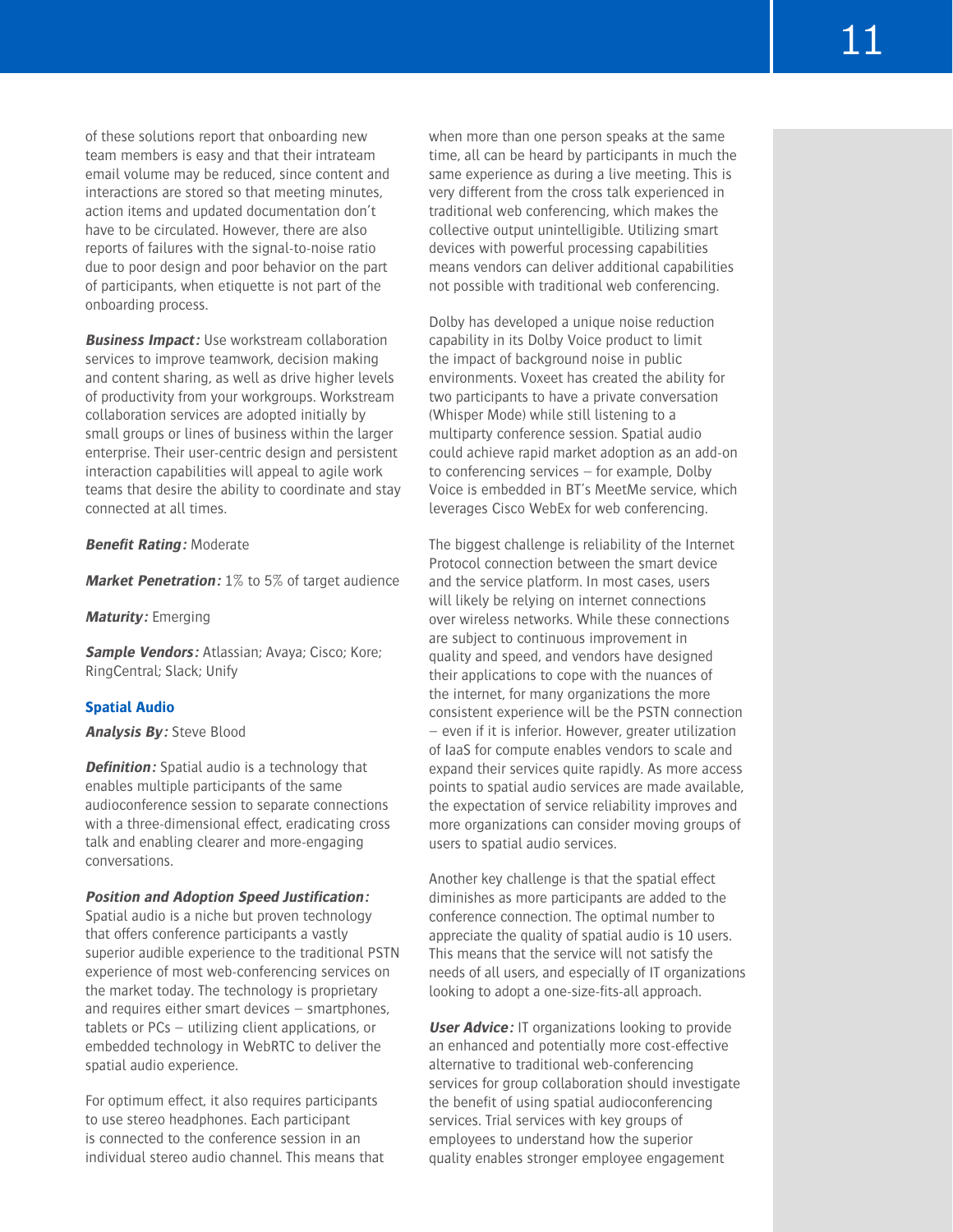in virtual meetings. Survey users to understand if this technology would enable similar levels of collaboration to those of physical meetings, and if it offers an alternative to displacing some of these.

**Business Impact:** The objective of spatial audio from a business perspective has to be to create more-engaging meeting experiences beyond what is currently offered by traditional web conferencing. A higher level of engagement should result in better collective output of employee groups and better engagement with customers. This is difficult to measure in the short term of a technology trial, so evidence will rely on user feedback and technology adoption statistics.

**Benefit Rating:** Moderate

**Market Penetration:** Less than 1% of target audience

**Maturity:** Emerging

**Sample Vendors:** BT Global Services; Voxeet

#### **Conversational User Interfaces**

**Analysis By:** Tom Austin; Van L. Baker; Magnus Revang

**Definition:** Conversational UI (CUI) is a highlevel design model in which user and machine interactions primarily occur in the user's spoken or written natural language. Typically informal and bidirectional, these interactions range from simple utterances (as in "Stop," "OK" or "What time is it?" "12:24") through highly complex interactions (collecting oral testimony from crime witnesses) and highly complex results (as in creating an abstract image for the user). As design models, CUI depends on implementation via applications and related services.

#### **Position and Adoption Speed Justification:**

Vendor and open-source activity has been growing, making it easier to develop CUIs. More is promised to come in both CUIs and new business models that will shake up control of new UI paradigms to partly replace and supplement apps and APIs.

Recent CUI-relevant activity includes Alexa Skills Kits, better IBM Watson natural-language capabilities, Facebook's Messenger Platform, Microsoft Cortana Intelligence Services and numerous cloud-based natural-language processing (NLP) services and frameworks (such as Google's SyntaxNet).

Most CUI implementations are still primitive, selecting responses via pattern matching and simple decision trees. Increases in capabilities are largely due to improvements in natural-language understanding (NLU) and speech recognition that make matching user input to the appropriate output more effective. Leading bots today use human fallback to handle edge case queries. The potential for CUI is enormous, although at present the hype is definitively higher than the capabilities of actual implementations.

**User Advice:** Imagine the ultimate "clean screen" approach (or a no-screen approach as with Amazon Echo and skill kits) – workable on a desktop, a large screen, tablet, phone or watch – a blank screen with only one blank dialogue box to which the user can type or talk. It responds meaningfully, retaining and reusing previous information from earlier dialogs with this user and often asking qualifying questions before responding substantively to the user's wants or needs.

The need for literacy-related training and tools will significantly diminish during the next decade. Plan on CUIs becoming the dominant model. By 2020, at least 40% of people working in new applications will primarily interact with CUIs there, removing much of the perceived need to invest further in improving "computer literacy."

Be wary of overcommitting to CUIs too deeply. Conversational interfaces can make machines smarter and improve the ability of people to handle novel situations (people and machines collaborating will be better than either alone). But they carry an extra burden as well. For welldeveloped, repetitive skills that can be performed almost effortlessly, injecting conversation can degrade performance unless the technology is able to recognize the repetitive patterns and able to invoke many steps of a routine process with a single, user-generated command. We believe this autoprogramming capability will be one of the most critical – but last to emerge – in conversational interfaces.

 (Avoid retrofitting CUI front ends to existing applications unless it improves usability and user delight.)

**Business Impact:** This approach will appear primarily in new applications. Enterprise IT leaders should be on the lookout for (and biased toward) CUIs to improve employee (and customer)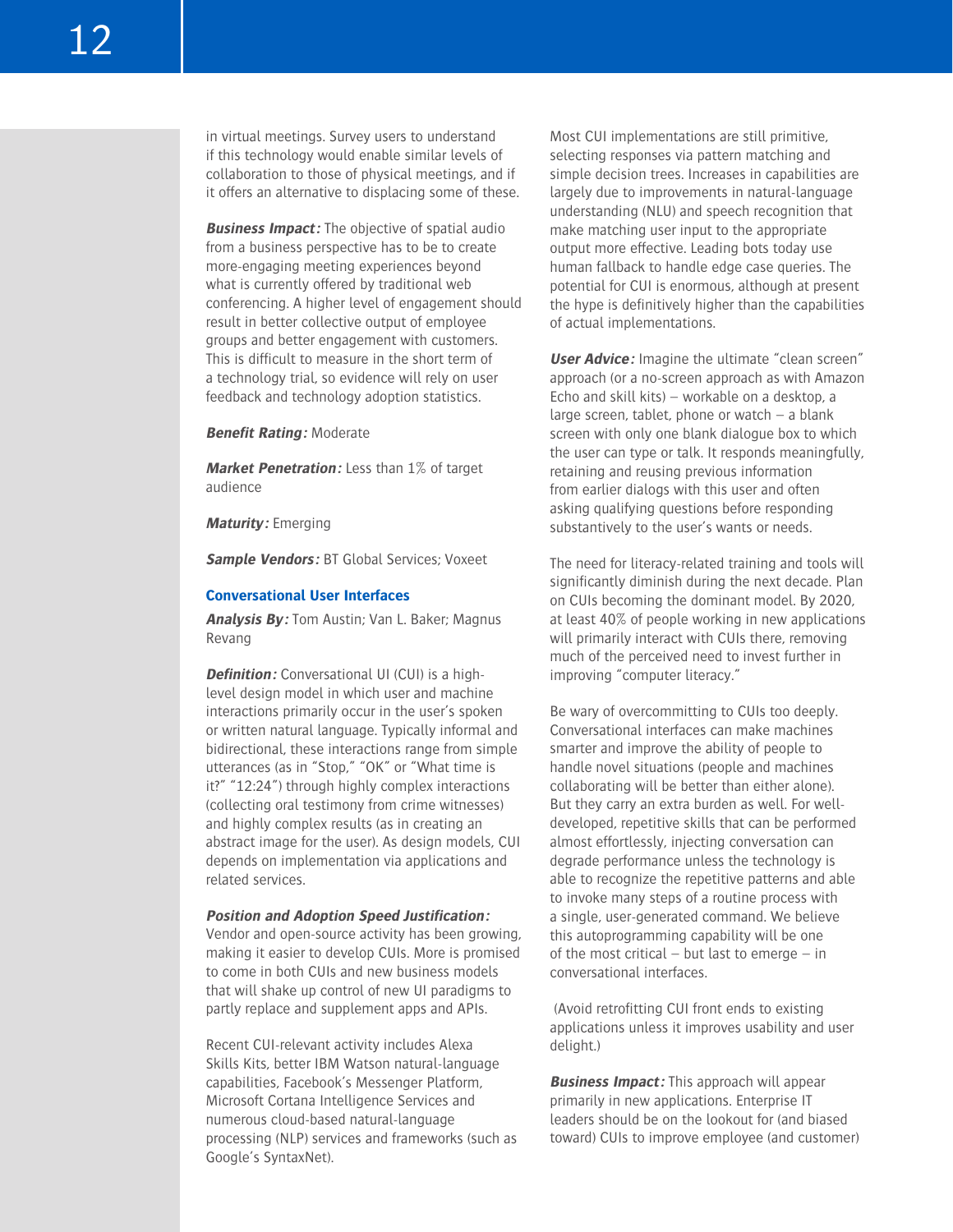effectiveness as well as cut operating expenses and time spent learning arcane computer semantics.

There will also be some retrofitting. Over the next five years, we do not expect large enterprises to invest heavily in retrofitting existing systems of record where the employee base is experienced and stable and the feature set well known to the user base. However, where there is employee turnover, significant rapid changes in feature sets, or where enterprises face a continuing burden of providing computer literacy training, enterprise IT leaders need to consider creating people-literate front ends to make it easier for employees to adapt and excel.

#### **Benefit Rating:** Transformational

**Market Penetration:** Less than 1% of target audience

#### **Maturity:** Emerging

**Sample Vendors:** Amazon; Baidu; Facebook; Google; IBM; IPsoft; Microsoft; Next IT; Salesforce

#### **Virtual Personal Assistants**

**Analysis By:** Tom Austin; Van L. Baker

**Definition:** A virtual personal assistant (VPA) performs some of the functions of a human assistant. With a user's permission, it:

- Observes user content and behavior
- Builds and maintains data models (drawing inferences about people, content and contexts)
- May predict users' needs
- May act autonomously on the user's behalf
- Gradually learns from user behavior and as a result builds trust

VPAs make everyday tasks easier (by prioritizing emails, for example), and its users more effective (by highlighting the most important content and interactions).

**Position and Adoption Speed Justification:** VPA adoption grows as users get more comfortable with them, as the technologies improve and as the variety of approaches multiply:

- Unobtrusive VPA-like features such as Gmail's Smart Inbox, embedded in existing products, are growing, as are narrow-purpose VPAs (such as personal financial advisors, health and wellness coaches, and calendaring agents).
- VPAs are becoming centerpieces of crossplatform platforms (such as Microsoft's Cortana Intelligence Suite).
- General-purpose VPAs (such as Siri, Google Now, Alexa and Cortana) have room to grow and evolve. Today, they deliver only a fraction of what we expect by 2020.
- VPAs act on behalf of both consumer and business users, but more enterprise-oriented VPAs are now also emerging (such as Openstream's EVA).

Virtual customer assistants (such as IPsoft's Amelia and Go Moment's Ivy, which is a virtual hotel concierge) are similar to VPAs, but they serve, first and foremost, as agents of the businesses that employ them.

**User Advice:** IT leaders should:

- Anticipate that many different types of VPAs will be available and that a single "winner take all" success is unlikely to happen. Individuals may use several VPAs with different specializations, such as:
- Health-related VPAs to help with diet, exercise, the quantified self, relationships and psychological well-being
- VPAs to serve as personal shoppers
- Personal-career development and financialmanagement VPAs
- VPAs for office-specific tasks like calendar management, email handling and external information monitoring
- Encourage experimentation while creating opportunities for employees to share experiences and recommendations. Lead by doing.
- Prepare for mail-centered VPAs first, followed by blossoming of the full range of capabilities.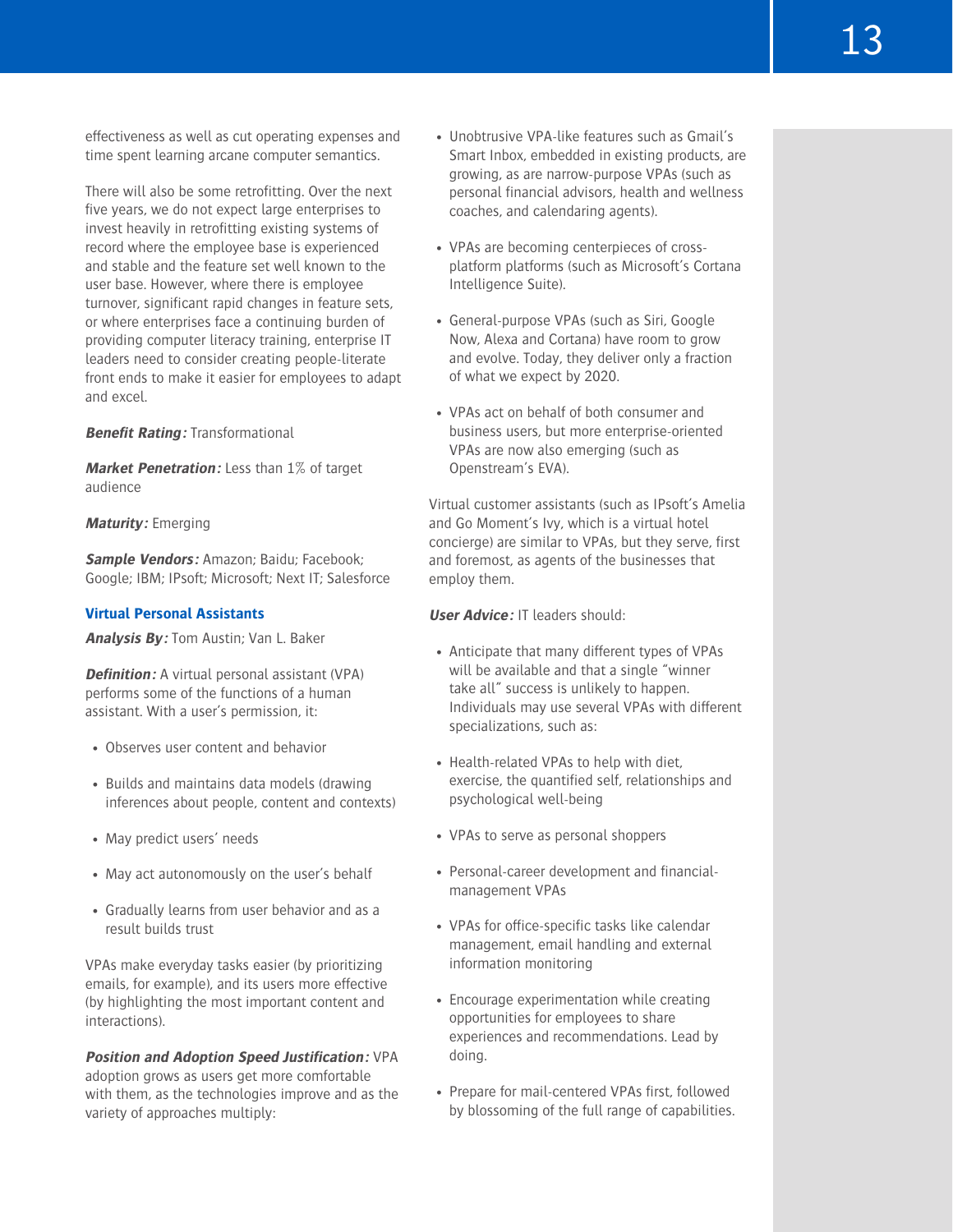- Recognize that privacy, security and innovation are at odds, but encourage experimentation with guardrails. Imposing too many controls too soon due to a lack of trust in your employees could eliminate the opportunity to outflank competitors.
- Look for opportunities to leverage VPAs to improve the appeal of business apps for users especially in the mobile app segment.
- Carefully measure the impact of VPAs on people's behavior and performance. Use an ever-evolving set of metrics, identified by observation and crowdsourcing.

**Business Impact:** VPAs have the potential to transform the nature of work and structure of the workplace. They could upset career structures and enhance workers' performance, but they have challenges to overcome beyond simply moving from research labs to functional products. It is far too early to determine whether or how they will overcome privacy concerns (although opt-in requirements make sense). Individuals will think long and hard about what they want each VPA to see and who else might view that information. Similarly, enterprises will be concerned about employees exposing confidential information via VPAs and should determine the extent to which information is retained by VPA providers.

**Benefit Rating:** Transformational

**Market Penetration:** Less than 1% of target audience

**Maturity:** Embryonic

**Sample Vendors:** Apple; Google; IBM; Microsoft; Nuance; x.ai

#### **Intercompany Multimodal Federation**

**Analysis By:** Steve Blood

**Definition:** Intercompany multimodal federation enables users in one organization to seamlessly collaborate using IM, audio, video and web conference sessions with users in another organization, independent of the technology platforms selected by their respective IT departments.

**Position and Adoption Speed Justification:** Unified communications and collaboration (UCC) offers employees multiple modalities

for communicating in IM, voice, video and web conferencing, but the ability to switch seamlessly between modalities is largely only available from a single vendor platform. This limits the extent to which one organization could collaborate with another. The greatest barrier to multimodal federation has been industry competition between vendors such as Microsoft, Google, Cisco and Avaya, all of which had limited commercial interest in achieving interoperability with each other.

A market opportunity was created for vendors to provide "middleware" that would link collaboration between competing platforms. These are presented as either premises-based or cloud-based services. As federated collaboration has matured, middleware has become a legitimate adjacency for collaboration vendors to secure greater share and revenue in a consolidating market. The acquisition of Acano by Cisco and Esna by Avaya are examples of this. As leading vendors in this space acquire middleware as part of their product portfolio, the opportunity to interoperate between competitors becomes more realistic and the technology becomes obsolete before the plateau.

**User Advice:** Organizations should evaluate the benefits of federating multimodal UC beyond their own enterprise networks as a discrete intercompany exercise. This should be with a limited number of partners to assess user adoption and value to the organization. This could also be an exercise inside a large organization that has multiple buying centers and between different UC technology providers. Federation between organizations using the same technology platforms, either as an enterprise capability or as a cloud service, could be a useful place to start, avoiding integration challenges and costs of integrating mixed vendor environment.

As well as using embedded capabilities from leading collaboration vendors, an emerging option is to consider the range of freemium to premium cloud-based web-conferencing services to avoid the increased risk associated with security and privacy of enterprise federation. In some cases, this may be integrated into your corporate UC solution. Most support WebRTC as an emerging capability for browser-based communications.

**Business Impact:** Intercompany federation of UC modalities offers the opportunity to extend the operational and agility benefits identified with UC inside the enterprise to customers, partners and suppliers. The immediacy of agile collaboration can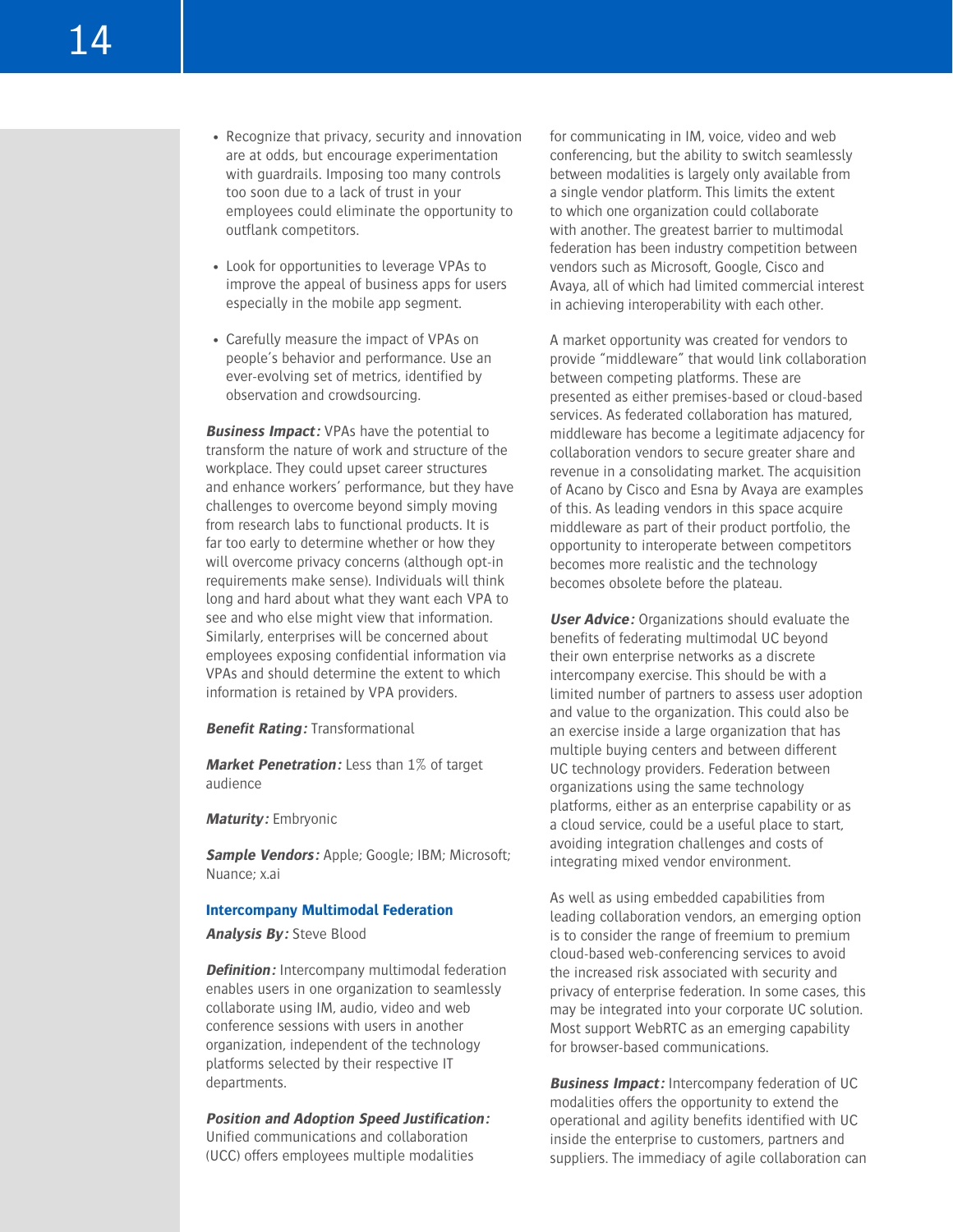improve the speed of decision making, engaging a select group of users at an optimum time to reach a better collaborative output.

#### **Benefit Rating:** Moderate

**Market Penetration:** 5% to 20% of target audience

**Maturity:** Adolescent

**Sample Vendors:** AT&T; Avaya; BlueJeans Network; Cisco; NextPlane

# **At the Peak VoLTE for UCC**

**Analysis By:** Bill Menezes

**Definition:** Voice over Long Term Evolution (VoLTE) enables cellular voice over internet Protocol (VoIP) voice calls over 4G LTE networks, providing faster call setup, higher voice quality, cross-device video support and better spectrum utilization than calls using legacy 2G/3G circuit-switched networks. VoLTE also enables uninterrupted handoff of cellular calls to an authorized Wi-Fi hot spot or wireless LAN (WLAN).

#### **Position and Adoption Speed Justification:**

Growing availability of VoLTE service, which the industry group 5G Americas reports was operating in 157 countries as of 2Q16, will enable more seamless integration of cellular devices with enterprise unified communications and collaboration (UCC) platforms that already widely support mobile VoIP. Gartner rates this technology as adolescent, although adoption will continue growing slowly because even in developed markets with VoLTE carriers, such as the United States, Germany and the U.K., 4G LTE and VoLTE service may not be pervasive. Further, as of 2Q16 most carriers have not reached the interoperability agreements needed for customers on one network to make VoLTE calls to those on another network. Both sending and receiving devices must be VoLTE-enabled or the call defaults to a 2G/3G circuit-switched network. The latest versions of the Apple iPhone, plus numerous high-end Android phones, support VoLTE.

Enterprise user migration and adoption will be the default over the next five to 10 years, as carriers continue expanding VoLTE coverage and support for the technology is standard in new handsets. VoLTE will compete with over-the-top (OTT) applications that natively run voice, video

and messaging applications over IP with no direct links to the traditional public switched telephone network (PSTN). These include OTT solutions driven by Web Real-Time Communications (WebRTC) that can integrate voice into web and mobile applications on smart devices.

#### **User Advice:**

- Enterprises should include VoLTE capabilities in their mobile and UCC strategies, for example, by quantifying how VoLTE UC functions will provide significant advantages and by considering carriers with more advanced VoLTE if those advantages are compelling.
- Enterprises should start planning to reduce or retire wired desktop phones because VoLTE and WebRTC solutions provide a high-quality, low-cost alternative where there is sufficient network coverage from in-building cellular or the wireless LAN.
- The No. 1 reason that users say they desire a desktop phone is the quality of the voice experience. As all voice moves to IP, roaming between mobile and Wi-Fi networks will become seamless, multichannel functionality will become more seamless, and mobile call quality will improve.
- VoLTE advantages include optimization of the mobile telephony user, including use of the native dialer and quality of service (QoS) built into the mobile service provider network to ensure better call quality than for OTT voice solutions. VoLTE also supports emergency service calling features. WebRTC advantages include support across any smart device, a larger developer ecosystem than VoLTE and lower cost given it utilizes best-effort IP networks.

**Business Impact:** As VoLTE hits critical mass in some markets such as the U.S. in the next two to five years, it will make the smart device a more viable option for replacing wired desktop phones that enterprise users now rely on for toll quality voice and reliability. As the cellular versus wired voice quality difference diminishes, the mobile, multichannel, integrated experience that users get from their smart devices will entice them to live without their desktop phones.

**Benefit Rating:** Moderate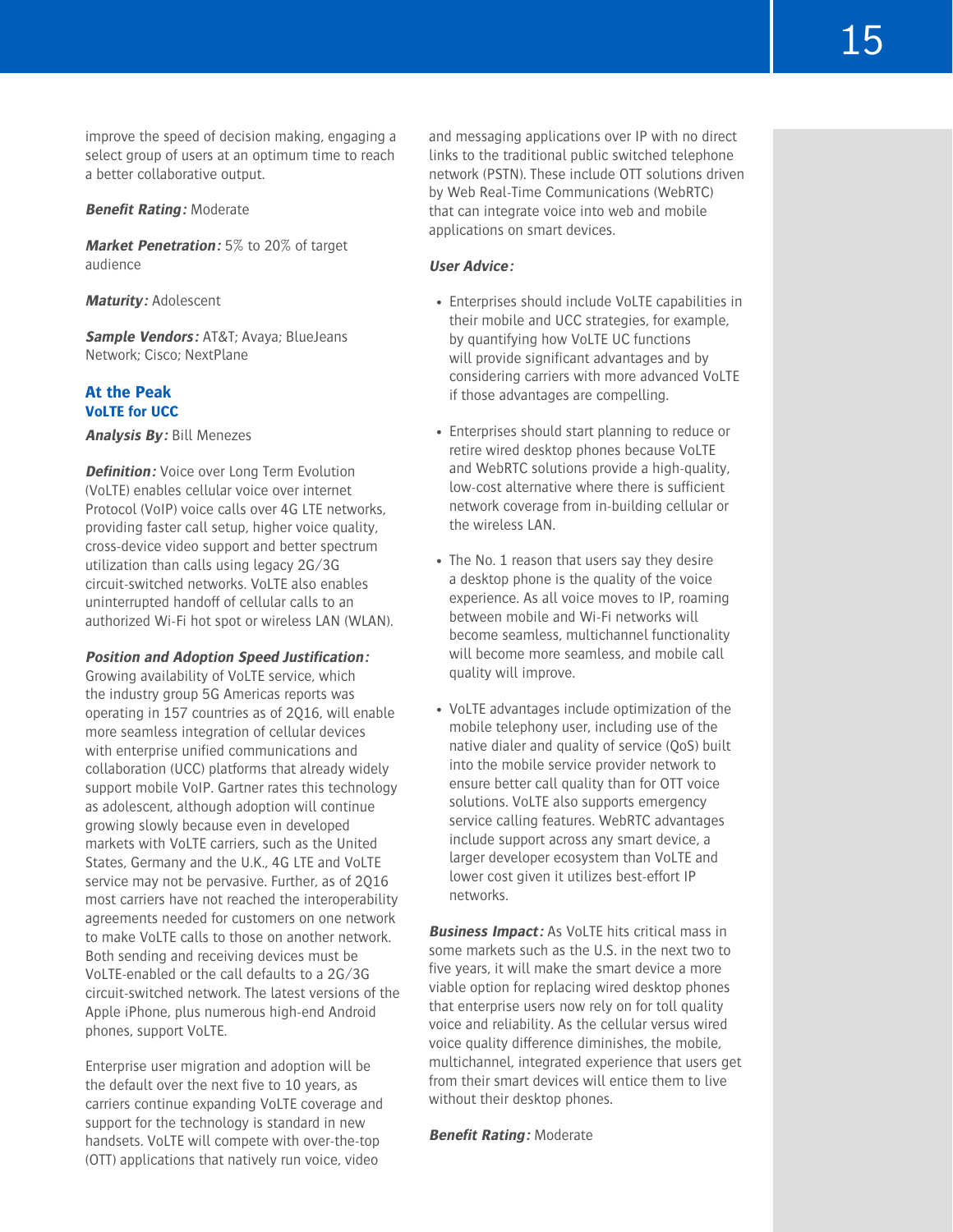**Market Penetration:** 5% to 20% of target audience

**Maturity:** Adolescent

**Sample Vendors:** AT&T; kt; Orange; T-Mobile US; Verizon Wireless; Vodafone

# **Hybrid Unified Communications and Collaboration**

**Analysis By:** Megan Marek Fernandez

**Definition:** Hybrid unified communications and collaboration (UCC) enables organizations to operate UCC through blended cloud and premises-based deployment models. Unified communications (UC) solution configuration can be based on functionality, geography or use case.

**Position and Adoption Speed Justification:**

A growing number of organizations are utilizing a mix of cloud and premises-based approaches to acquire UC functions. Hybrid UCC is typically provisioned in one of three ways:

- **Functional hybrid provisioning** Features certain UC functions (such as web conferencing or videoconferencing) delivered via the cloud while other UC functionality (such as telephony) is obtained via premises-based solutions.
- **Geographical hybrid provisioning** Features UC elements delivered in different ways, depending on the location of users. For example, users in a branch office site could obtain telephony functionality via the cloud while users in a different site could obtain functionality via a premises-based solution.
- **Use-case hybrid provisioning** Delivery is based on the UC use case, such as supporting a volume threshold or meeting certain requirements for quality. For example, conference calls for up to six people or informal ad hoc web sessions could be obtained through a premises-based solution, but conferencing requirements growing beyond six users or requiring a professional-grade service level could be obtained via the cloud.

Organizations employ hybrid UCC procurement for reasons relating to flexibility, costs, business requirements and organization structure. For example, an organization can use an existing Internet Protocol PBX with remaining useful

life for voice functionality while obtaining web conferencing capabilities via the cloud. Hybrid can also be appealing for planners concerned with adhering to regulatory or internal-communications requirements. For example, email functions can be delivered via a premises-based solution to retain control of sensitive content while communications elements with fewer regulatory or security requirements (such as conferencing) could be obtained via the cloud. Furthermore, some organizations have customization requirements or cultural preferences that demand on-premises functionality for certain UCC elements while being open to cloud provisioning for other elements.

Some forms of hybrid UCC are more common than others. Functional hybrid approaches that feature premises-based telephony and voice/unified messaging but utilize cloud-based conferencing services are somewhat common. Use-case hybrid provisioning, in which internal ad hoc conferencing sessions are supported using a premises-based approach but conferencing sessions requiring greater scalability or reliability are provisioned via the cloud, is increasing in frequency.

Overall, hybrid provisioning is growing in maturity but is not yet fully mature across all areas. Geographical hybrid models are the least mature of the three hybrid types, while functional hybrid approaches are the most mature. Across all areas, the costs associated with integrating UCC elements can be prohibitive. With the required professional services, costs for getting the cloud environment to work with the premises-based environment potentially destroy the business case. Additionally, complexity of management interface tools can lead to an awkward hybrid experience. We expect that inhibitors associated with provisioning hybrid UCC will gradually diminish over the next two years as UC providers expand their delivery approaches, providers enhance their license structures to accommodate flexibility, providers secure automated tools and APIs become available to support hybrid environments.

**User Advice:** Organizations considering migrating from a premises-based-centric approach to a cloud environment should evaluate hybrid UCC as an interim path. Perform a detailed asset assessment to determine the infrastructure with remaining useful life that should reside on-premises.

Determine regulatory, governance and security requirements that will impact UCC provisioning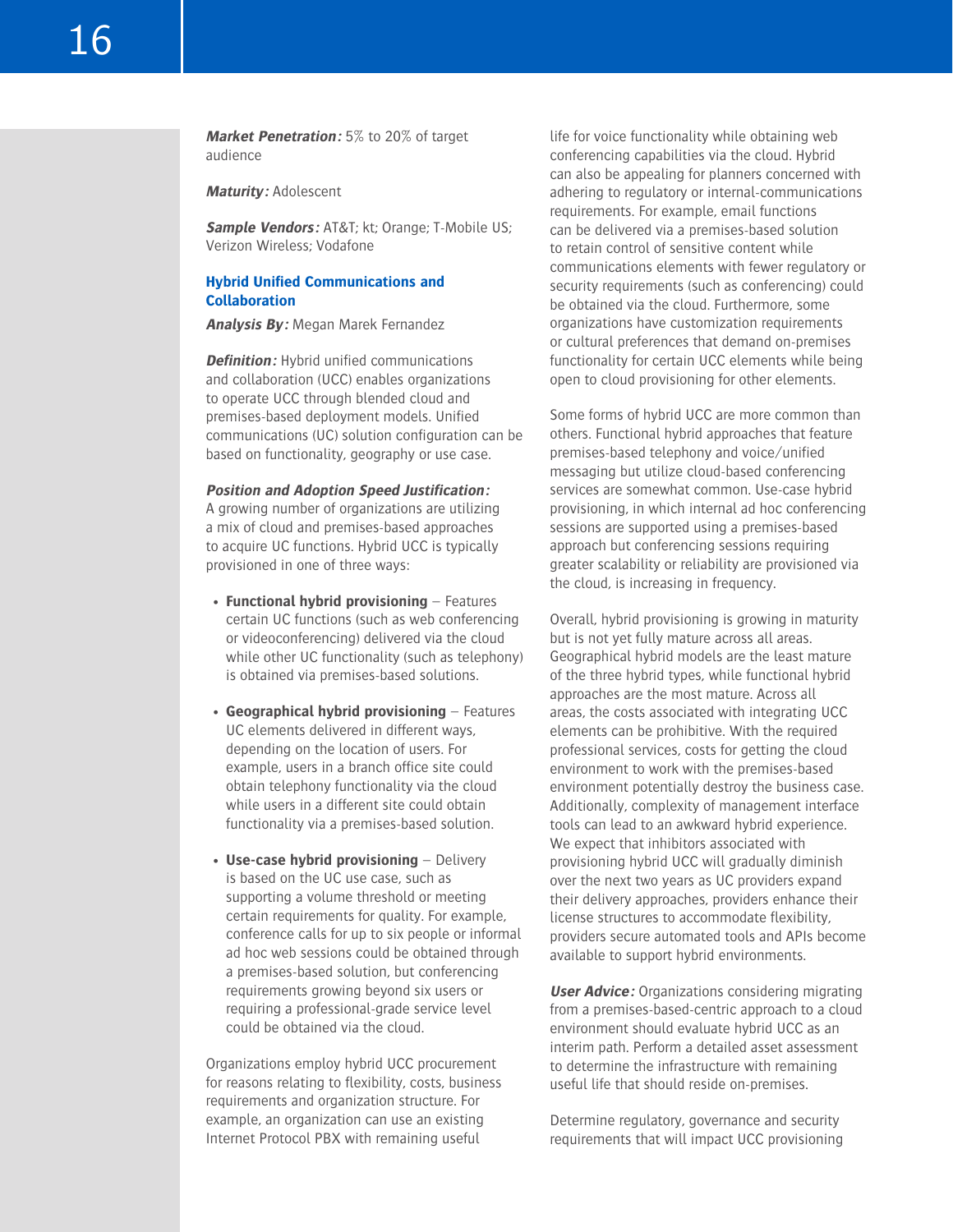model decisions. Proactively work with your provider to ensure that basic compliance with these requirements can be satisfied.

Consider hybrid UCC provisioning as a tool to fulfill peak demands for certain capabilities. For example, evaluate cloud-based conferencing for large-scale or external conferencing activities while utilizing premises-based conferencing for either internal or small conferencing sessions.

Evaluate the hybrid UCC capabilities and limitations of providers (technology providers, service providers and system integrators). Consider the integration capabilities (and costs associated with integration efforts) of various hybrid UCC elements. Define a roadmap that takes into account which party has responsibility for management and maintenance associated with various blended cloud/premises-based elements.

**Business Impact:** Hybrid UCC provisioning offers organizations flexibility (financial, use case and asset management) when obtaining UC functionality. Blended procurement allows planners to leverage premises-based infrastructure with existing useful life. Hybrid deployments can also ensure that compliance, security and regulatory requirements are fulfilled on the corporate journey to the cloud. IT planners should factor application use, existing investments, in-house IT staffing resources and other business requirements into their UC adoption, and use roadmaps instead of being restrained by the limitations that siloed premises-based and cloudbased provisioning may present.

**Benefit Rating:** Moderate

**Market Penetration:** 5% to 20% of target audience

**Maturity:** Adolescent

**Sample Vendors:** AT&T; Avaya; BT; Cisco; Dimension Data; HP; Microsoft; Mitel; Orange; Verizon

### **Communications Platform as a Service (cPaaS)**

**Analysis By:** Bern Elliot

**Definition:** Cloud platform services, known as platform as a service (PaaS), provide cloudbased middleware that enables applications, including SaaS applications, as well as application development, to run on a prebuilt infrastructure.

When PaaS offerings are specifically oriented toward supporting communication functionality, these are called communications PaaS, or cPaaS. cPaaS solutions can run on customized standard infrastructure as a service (IaaS), such as Amazon Web Services (AWS), or a customized infrastructure service.

# **Position and Adoption Speed Justification:**

The cPaaS market is maturing rapidly though it currently remains at an early stage. The cPaaS approach is disrupting how established vendors deliver solutions and it is enabling new digital business opportunities. In the last year several established communication vendors have introduced cPaaS solutions in order to compete in this new market.

Functions offered by cPaaS solutions include SMS, Multimedia Messaging Service (MMS), speech recognition, mobile browsing, two-factor authentication, intelligent assistants, and other emerging options for fixed and mobile interactions.

cPaaS solutions require a developer community. They are intended to make development, testing and deployment of applications quicker, simpler and more cost-effective. PaaS offerings include life cycle management options, a broad range of APIs, support for multiple developer languages, and logging and reporting tools. They also offer flexible microbilling options so that SaaS and business applications using cPaaS resources only pay for the resources that they actually use.

**User Advice:** The cPaaS approach allows developers to take advantage of a native cloud communications ecosystem and to enable functionality at a much lower price point and with much lower upfront investment. Enterprises and communication providers can leverage cPaaS to rapidly develop, test and deploy new applications without having to provision any infrastructure. Large enterprises are finding that they can develop communication applications quicker, and cheaper, with cPaaS than by relying on the enterprise infrastructure. One example is in the U.S.: Standard long-distance and toll-free rates are less than one cent per minute without a commitment on volume and a rate of half a cent per minute with a commitment of 1 million minutes per month.

In a cPaaS model, enterprises do not have to worry about the infrastructure, while retaining ownership and control over the application code that provides the business value. cPaaS has seen early success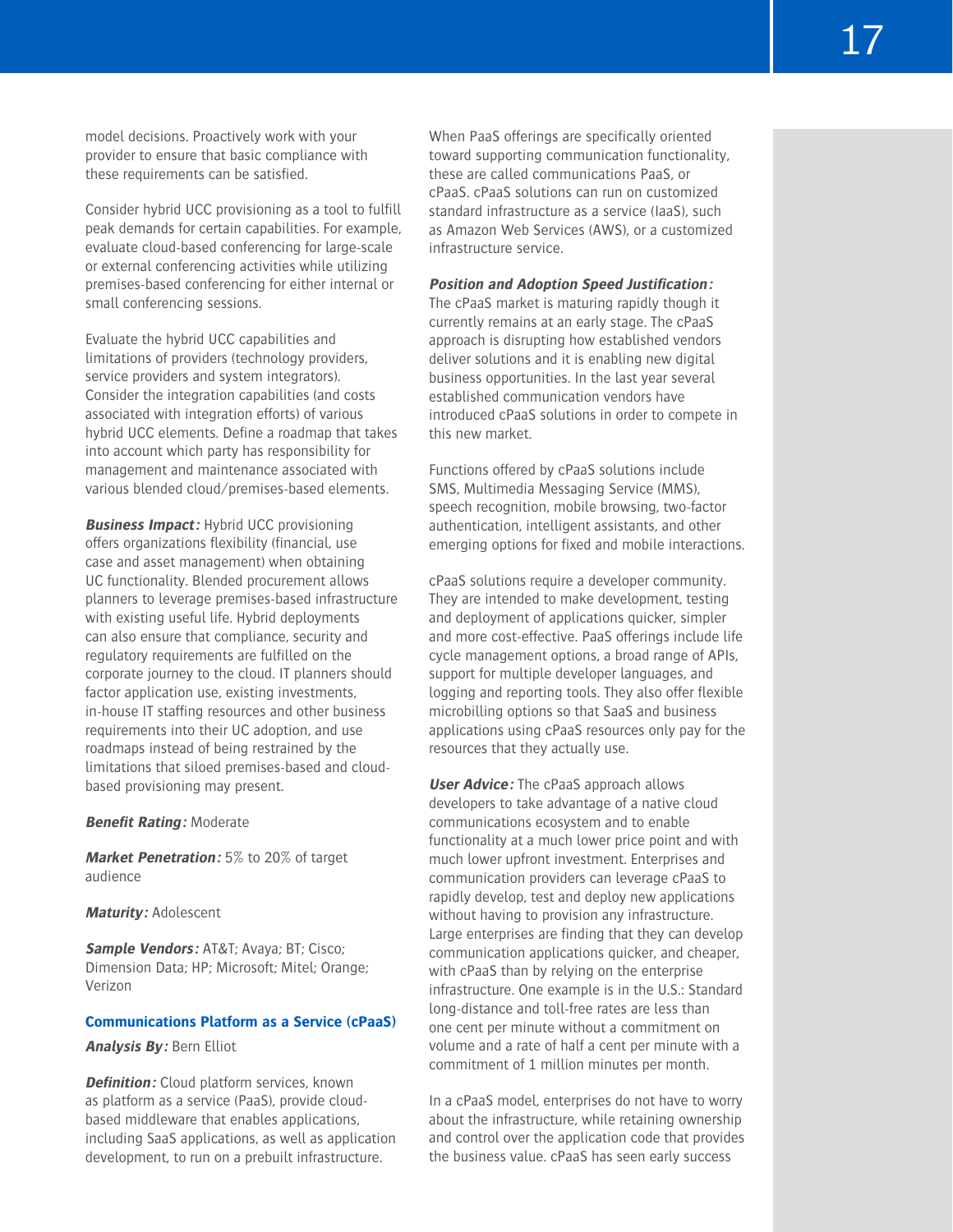in SMS messaging, mass notification applications and voice response capability.

**Business Impact:** Today, complete SaaS solutions based on cPaaS include digital business applications, contact center, voice response, outbound dialing, call recording, speaker verification and unified communication functionality. Additionally, the approach is increasingly favored by enterprises' application developers who seek to create mobile, multimodal applications for a variety of clients (for instance, where the application simply wants to produce an SMS message within the context of a business process).

**Benefit Rating:** High

**Market Penetration:** Less than 1% of target audience

**Maturity:** Adolescent

**Sample Vendors:** Avaya; BroadSoft; Cisco; Cisco (Tropo); Genband; Infobip; Nexmo; Plivo; Plum Voice; Twilio

#### **Web Real-Time Communications**

**Analysis By:** Mike Fasciani

**Definition:** Web Real-Time Communications (WebRTC) is an open-source project that delivers voice and video communications directly to a browser and mobile applications using simple JavaScript APIs.

#### **Position and Adoption Speed Justification:**

A primary goal of the WebRTC standard is to enable websites and web applications to deliver real-time communications, irrespective of the browser being used. The WebRTC groups in the Internet Engineering Task Force (IETF) and the World Wide Web Consortium (W3C) are working to define a set of protocols and standard codecs that provide real-time communications in web browsers and the associated set of JavaScript APIs for web integration. While there is consensus on which voice codecs will be supported in WebRTC, there has been some contention over which video codecs to utilize – VP8 and/or H.264. The latest draft of the standard mandates support for both, but this contention, along with the next generation of codecs – VP9 and H.265 – will impact the speed at which WebRTC will be adopted. Chrome, Firefox, and Opera have embedded WebRTC into their browsers and Microsoft launched object real-time communications (ORTC), a variant of the WebRTC

definition, in the Edge browser in 4Q15. Microsoft has made no announcements about supporting real-time communications in the Internet Explorer browser, however. Apple has shown signs of supporting WebRTC in the Safari browser, but has not yet made an official statement on market availability. So the standardization activity continues and is not expected to be fully adopted in 2016.

The migration to WebRTC will be evolutionary over many years (versus revolutionary in one to two years). Many communications vendors have launched WebRTC functionality, including Cisco Spark, Unify Circuit and several web-conferencing services. Currently, enterprise adoption is occurring through the use of primarily web- and videoconferencing services from providers that have adopted browser-based delivery, as well as in-contact center solutions where agents are able to communicate with customers through their company's web page.

**User Advice:** Though not yet fully standardized, communications vendors are adding WebRTC into their suite of solutions. Contact center, web conferencing, and videoconferencing are the leading communications applications as the early adopters of WebRTC implementations. Contact centers that adopt the ability to extend interactive voice and video on their applications, will have a competitive advantage over those that require the customer to place a call from a phone without insight into the customer's browser history or an ability to provide a rich-media customer engagement. For enterprises who use web- and videoconferencing services regularly, it is desirable to use WebRTC-enabled conferencing services that allow attendees to join the meeting without having to download software to their PCs and mobile devices to join. When running these types of real-time applications in the browser, the feature set is not as robust as can be found in solutions with installed PC software; however, the convenience factor improves the ease of deployment for IT engineers and makes it easier for users to join the meetings. For enterprises looking to add WebRTC usage to reduce the cost of installing and managing softphones, E-SBC vendors have added mediation capabilities between WebRTC and SIP to allow endpoints of both types to network and interoperate for voice and video calling.

WebRTC will utilize G.711, G.722, iSAC, iLBC and Opus audio codecs. The wideband and adaptive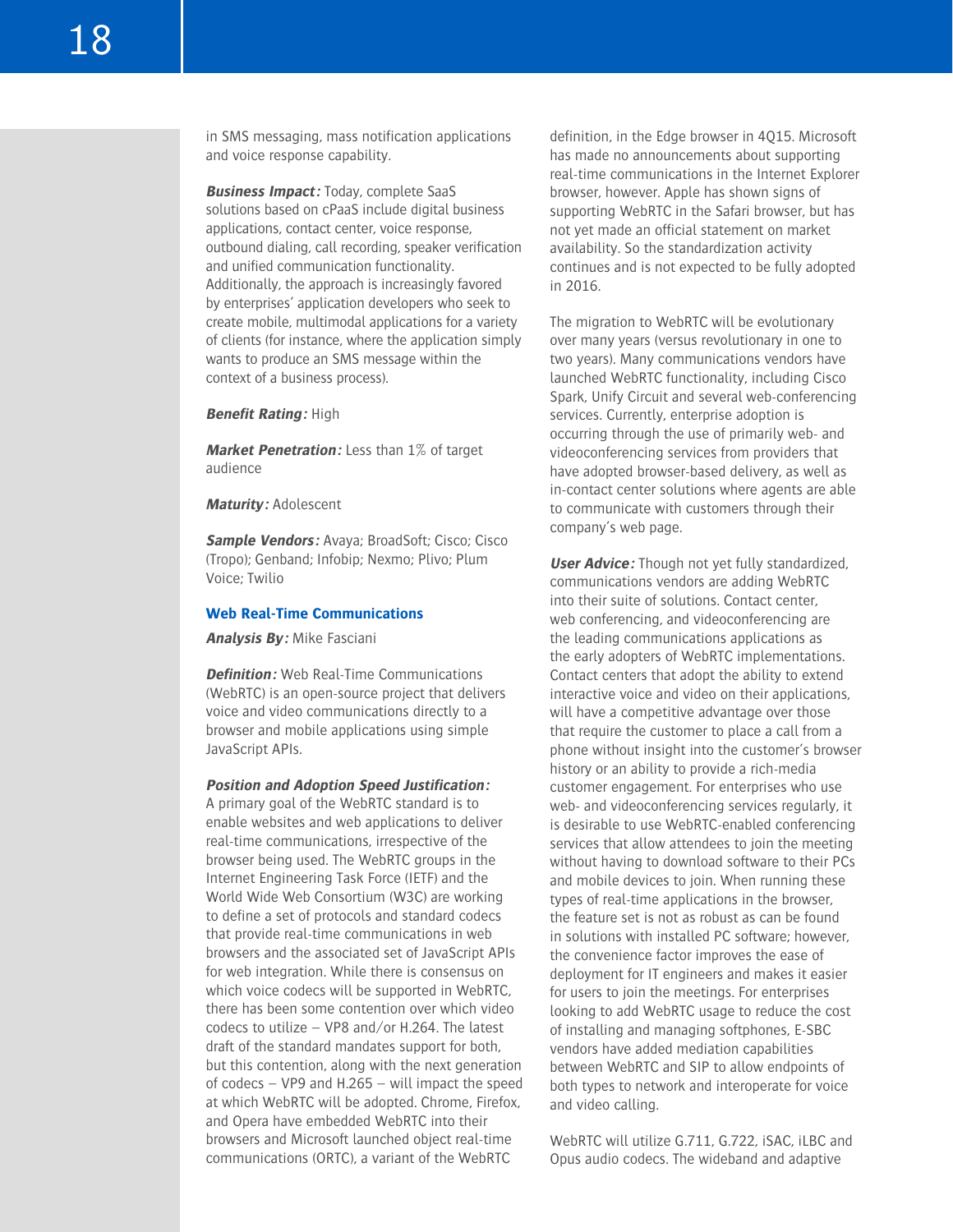codecs will provide a high-quality user experience, delivered over best-effort networks, where end-toend quality of service (QoS) cannot be guaranteed. Enterprises should expect that WebRTC will become robust enough in the coming years for general use in communication applications.

**Business Impact:** The benefit for enterprises of WebRTC is that voice and video interactions can occur natively within web applications versus a user having to open up a new communication application or call from a phone. With embedded voice and video, the application can add contextual information, enabling a richer communication experience. Click-to-call applications, for example, will migrate away from proprietary methods to the WebRTC standard, and contact center agents will be able to see exactly what callers are looking at on their screens. Within contact center operations and communicationsenabled business processes, WebRTC can create browser pages as real-time communications objects to be used in workflow, e-commerce and business process applications. As such, WebRTC will potentially transform the communications industry since no specialized software is needed to access communications.

Traditional software vendors are utilizing WebRTC as a low-cost way of entering the real-time voice and video communications market, which will further drive new functionality, along with price competition. WebRTC enables over-the-top (OTT) voice and video operators to deliver their internet services at a lower cost, compared with the legacy public switched telephone network (PSTN). As WebRTC matures, the expectation is for highquality voice and video communication to be tightly integrated with business applications that can be consumed by any smart device.

**Benefit Rating:** Transformational

**Market Penetration:** 1% to 5% of target audience

**Maturity:** Adolescent

**Sample Vendors:** Aspect; Cisco; Firefox; Google; Opera; Oracle; Twilio; Unify; Vidyo; Zoom

# **Sliding Into the Trough Unified Communications Monitoring**

**Analysis By:** Vivek Bhalla

**Definition:** Unified communications (UC) monitoring tools collect and analyze information from vendor-supplied data sources including Call Detail Records (CDRs), quality metrics and overall system data. Some tools can use standard APIs, FTP and file copy, or can extract data from UC and VoIP vendor databases and repositories. Advanced tools have the ability to collect packet data, decode voice and video codecs, and employ synthetic call testing.

#### **Position and Adoption Speed Justification:**

Although adoption is commonplace, tool maturity lags behind mainstream network performance monitoring and diagnostics (NPMD) and APM tools. The transient nature of VoIP/UC infrastructure and platforms challenges tool vendors to maintain support for the latest underlying technology, while pushing for improved and more sophisticated UI workflow and navigation.

Many vendors focus on broader monitoring use cases and are not VoIP/UC specialists, yet provide a UC-oriented component to augment their holistic monitoring product. Conversely, niche VoIP-/ UC-dedicated vendor tools are solely focused on deeper VoIP/UC insight. However, their application to more widespread monitoring use cases is limited. Although the technology continues to mature, it does so less rapidly than originally anticipated, making the time to reach the plateau longer than expected. Hence, we now expect the plateau to be reached in five to 10 years.

**User Advice:** Vendors frequently present embedded synthetic testing agents, such as Cisco IOS IP SLA, as a suitable means for gaining performance insight into a VoIP/UC infrastructure.

These agents can simulate a VoIP call between two devices, where each device acts as either the endpoint or the initiating device. These testing agents should not be used to determine the actual quality or performance of the network, since they are executed at intervals and are not representative of real-user VoIP/UC sessions. Use agents to measure VoIP/UC availability, not performance. Additionally, be mindful that support for monitoring video and/or media streaming frequently lags behind compared to support for voice among most UCM tooling vendors. Should monitoring of desktop video or media streams be a requirement, ensure the chosen vendor can support whatever proprietary codecs are being employed.

Network conditions are continually changing, so collecting and analyzing packet and network health data provide a more accurate indicator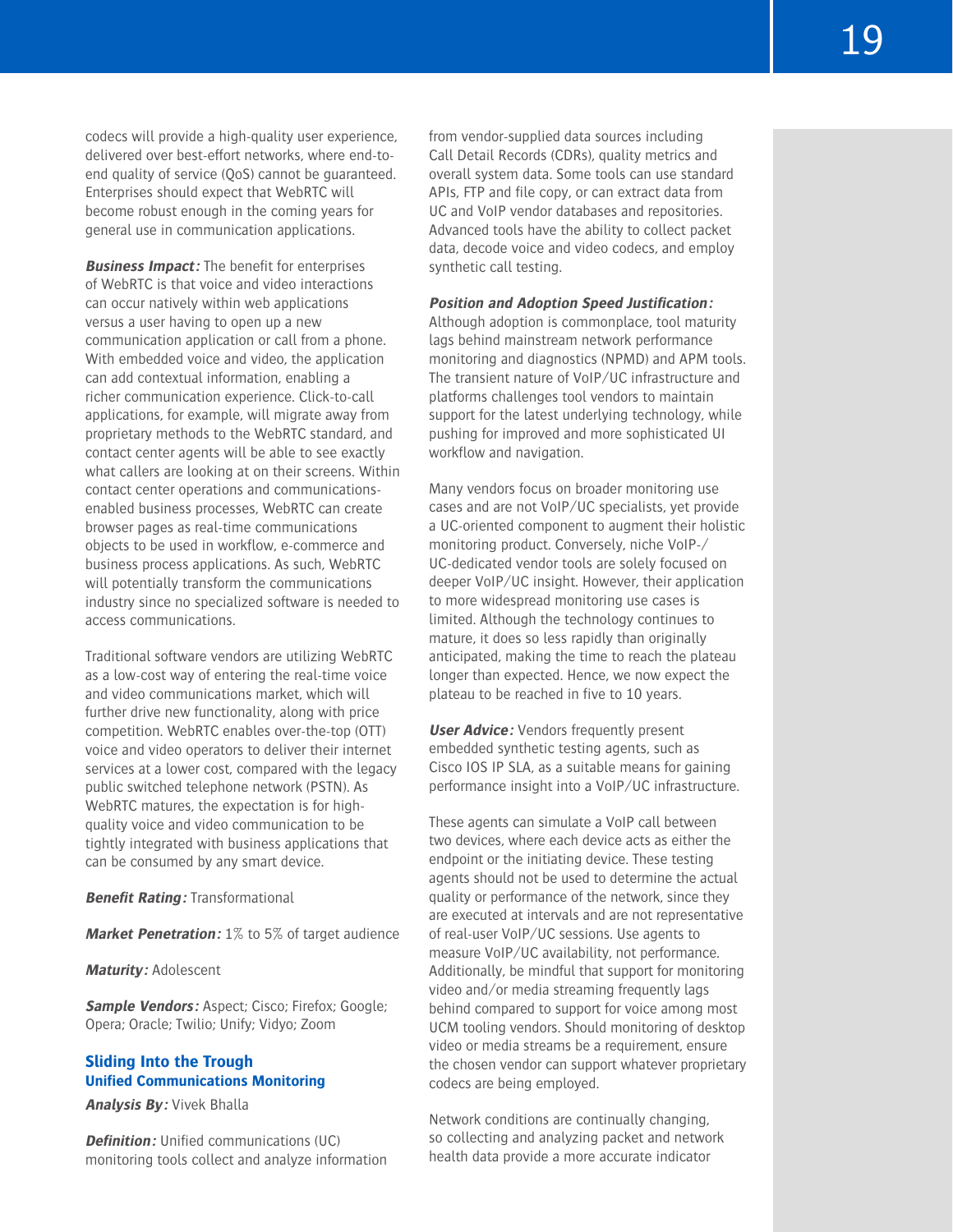of real VoIP/UC session quality. Note that more complex solutions come at a significantly higher cost. More granular tools include packet acquisition, analysis and storage. Although indepth tools are focused on monitoring VoIP/ UC components, they may also be used for other NPMD and APM use cases. Explore these cases to ensure such investments are maximized.

Users should beware that often-superfluous functionality that vendors position as free or at no cost may introduce unnecessary complications to the solution. This adds a hidden cost that is absorbed into the overall pricing a vendor presents to an organization.

Organizations looking to deploy VoIP/UC services must understand that the technology is in a transient stage. So, it is crucial to balance any dedicated monitoring solution expenditure against a pragmatic perspective that recognizes that the demands and requirements surrounding this technology are likely to change in a comparatively short period of time.

**Business Impact:** Enterprises are migrating VoIP/ UC services to the network team, and the shift is altering the focus of and demand for VoIP/UC monitoring and management needs. Regardless of whether a VoIP/UC environment is self-managed or maintained via a third party, VoIP-/UC-specific monitoring tools are a fundamental prerequisite to the success of any VoIP/UC project.

Maintaining acute awareness of latency, jitter and packet loss in a pre-emptive manner is essential to achieving end-user acceptance.

**Benefit Rating:** Moderate

**Market Penetration:** 5% to 20% of target audience

**Maturity:** Early mainstream

**Sample Vendors:** AppNeta; Cyara; Empirix; Integrated Research; Micro Focus (NetIQ); Nectar; ServicePilot; Unify Square; Viavi; Voipfuture

#### **Cloud Office**

**Analysis By:** Jeffrey Mann

**Definition:** "Cloud office" refers to collections of the most broadly used SaaS-based horizontal workplace tools chosen by workplace managers. It generally includes email, IM, file sharing, conferencing, document management and editing, and collaboration. Microsoft Office 365 and Google Apps for Work are the primary examples. The broad term "cloud office" is a generic label. The term "Microsoft Office" refers to a specific range of products.

**Position and Adoption Speed Justification:** The Cloud Office technology profile is advancing along the Hype Cycle as the technology becomes more mature and enterprise adoption grows. Some large migrations are beginning to prove frustrating due to the complexities of making a move with such wide impact, which indicates the early stages of the Trough of Disillusionment.

Microsoft and Google have been investing heavily to attract enterprises to their cloud office offerings, and they are responsible for most of the enterprise deployments Gartner sees. Other vendor offerings, such as IBM Connections Cloud, Amazon WorkDocs and WorkMail, and Zoho Office Suite, also address this market.

Enterprises are making the move to the cloud because of pressure from vendors and the desire to reduce costs, redeploy IT staff, drive simplicity and provide more functionality to users more quickly. Vendors are increasingly providing their most attractive new features – such as mobile device support, smart virtual assistants and other smart technologies – from cloud deployments only.

Cloud office system adoption is accelerating. It will reach 30% of the market's total potential by the end of 2018, 60% by 2022 and 70% to 80% by the market's 20th anniversary in 2027.

**User Advice:** For IT workplace leaders:

- Be realistic about compliance and legal concerns. Do not assume that there is a rule preventing you from moving to a cloud office supplier without first investigating the matter by working with legal counsel. Gartner finds that many assumptions about legal restrictions are due to unnecessarily wide interpretations.
- Look beyond a "like for like" deployment that focuses only on re-creating previous onpremises functionality from the cloud. Although this can be a good initial step, investigate the unique capabilities of cloud products to improve efficiency and provide innovation.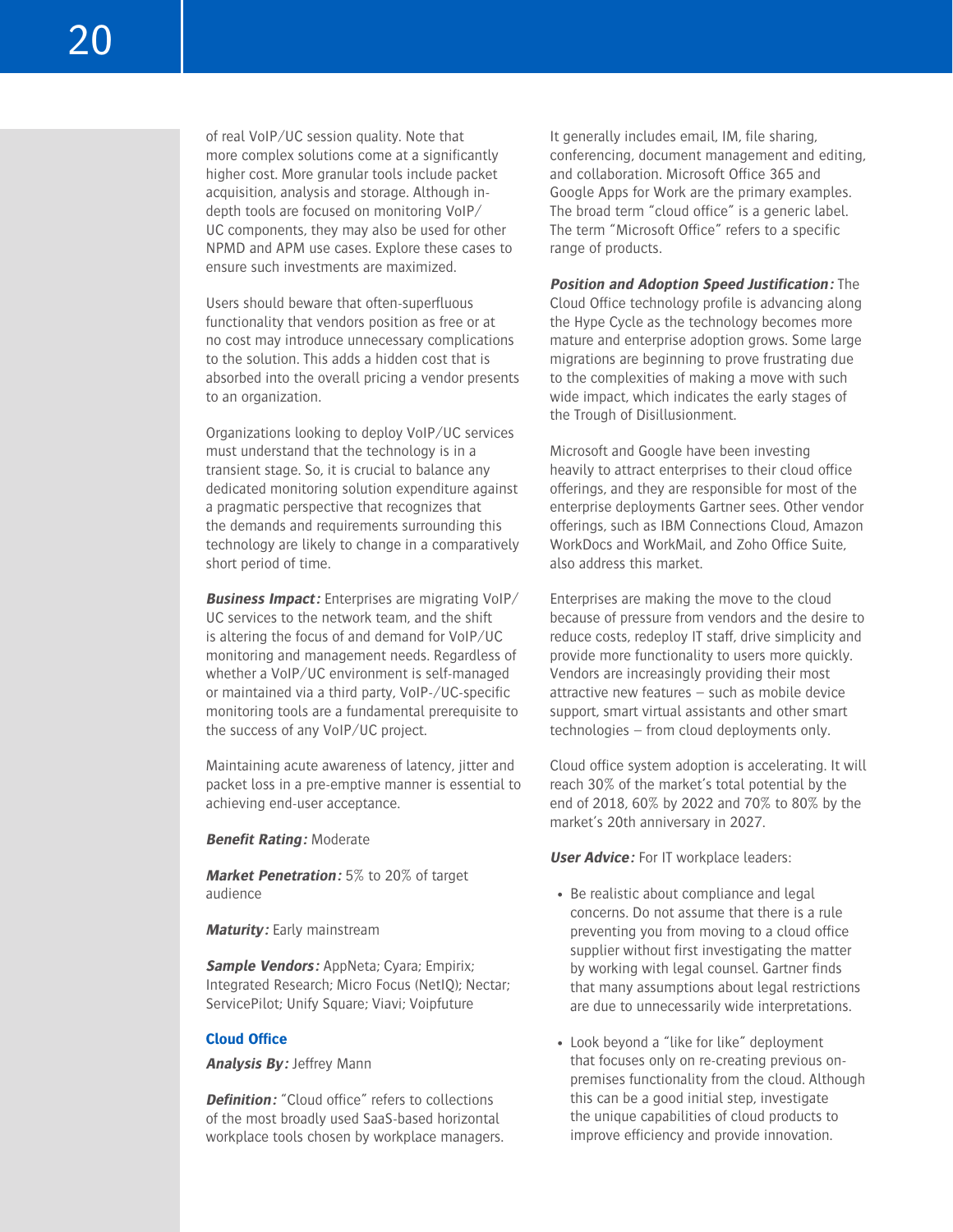21

- All organizations must have a position on cloud office deployment, even if it is a decision not to move, or not to move yet. An active decision is better than delay.
- Ignore self-serving vendor migration pressures, but develop plans based on enterprise requirements and strategies.

**Business Impact:** The wide scope of cloud office workloads (especially email) means that this technology will potentially affect everyone in the organization. Those evaluating a cloud office migration have progressed from considering the potential benefits of such a move to weighing how painful it will be to remain on-premises as vendors shift their emphasis to "cloud first" and even "cloud only" policies for new innovations and developments.

#### **Benefit Rating:** High

**Market Penetration:** 20% to 50% of target audience

**Maturity:** Early mainstream

**Sample Vendors:** Amazon; Google; IBM; Microsoft; Zoho

# **Mobile Voice Protection**

**Analysis By:** Dionisio Zumerle

**Definition:** Mobile voice protection technologies ensure confidentiality and integrity of voice communications originating and/or terminating on mobile devices that travel over mobile and wireless networks. Tools that provide mobile voice protection typically come in the form of a stand-alone application residing on a mobile device. Some solutions leverage hardware (such as microSD cards with an encryption engine).

# **Position and Adoption Speed Justification:**

Mobile voice protection technology offerings have been around since well before the rise of smartphones, and they have always had clients that selected them due to specific security concerns. Mobile voice protection technologies can protect, for example, from eavesdropping and man-in-the-middle attacks.

The security protocols and algorithms that enable mobile voice protection are mature and have been used for years in other endpoint and network security solutions. However, not

all implementations of these technologies are mature. Offerings that have appeared in the market vary in terms of network performance, battery consumption, efficiency in key management and encryption.

Recurrent revelations about pervasive surveillance and the uncertainty over privacy invasiveness of commercially available apps have raised awareness about the need for trusted communications. However, actual adoption has not followed this surge in awareness. Organizations that adopt this technology have extremely high security requirements and/or reasons to believe they are under a concrete threat from advanced attackers.

Several implementation considerations impact and sometimes hinder adoption:

- Some implementations are purely softwarebased, while others leverage hardware-based mechanisms, such as microSD cards or even purpose-built smartphones with dedicated encryption engines (such as the Blackphone by Silent Circle). Some of these devices, such as the CryptoPhone by GSMK and the devices provided by Kaymera, also offer hardening against physical or software attacks.
- Hardware-based mechanisms typically offer better performance, which is important for encrypting and transferring voice calls, as well as video calls (some solutions offer video). Hardware-based solutions are harder to implement across the entire spectrum of mobile devices of an organization: For example, for iPhones, microSD cards are implemented via a separate sleeve that attaches to the device.
- To guarantee performance, some solutions require traffic to travel through a server, either on the enterprise premises or at the vendor's premises. In most solutions, the protected voice stream traverses the data channel, rather than the cellular voice network, generating data charges.
- Voice protection technologies require the presence of the same solution on both devices involved in the communication. If only one device is enabled (for example, when calling from a smartphone to a fixed phone), the protection is enabled until the communication reaches the server; the communication is unprotected from then on. This can still be useful, for example, when employees travel to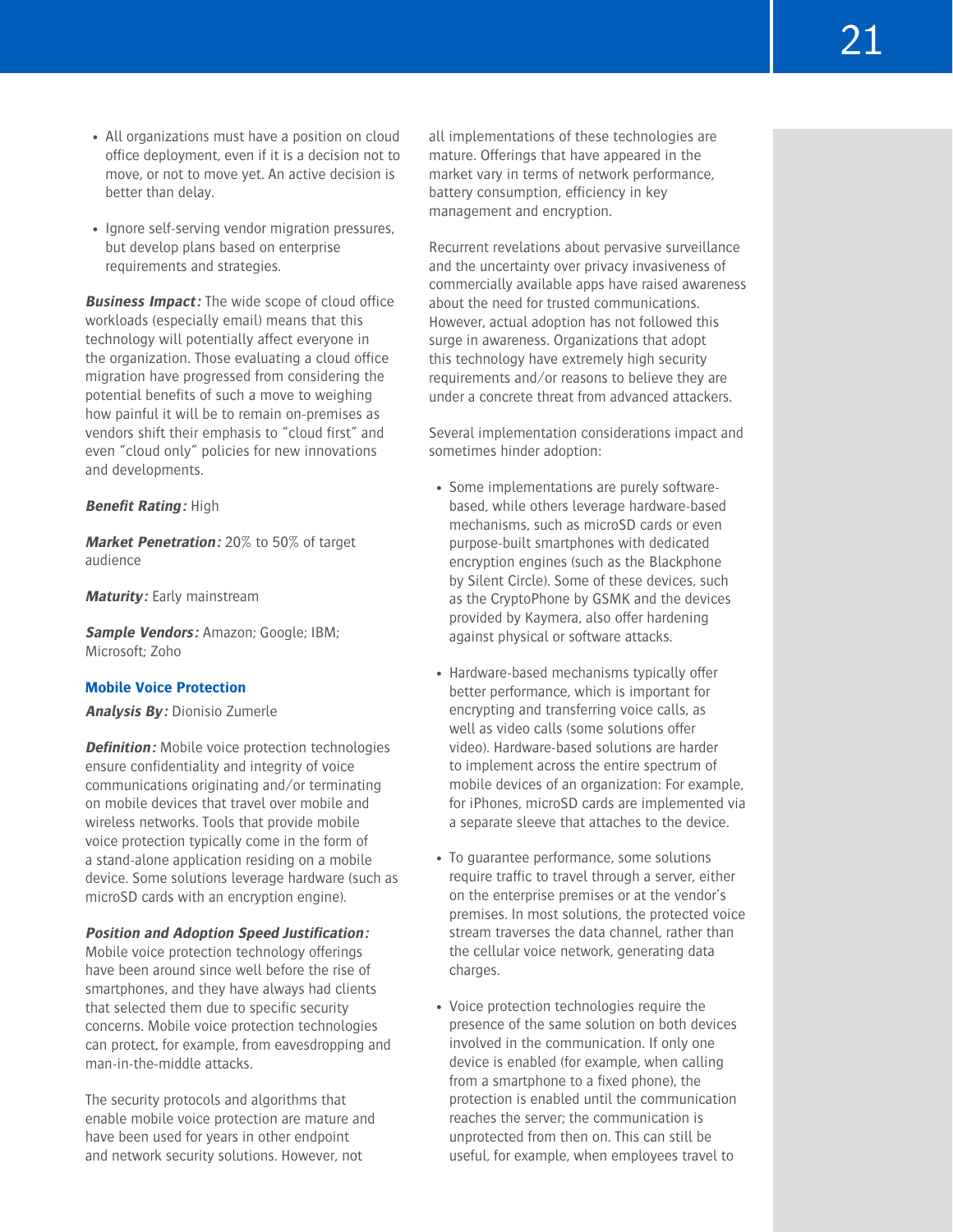untrusted countries and need a way to securely communicate with users in their home country.

**User Advice:** Organizations with higher-thanaverage security requirements and/or regulatory requirements should adopt mobile voice protection technologies. Clients in healthcare, finance, government and energy should consider such technologies. In some organizations, only a small number of users will need such a solution. Financial brokers or high-level executives of large organizations are typical examples of users who could use these technologies.

Applications that, once downloaded, are ready to operate will be the quickest and easiest to deploy for mainstream organizations with a need to secure mobile voice communications. Hardwarebased solutions will serve well-defined use cases under strict security organizations (for example, organizations in the defense sector), but will prove difficult to deploy for organizations that want to allow a vast selection of devices (many of which do not allow for removable storage) to host the hardware for these solutions. Many of the freemium apps available on commercial app stores offer consumer-grade performance and protection. Enterprises that have identified a need for voice protection should deploy an enterprise-level security solution.

Many modern enterprise unified communications clients, as well as Web Real-Time Communications (WebRTC)-based solutions, use encryption by default for both voice and text communications, and can be an alternative for the right use cases (typically, they are not tailored for purely mobile scenarios).

Enterprises should trial the selected solution before proceeding to purchase in order to test out its performance over real-world situations (for example, battery consumption and network performance) in the location where the solution will be used.

**Business Impact:** Mobile voice protection solutions protect organizations against leaks of sensitive information from messages that can cause reputational damage to enterprises, as well as from interception of communication for industrial espionage and/or hacktivism.

#### **Benefit Rating:** Moderate

**Market Penetration:** 1% to 5% of target audience

# **Maturity:** Emerging

**Sample Vendors:** Armour Communications; CellTrust; KoolSpan; Silent Circle

# **Video Search**

#### **Analysis By:** Whit Andrews

**Definition:** Video search refers to the ability to search within a collection (or "corpus") of videos. Video search incorporates elements of social networking, social tagging, metadata extraction, audio transcription and enterprise search. Audio transcription or phonemic analysis is the most established means of achieving video search, but we expect other factors to become part of the technology set – which can come from multiple vendors – such as facial recognition and sentiment detection (voice recognition is already used in some cases).

#### **Position and Adoption Speed Justification:**

Consumers using YouTube and similar products see the possibility for improved searchability in rich media. Some vendors still rely on human transcription or metadata, while others are adding speech-to-text facilities. Ultimately, enterprise search will subsume video search as simply another format, just as it did with audio and graphical media. Also, video search will become a presumptive feature in video content management and delivery systems.

Video search will not be fully understood or exploitable for another five years because, where textual search (and, to a lesser degree, audio search) came with vocabularies and grammar intact from conventional communication, video does not. Video talk tracks are an appropriate means of developing some searchability. However, the objects, people and actions presented in videos, as well as the relationships and action paths they follow, are not yet consistently identifiable or reliably describable either as content or query objects. Transcription works best where there is a definitive soundtrack from either a speaker, whose presentation is the point of the video, or a narrator elucidating what happens in it. Direct observation of human behavior in response to a stimulus is valuable for generating features for sentiment analysis applications. Videos without soundtracks – such as security videos, documents capturing behaviors and training videos without narration – obviously require more sophisticated ways of establishing their meaning, and these are still nascent.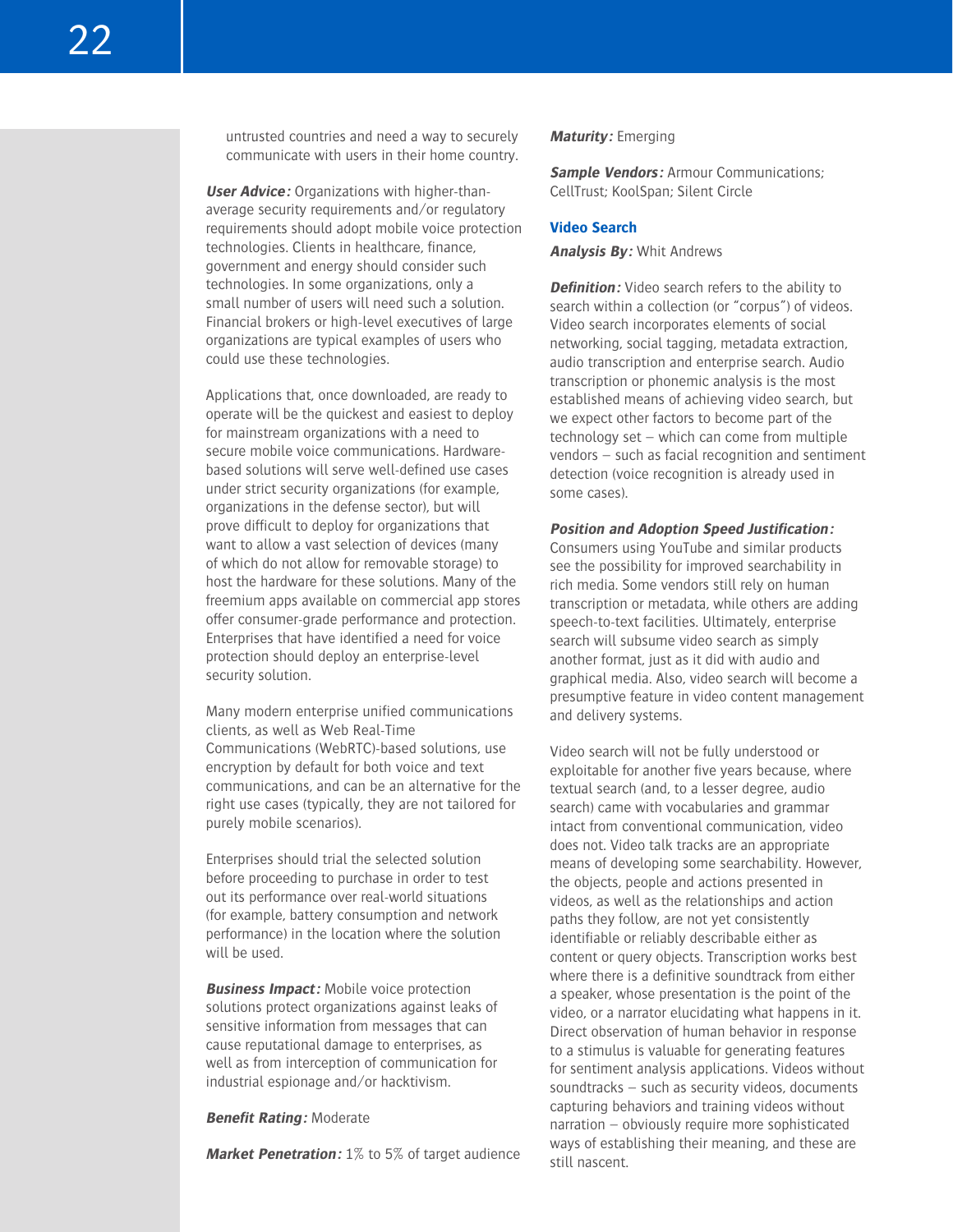**User Advice:** Only enterprises whose significant ambition is to include video in their operations should invest in video-specific search capabilities (example verticals are higher education, entertainment, law enforcement and corrections, and consumer goods, or business products manufacturers and service organizations). Others are more likely to turn to cloud vendors. Expect search to be a feature in a variety of formal and informal enterprise editions of video hosting from web conferencing vendors and others, including Google and Microsoft. Alternatively, others can wait for video search as an element of enterprise search or enterprise video content management.

**Business Impact:** Making a video easier to locate will boost the use of nontextual elements in training and communications in the enterprise. Video search enables use cases for analytic examinations of crowd dynamics and individual behaviors in retail, service and public locations. It improves the understanding of what a video is "about." It allows for the analysis of a video from public places to identify criminal and collective actions.

**Benefit Rating:** Moderate

**Market Penetration:** 1% to 5% of target audience

#### **Maturity:** Emerging

**Sample Vendors: 3VR; Flex Analytics; HP** Autonomy; Jastec France (LTU Technologies); Koemei; Microsoft; Nexidia; Panopto; Ramp; Sonic Foundry

#### **Personalization Engines**

**Analysis By:** Penny Gillespie

**Definition:** Personalization engines are technology solutions that identify the optimum experience for an individual based on what is known about them. They can alter the online presentation layer for a customer, trigger an automated response to a customer, or pass on analyses to the seller or service personnel for action. These engines were initially used exclusively in digital commerce, but now include noncommerce content and functionality, having advanced from rudimentary segmentation to identifying and responding to customer preferences.

### **Position and Adoption Speed Justification:**

Although personalization engines are not new, many enterprises use them in a limited capacity. The capabilities of these engines continue to

expand, but enterprises have been slow to embrace them, making the technology almost stagnant in its movement on the Hype Cycle. However, as the benefits of personalization start to become better known, the adoption of more sophisticated functionality is expected to grow exponentially.

Personalization engines identify customer intent and attributes, detect behavior patterns and discover correlations, which are used by organizations to tailor experiences for an individual (or group) to drive engagement, revenue and profitability. Using personalization engines for digital commerce can increase conversions, the number of items purchased and the average order value.

Today, personalization advancements hinge on enterprises' respect for their customers (or constituents) and how enterprises use their customers' data. If customers become concerned about privacy, they will monitor their data usage more closely so that they can quickly recognize privacy intrusions by sellers. Personalization that is not kept in context crosses the line to become "creepy" and will result in consumer distrust, which could thwart personalization initiatives or trigger government regulations regarding the use of customer data. Sellers must incorporate privacy regulations into their personalization strategies or run the risk of alienating their customers.

**User Advice:** As products and services become more ubiquitous – enabling the customer to find similar products at similar prices from multiple sellers, competition for customer acquisition and orders steadily increases, making experience the competitive arena. Customers also believe that they have a relationship with an organization once they have transacted with that organization and, therefore, expect to be recognized by the organization and provided with a tailored experience, thus making personalization an impending requirement.

IT leaders responsible for digital commerce should consider the following when selecting personalization technology vendors:

• **Data used** – Personalization engines that create more rich and detailed personalization profiles, using a rich array of data points and identified preferences, are likely to bring better results than those that create profiles with limited data points. Likewise, while personalization engines may quickly accumulate information on digital transactions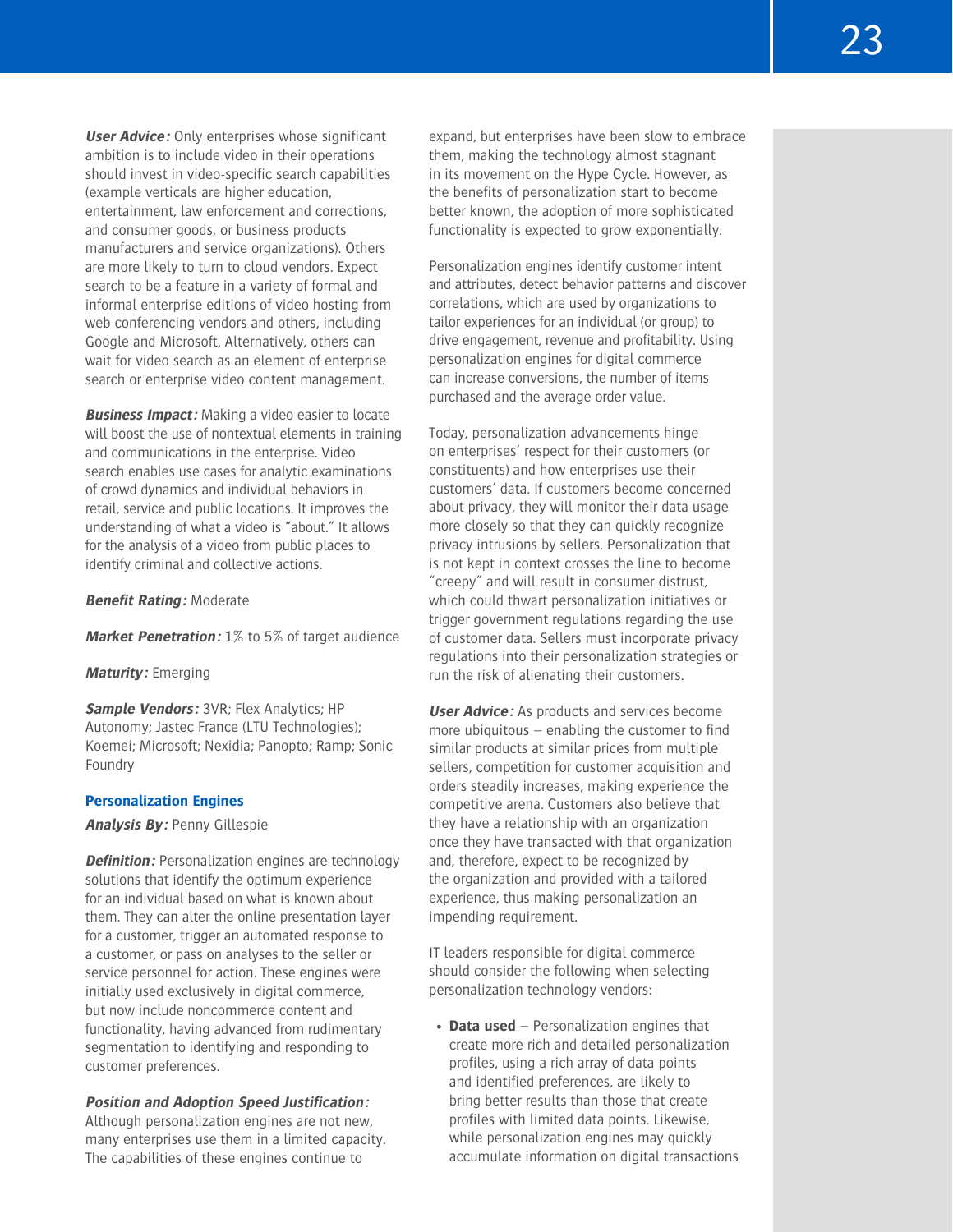and content, customers are better served when their entire purchase history is known and incorporated into the personalization engine.

- **Frequency of profile and model updates** Personalization engines that continually make customer profile changes and model updates in real time, followed by real-time presentation layer changes, are more effective.
- **Types of analytics incorporated** Personalization engines package multiple types of analytics (such as predictive lifetime value, likelihood to engage, likelihood to buy, collaborative filtering, text analytics and smart machine learning) for the purpose of personalizing a customer's experience. Those using more sophisticated types of analytics typically provide better results.
- **Attribution capabilities** Many personalization engines can monitor and identify results that stem from their usage by the organization (such as revenue lift, conversion rate and basket size increases), making it easier to understand correlations.
- **Multiple use cases** Because a personalization engine is likely to serve multiple use cases and disciplines due to its underlying technology, consider consolidating personalization requirements across disciplines (marketing, sales and service) to leverage technology spending.

**Business Impact:** Digital personalization engines have moved from basic customer segmentation to being able to identify specific customers through site sessions, clickstream, browsing, historical transactions, geolocation, social, and other data points, thus raising the bar on personalization engine functionality. They can make continual, real-time changes on landing pages, in search results, search facets and filters, and to product recommendations and creative content. These engines also have the potential to provide results from other customer-facing operations such as traditional selling, marketing and service.

Today, these engines primarily serve consumer shoppers and are increasing customer acquisition and online sales. By 2018, organizations that have fully invested in all types of online personalization will outsell companies that have not by more than 30%. As business buyers start to seek the same rich experiences in their business buying that

they experience in their consumer buying, these engines are expected to become prominent in B2B selling. By 2018, B2B sellers that incorporate personalization into digital commerce will experience revenue increases of up to 15%. In the future, these engines are likely to be used in other industries to improve their customers' and constituents' experiences.

**Benefit Rating:** Transformational

**Market Penetration:** 5% to 20% of target audience

**Maturity:** Adolescent

**Sample Vendors:** Certona; Crayon Data; Dynamic Yield; Evergage; NGDATA; prudsys; Qubit; Reflektion; RichRelevance; Sailthru

#### **Mobile Hubs**

**Analysis By:** Monica Basso

**Definition:** Mobile hubs aggregate content and functions under a single pane of glass, in a mobile app; on the back end, they integrate with corporate systems through an intermediate server or cloud component. Their main focus is gathering content from multiple sources and aggregating them into a single view for a smarter user experience. In addition, mobile hubs also may aggregate communications content such as messages, email and presence; relationship data, such as contacts; or project activities and tasks.

**Position and Adoption Speed Justification:**

Initially, mobile-messaging-centric clients were offered by manufacturers such as BlackBerry. Afterward, with the emergence of cloud storage and sharing services, content-centric hubs appeared, focusing on content aggregation, access, consumption and creation; these technologies provided aggregated views across multiple repositories, and offered content sharing, collaboration and editing functions. Today, a variety of products offer mobile front-end and integrate back-end repositories or other clouds. Often, analytics are used to contextualize aggregated views to user's behavior and preferences. Mobile hubs are different from other technologies such as "work stream collaboration" tools, which focus on delivering summarized and concise information to a specific role or process activity, rather than aggregation under a single pane of glass.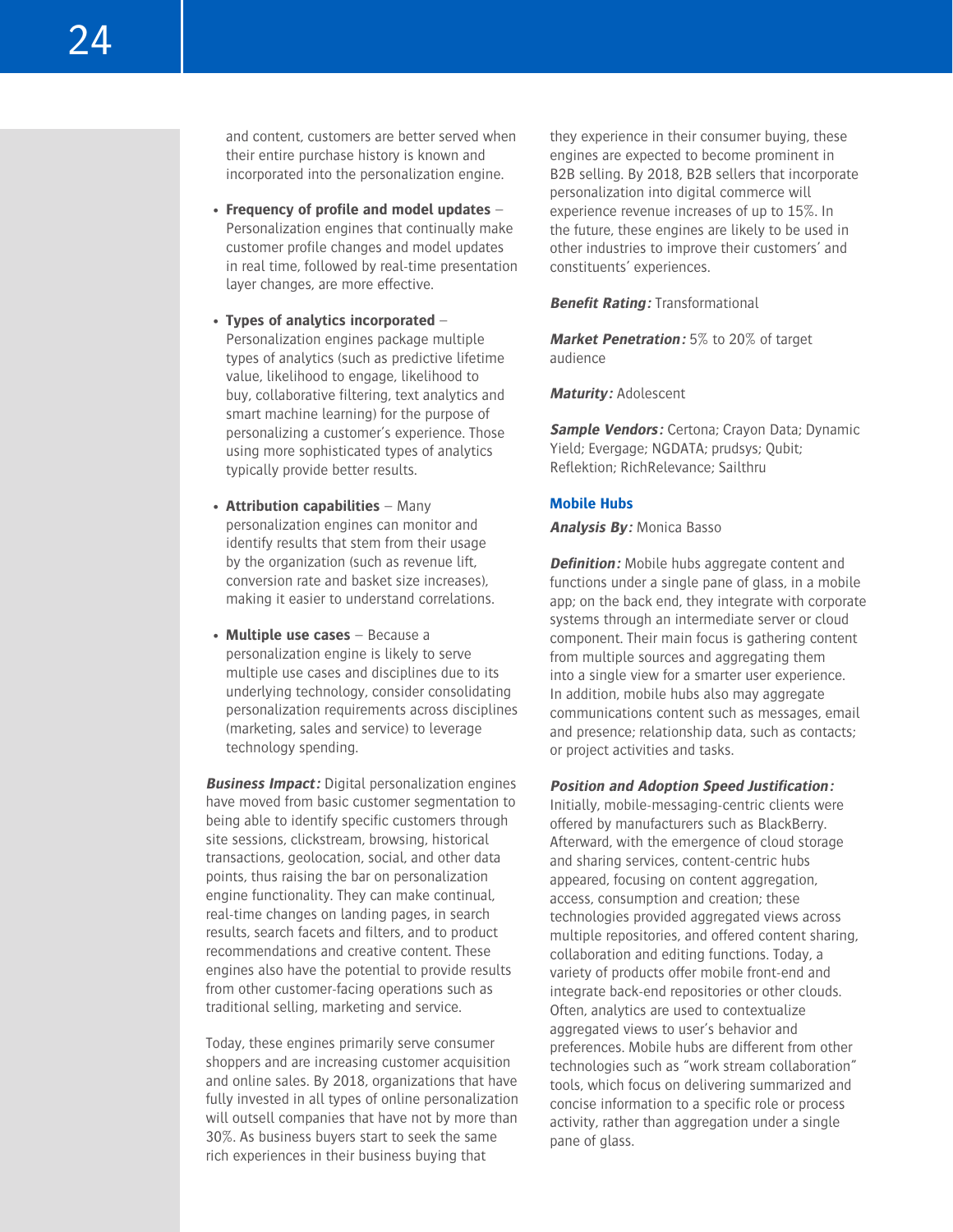Obstacles may delay adoption of this technology (for example, a user's preference for known discrete apps of choice, instead of a new unique client app). Also, wearable notifications may be preferable to access collaboration tasks that are dispersed into different form factors and coordinated experiences, rather than a unique mobile hub app. This may call for smarter apps, such as virtual personal assistants, to provide contextualization.

**User Advice:** The wide availability of apps empowers individuals to be more productive and collaborative with their mobile devices. However, they struggle when mobile apps on their devices begin to proliferate. Even worse, when hundreds of apps, tens of cloud services, and tons of documents are all accessible through one device, the user experience degrades and complexity affects productivity and collaboration. This is the rationale for the emergence of mobile collaboration clients. Mobile collaboration hubs satisfy the needs of workers who prefer a rolespecific, aggregated view of key information, communication and commitments, and is an alternative to context switching between separate, purpose-built apps that require context switching.

Organizations focusing on digital workplace strategies, aiming to make their mobile workers more productive and collaborative, should consider mobile collaboration hubs. They provide immediate and user-friendly experiences on mobile devices, optimized with content access and collaborative content creation. Through these capabilities on mobile devices, modern business processes and digital workplace scenarios can be implemented. Organizations must, of course, complement these technologies with appropriate controls to limit the risks of security breaches and data losses. Forms of interoperability between new mobile apps and services, and traditional desktop and browserbased applications used by workers in offices are also desirable, either via rich clients or browserbased applications.

**Business Impact:** This new generation of tools can progressively reduce fragmentation by converging multiple content collaboration capabilities under a unique "hub" available as a single mobile app. The availability of mobile collaboration hubs will raise mobile workers' productivity and engagement within the workplace, and externally with customers and partners. Optimization of user interactions will be possible by exploiting analytics of

content consumption or collaboration patterns for each employee – for example, to create recommendations for content visualization and to personalize the application in real time.

#### **Benefit Rating:** High

**Market Penetration:** 5% to 20% of target audience

**Maturity:** Adolescent

**Sample Vendors:** AgreeYa Mobility; APPrise Mobile; bigtincan; BlackBerry; Colligo; harmon.ie; Infoteria; r-evolution; Showpad; Unify

#### **Mobile VoIP**

**Analysis By:** Bill Menezes

**Definition:** Mobile voice over Internet Protocol (mVoIP) enables packet-switched voice communications for mobile devices over a cellular, Wi-Fi or wired network. It can be integrated with other services or applications, or into websites. The typical enterprise implementation is within a mobile unified communications (mUC) client. Some vendors have integrated compatibility with voice over Long Term Evolution (LTE) or VoLTE, which enables better call quality and faster call setup than overthe-top VoIP into their mobile UC platforms.

**Position and Adoption Speed Justification:**

mVoIP clients continue descending the Hype Cycle curve as a readily available alternative to circuit-switched cellular voice service. This is driven by continued enterprise adoption of mVoIP-capable smartphones and other compatible mobile devices, such as tablets. By routing voice calls as data traffic, mVoIP clients enable many users to reduce spending on voice plan minutes, instead of relying on cellular data plans. mVoIP also may enable voice calls in locations where alternate data networks – such as a corporate wireless LAN (WLAN) or public Wi-Fi hot spots – provide in-building connectivity that the local cellular network does not. Also spurring adoption in some regions is continued growth of LTE cellular networks, which 5G Americas reports were operating in 157 countries as of the second quarter of 16. LTE improves the quality of mVoIP calls compared with using 3G networks, due to LTE's faster data throughput and lower latency. VoLTE is a carrier-provided mobile VoIP technology that offers superior voice quality to over-the-top (OTT) mVoIP clients due to quality of service (QoS)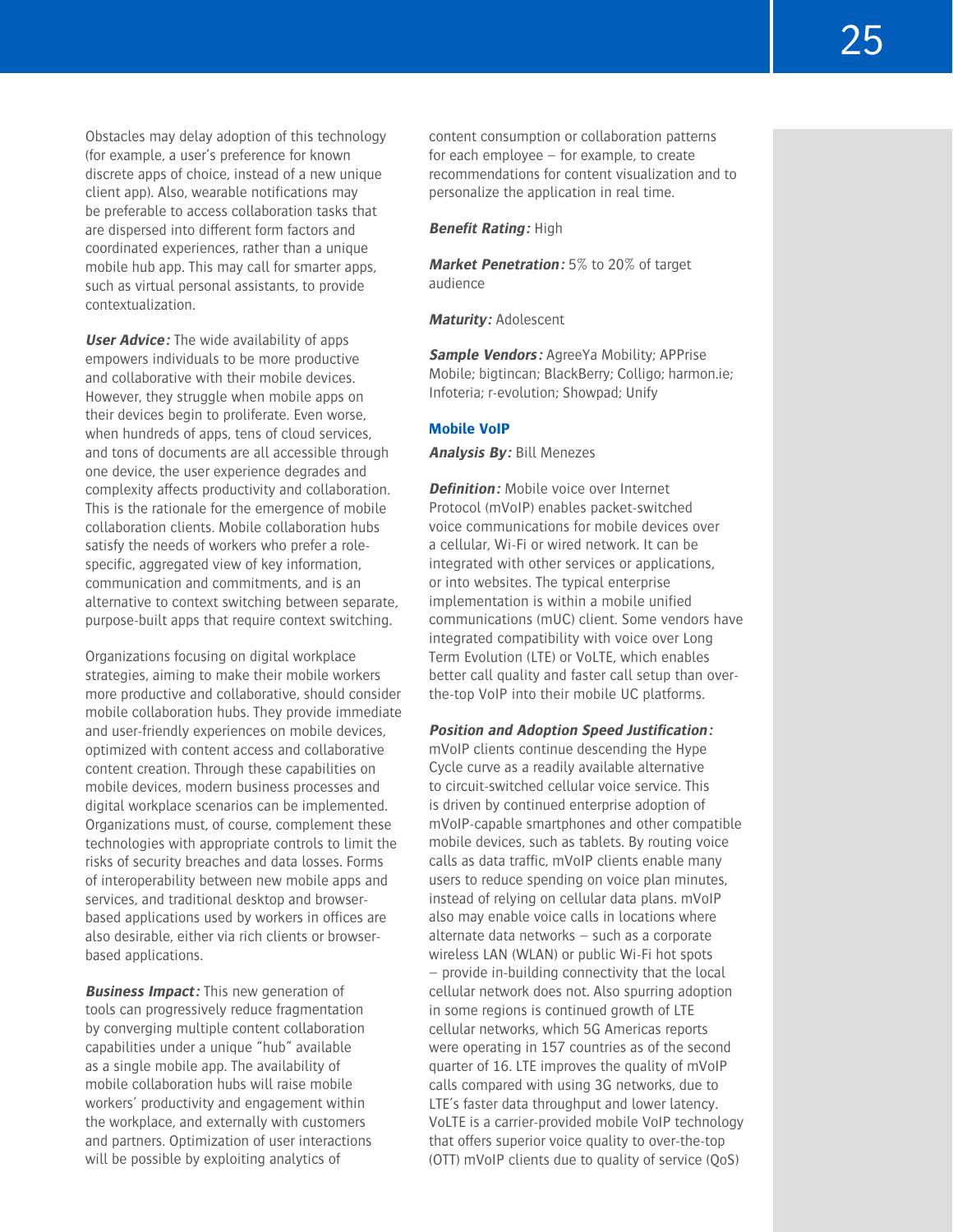priority given to VoLTE voice traffic. LTE growth remains slow in most regions, however, limiting the global benefit for enterprise mVoIP.

#### **User Advice:**

- Enterprise telecom managers must identify the business case benefits of supporting ad hoc mVoIP capabilities on corporate- and employee-owned devices, versus the cost of implementing and managing an mVoIP client standardized across all users. Standardizing on a platform the enterprise already is employing for mobile unified communications will be the most cost-effective option for most organizations, given that the mobile clients for fully featured unified communications (UC) platforms (e.g., Microsoft Lync, Cisco Jabber) support mVoIP. Wired and wireless communications service providers (CSPs) also may provide a standard mVoIP client to their subscribers for making on-net calls on the wired network account or cellular data calls on the wireless account, with the client serving as a complementary dialer to the native dialer of the device OS. Pilot mVoIP clients to ensure a consistently good user experience on different device OSs and networks, versus experiences with frequent client crashes or poor voice quality.
- Enterprises also should evaluate consumergrade mVoIP clients to identify those with features suitable for corporate use, such as the end-to-end encryption WhatsApp began featuring in the first half of 2016. Consumer clients that number billions of users globally include Facebook Messenger, Facebook-owned WhatsApp, WeChat, KakaoTalk and Viber. Avoid clients that cannot provide enterprise-grade security for corporate contact information used by the client.
- Mobile CSPs should monitor the usage of mVoIP clients via deep packet inspection or other functionality to build a picture of consumer preferences and reactions to price changes. They need to know how pricesensitive their customers are, which will help them with pricing decisions and selection of their own future mVoIP functionality.

**Business Impact:** The impact of mVoIP on businesses will grow as more organizations rely on mobile devices as a primary communication tool, either heavily complementing or replacing wired desktop phones in the enterprise office. A primary impact will be reduced operating costs for international long distance calling, which can be four times more expensive on a cellular device than a landline phone. Another is usage when roaming in otherwise expensive destinations, plus the ability to make calls over a Wi-Fi or wired access network when a cellular network signal is unavailable. As cellular service providers increasingly bundle standardized mVoIP clients onto their handsets, enterprises also will be able to make greater use of their WLANs for in-building voice coverage instead of dealing with the lengthy, often expensive prospect of installing a carrier distributed antenna system (DAS) to improve the indoor cellular signal. Conversely, carriers deploying voice over LTE capability will realize network efficiencies by migrating customers to mVoIP as their primary voice platform, versus circuit-switched cellular voice.

#### **Benefit Rating:** Moderate

**Market Penetration:** 5% to 20% of target audience

**Maturity:** Adolescent

**Sample Vendors:** Cisco; Facebook; Google; Microsoft; Rebtel; ShoreTel; Tencent; Viber

#### **Software-Defined Networking**

**Analysis By:** Mark Fabbi

**Definition:** Software-defined networking (SDN) is an architectural approach to designing, building and operating networks that delivers business agility and extensibility by abstracting the network topology and control plane. It's not an independent market, but an architectural enhancement to network design and operations. SDN decouples the control plane from individual devices to provide a single view, point of control and programmable interface to the network.

#### **Position and Adoption Speed Justification:**

SDN is one of the most-talked-about technologies in the networking market today and represents a potential transformation in how the market will design, build, operate and procure network hardware and software. During 2015, we started to see production adoption of SDN solutions, though broad deployments are still relatively rare. A variety of both established vendors and startups continues to develop SDN technologies, but full, robust, endto-end enterprise-ready solutions are not yet fully established on the market.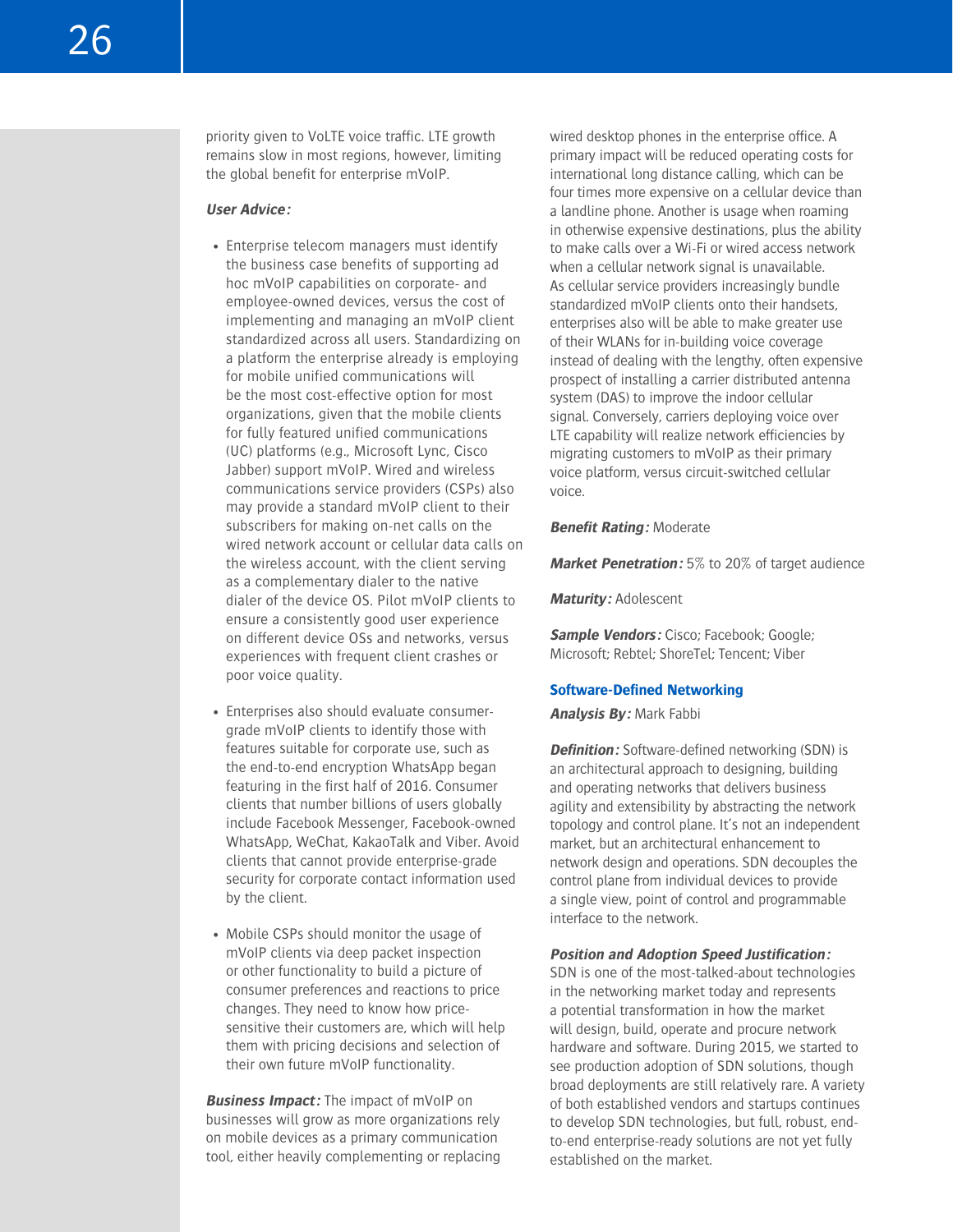27

SDN solutions can be segmented into two broad solutions. In the first – device-based – switch and router control is centralized via an SDN controller. This requires infrastructure to support specific device control protocols – OpenFlow is the most notable example. In some cases, it will require hardware updates to migrate to SDN. The second approach is an SDN overlay, where endpoints (typically virtualized servers) run a vSwitch or vRouter that communicates to a central controller to create tunnels across the existing physical network.

**User Advice:** Don't get swept up in the massive hype surrounding SDN – focus on solving specific challenges within the network. Rather than deploying complete SDN solutions, we are seeing many enterprises take a more pragmatic approach in the data center by upgrading to an Ethernet fabric while continuing to monitor more comprehensive orchestration solutions. The most important action to take now is to develop cross-functional collaboration and investigate DevOps methodologies to better integrate server, virtualization, networking and application teams. These teams can then help identify key use cases – both short-term ones like network agility and longer-term goals to leverage SDN innovations. Decoupled hardware and software provide a way of establishing long-term operational models that are independent of the underlying hardware. In the short term, organizations should begin with non-mission-critical areas, such as testing and development, to get experience with new technologies and approaches to network design and operations. It is important to allocate time and resources to evaluate SDN technologies and all vendors – both incumbent and nonincumbent – because SDN can have a fundamental impact on vendor relationships and business models in networking and related markets.

**Business Impact:** SDN can increase network agility, simplify management, and lead to the reduction of operational and capital costs while fostering long-term innovation. The adoption of SDN has the potential to eliminate the human middleware problem that has plagued network operations for the past two decades. By bringing network operations into more streamlined and automated operational processes that are common in virtual environments, user organizations can bring application deployments in line with the increasing speed of business. As SDN matures, a significant boost in network innovation may occur as network features and applications

become decoupled from the underlying network hardware. New markets will emerge, especially for SDN applications that have the potential to completely change physical network deployment and operational models for enterprise networks. New competitive environments will also evolve to change the networking landscape and financial models of enterprise networks.

#### **Benefit Rating:** High

**Market Penetration:** 1% to 5% of target audience

**Maturity:** Emerging

**Sample Vendors:** Big Switch Networks; Brocade; Cisco; Hewlett Packard Enterprise; Juniper Networks; NEC; Nuage Networks; VMware

#### **Communications-Enabled Business Processes**

**Analysis By:** Mike Fasciani

**Definition:** Communications-enabled business processes (CEBPs) enable communication services to be integrated with IT applications to automate business transactions and reduce the time required to complete tasks. CEBPs raise alerts, initiate realtime communications, leverage presence status and identify when a nonstandard event requiring human intervention occurs.

#### **Position and Adoption Speed Justification:**

CEBPs use notifications to automate the handling of exceptions, variations or interruptions to standard business processes when people are required for the process to advance. The goal of CEBPs is to reduce the amount of human latency, to get the right people involved, at the right time, with the right information.

XML-based web services are the most common way of integrating communication systems with business applications such as CRM, ERP, payroll, human resources, billing systems and others that were previously attainable by computer telephony integration (CTI). Newer CEBP developments now utilize popular unified communications (UC) suites such as Microsoft's Skype for Business, Cisco's Jabber or Avaya Aura Platform to develop mashups and tactical applications that facilitate and automate business processes. Different IT vendors have their own versions of CEBPs, with their own names for products, solutions and methodologies. The lack of industry standards between business process management (BPM) applications and communication systems has inhibited the adoption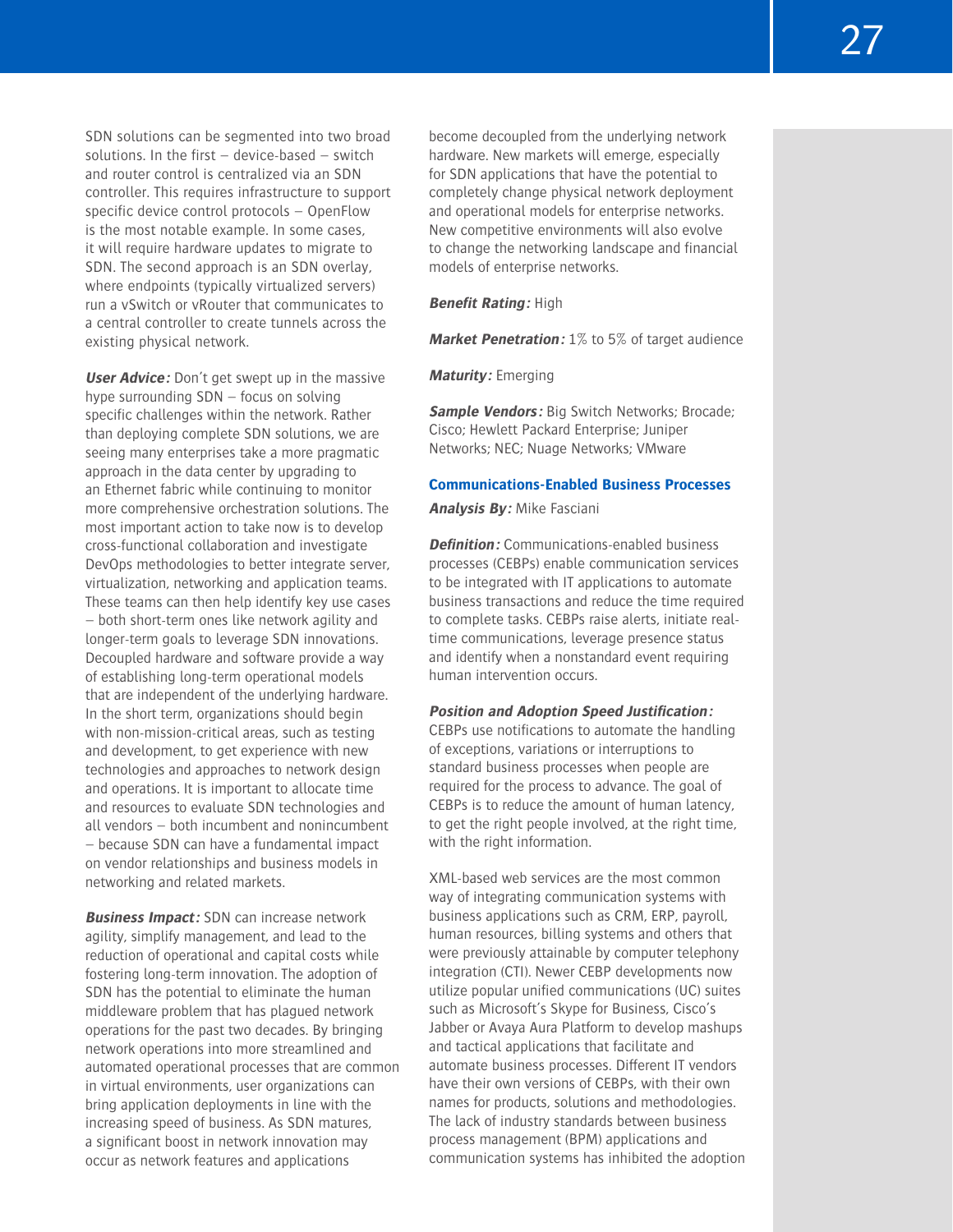of CEBPs. Communications Platform-as-a-Service (CPaaS) offerings will improve CEBP market adoption by providing a standard, cloud-based way of integrating a variety of communications services within enterprise business applications. WebRTC has emerged as one of the leading methods to deliver audio and video services using CPaaS offerings to embed real-time communications in standard browser web pages to be used in workflow, e-commerce and business process applications. The ease of integration and deployment of WebRTCbased services promises to amplify the usage and benefits of CEBP in the coming years.

**User Advice:** When evaluating "starter" CEBP projects, organizations that fit "mainstream" or "late adopter" profiles should target well-bounded pilot projects capable of giving measurable results. IT departments can test CEBP technologies on their own internal system management services to react to, and fix, IT infrastructure or application failures, thus proving value. Intensely competitive, high-volume and labor-intensive organizations have become the early adopters of CEBPs as a practice, since they can create significant measurable customer service, productivity and process performance improvements, rather than just minor incremental advantages.

Gartner recommends that enterprises view CEBPs as a set of technologies and best practices, rather than as a distinct product or solution set. Businesses will need to review their mix of IT platform providers and the communication infrastructure partners they expect to use in the long term, and evaluate their respective CEBP capabilities. Specifically, they should evaluate their partners' plans for providing communications natively from within IT applications. Professional services are often required to design, install, and test unified communications and contact center deployments with CEBP integrations.

While integrating real-time communications into business process through UCC software plug-ins has been a maturing technology, newer concepts created through Communications Platforms-as-a-Service (CPaaS) offerings have emerged. CPaaS solutions provide cloud-based access to communication services, including SMS, Multimedia Messaging Service (MMS), telephony, voice response, video and mobile web. These communication options can be embedded into favored applications and web pages to allow an easier, cost-effective integration through the use of web service calls.

**Business Impact:** CEBPs will deliver productivity improvements by automating the handling of exceptions to business processes and the associated human intervention required. Enterprises desiring to address unplanned events in a quicker, more effective and measurable way should utilize CEBPs.

The delivery of effective business processes is arguably the most powerful outcome that IT can bring to any organization. CEBPs will thrive where unified communications and collaboration (UCC) is broadly deployed and treated as an essential part of CEBPs. Best practices are beginning to emerge based on the use of CEBP component technologies, which include messaging, mobility, voice integration and alerts that can automate and tightly link IT and communication applications.

**Benefit Rating:** High

**Market Penetration:** 5% to 20% of target audience

**Maturity:** Mature mainstream

**Sample Vendors:** Avaya; Cisco; Genesys; Interactive Intelligence; InterCall; Microsoft; SAP; Unify

# **Transcoderless and Software-Based Videoconferencing Infrastructure**

**Analysis By:** Tom Eagle

**Definition:** Alternative video infrastructure architectures use mechanisms to replace traditional hardware-based central infrastructure, particularly, multipoint control units (MCUs), in videoconferencing environments. Two main forms of alternative architecture exist:

- Software-based MCUs (softMCUs) replicate the function of dedicated hardware MCUs in software.
- Transcoderless infrastructures use switching and routing of a single codec – typically, H.264 SVC or H.264 AVC – to forward video traffic rather than process it, thus, avoiding MCUs altogether.

**Position and Adoption Speed Justification:** MCUs have long been a key component in enabling multiparty video calls. At a time when the cost per port of typical high-definition MCUs runs to thousands of dollars, these alternative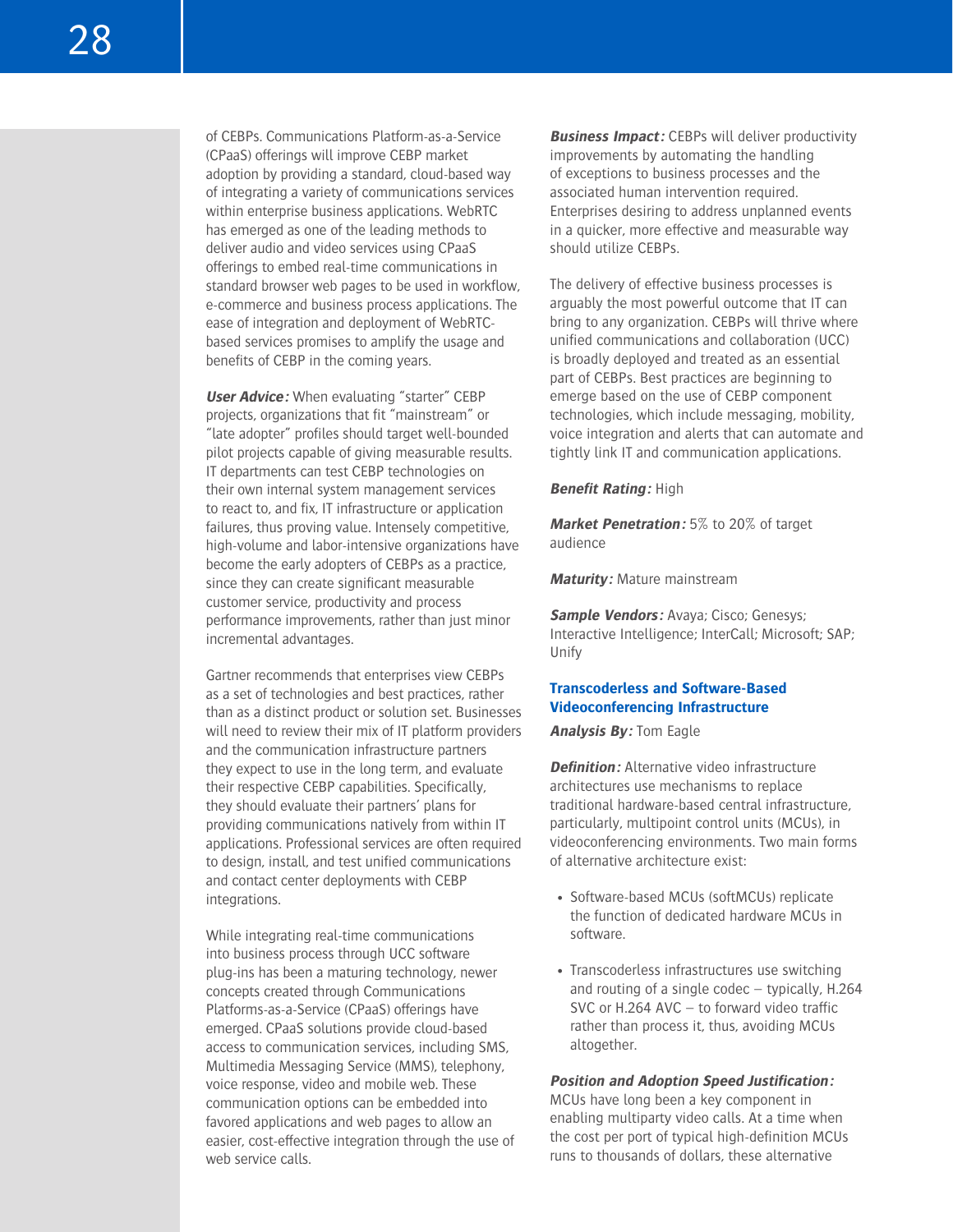architectures offer dramatic cost reductions, which are a prerequisite for mass adoption of personal video (on unified communications [UC] soft clients, for example). Gartner inquiries have shifted extensively from discussions about group video to discussions about video-enabled UC environments and cloud-based video solutions.

Transcoderless solutions using the H.264 scalable video coding (SVC) standard have often been linked to softMCUs running regular H.264 advanced video coding (AVC) via a gateway. Both are being sold on the basis of software as a service, and both are suited to cloud deployments by service providers. Alternatively, premises-based server versions – such as Acano (now Cisco), Pexip Infinity and RealPresence Clariti from Polycom – have also gained some market interest and traction.

**User Advice:** As enterprises increase the reach of desktop and mobile video to more staff, prepare for a nonlinear increase in the use of video. Early adopters have a peak utilization level of about one in 50 end users actively involved in a video call at any given time. User organizations should expect this to rise to about one in 15 end users by 2018, and scale their infrastructures (or cloud-based video staff subscriber forecasts) accordingly.

Enterprises planning to expand their video infrastructure with softMCU or transcorderless infrastructure need to evaluate the implementation partner's capability to deploy, integrate, manage and provide support. Additionally, for softMCU deployments, seek assurances on how performance is affected in higher-latency environments or where multiple different codecs are in play.

**Business Impact:** Gartner expects video to become much more pervasive during the next two years. Businesses have already been shifting their focus away from capital expenditure on high-end systems. The widespread availability and use of much lower-cost infrastructure solutions, with their ability to enable internet-based video communications and to scale cost-effectively, will be critical to enabling this transition.

**Benefit Rating:** Moderate

**Market Penetration:** 5% to 20% of target audience

**Maturity:** Early mainstream

**Sample Vendors:** Blue Jeans Networks; Cisco; Lifesize; Polycom; Vidyo

#### **Private Cloud Communications**

# **Analysis By:** Steve Blood

**Definition:** Private cloud communications have many of the attributes of public cloud services in that they are scalable and elastic, metered by use, and use internet technologies, but they are deployed and managed as dedicated services and are customizable.

#### **Position and Adoption Speed Justification:**

Private cloud communications are aligned with Gartner's definition of cloud with the attributes of communications as a service (CaaS), but with some differences:

- Service can be provided by internal IT or outsourced; it can also be hosted by an external provider.
- Private cloud architecture is virtualized, but for only a single organization.
- Shared infrastructure supports multiple departments of a single organization, rather than multiple customers.
- Services consumed can be billed by internal IT as well as external providers.

Organizations will prefer private cloud where there are limits to the quality and coverage of public services, or where regulatory and security issues restrict use. Private cloud is also popular where public cloud is insufficiently mature to outsource management of applications and infrastructure. Private cloud is popular with IT management because ensuring security and controlling the infrastructure are key responsibilities that they carry out as internal service providers.

**User Advice:** The total cost of ownership is an important factor when evaluating which cloud route to take. IT planners should closely compare the cost of operating a private cloud with public cloud solutions, including the cost of administration, management and ongoing software support. While public cloud services generally have a lower cost of ownership in a direct comparison to private cloud, at scale (more than 20,000 users) a private cloud can offer better economies of scale.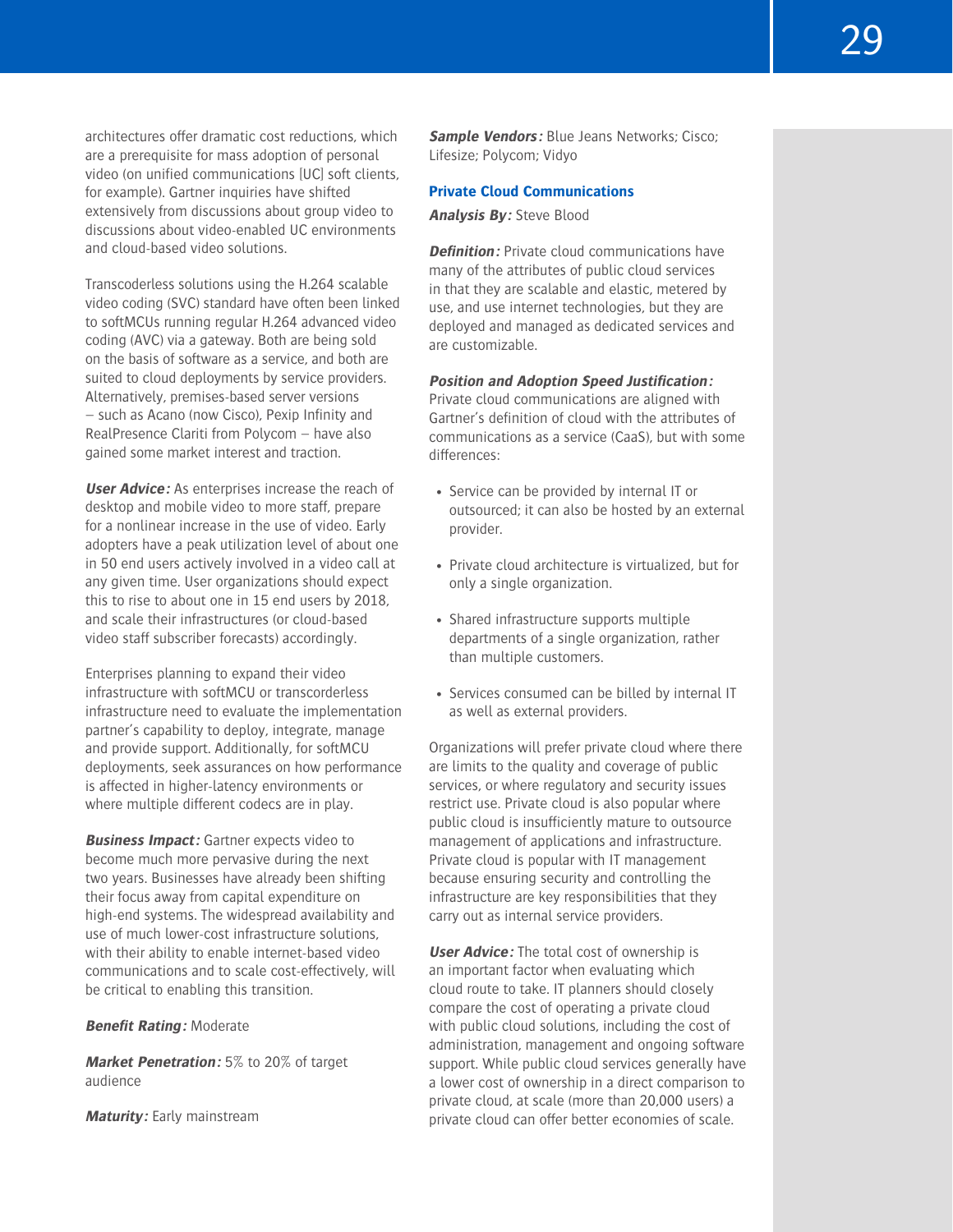Where there is a strategy to build private cloud and dedicated data center infrastructures, IT leaders should evaluate the benefits of adding communications. This is more relevant where organizations want to retain control over the speed at which they develop, deploy and customize communications services for their users.

Currently, suppliers of public cloud CaaS solutions that span multiple geographies are only just emerging. IT leaders with global user requirements may find that a private cloud deployment meets demand and their requirements for speed of implementation. This is relevant where organizations have already deployed their own internal networks to the majority of office locations and can consider a single-vendor approach.

Private cloud with utility consumption, in place of a traditional perpetual-right-to-use license, is now being offered by major infrastructure technology providers, which will fuel anticipation of wide availability. Organizations committed to private cloud infrastructures should review their choice of partners for this emerging consumption model.

**Business Impact:** Private cloud communications have similar attributes to public cloud communications, thus enabling organizations to implement and manage communications with greater agility, faster implementation, greater resilience and more effective use of capital with the utility model. We expect that the utility model will enable users to try new communications services and identify benefits as part of a business case for wider deployment. A utility license enables IT managers to move services between private and public clouds to accommodate business demands.

This model will be applicable to larger organizations with a large IT staff and strong service management skills. For smaller organizations, or those with fewer IT staff, the public cloud model will be cost-effective and provide a better service than trying to run a private cloud. Except for very large multisite organizations (those with more than 20,000 users), the cost of a private cloud is always likely to be higher than that of public services.

#### **Benefit Rating:** Moderate

**Market Penetration:** 5% to 20% of target audience

# **Maturity:** Early mainstream

**Sample Vendors:** Altitude; Avaya; Collab; eZuce; mplsystems; Microsoft; Presence Technology; ShoreTel; Unify

#### **Cloud UC (UCaaS)**

#### **Analysis By:** Daniel O'Connell

**Definition:** Cloud unified communications (UC), also known as unified communications as a service (UCaaS), are provided over multitenant or virtualized infrastructure that is owned, maintained and hosted by the service provider. Users pay a subscription-based fee.

The core functions of UC include integrated:

- IM and presence
- Telephony
- Messaging (voice mail and email with unified messaging)
- Conferencing (web, audio and video)
- Mobility

#### **Position and Adoption Speed Justification:**

Cloud UC functionality from application specialists (businesses solely focused on cloud UC) can be even more feature-rich in comparison to their premises-based counterparts. These cloud UC offerings possess strong mobility and user experiences, complemented with business analytics. They are targeted to small and midsize businesses (SMBs), though they are starting to win a small segment of enterprise accounts.

The larger enterprises prefer cloud UC from megavendors, such as Cisco, Microsoft, Google and Avaya. Functionality from these megavendor cloud UC offerings can be behind that of their premisesbased counterparts. For example, the Microsoft Skype for Business Online (SfBOL) offering, part of Office 365, does not provide the full suite of voice features as does Microsoft's Skype on-premises version. In addition, the architecture of SfBOL makes it difficult to support businesses spanning multiple geographic regions. Nonetheless, cloud UC megavendors are investing heavily in their cloud offerings and should be better equipped to scale to large, complex deployments over the ensuing two or three years.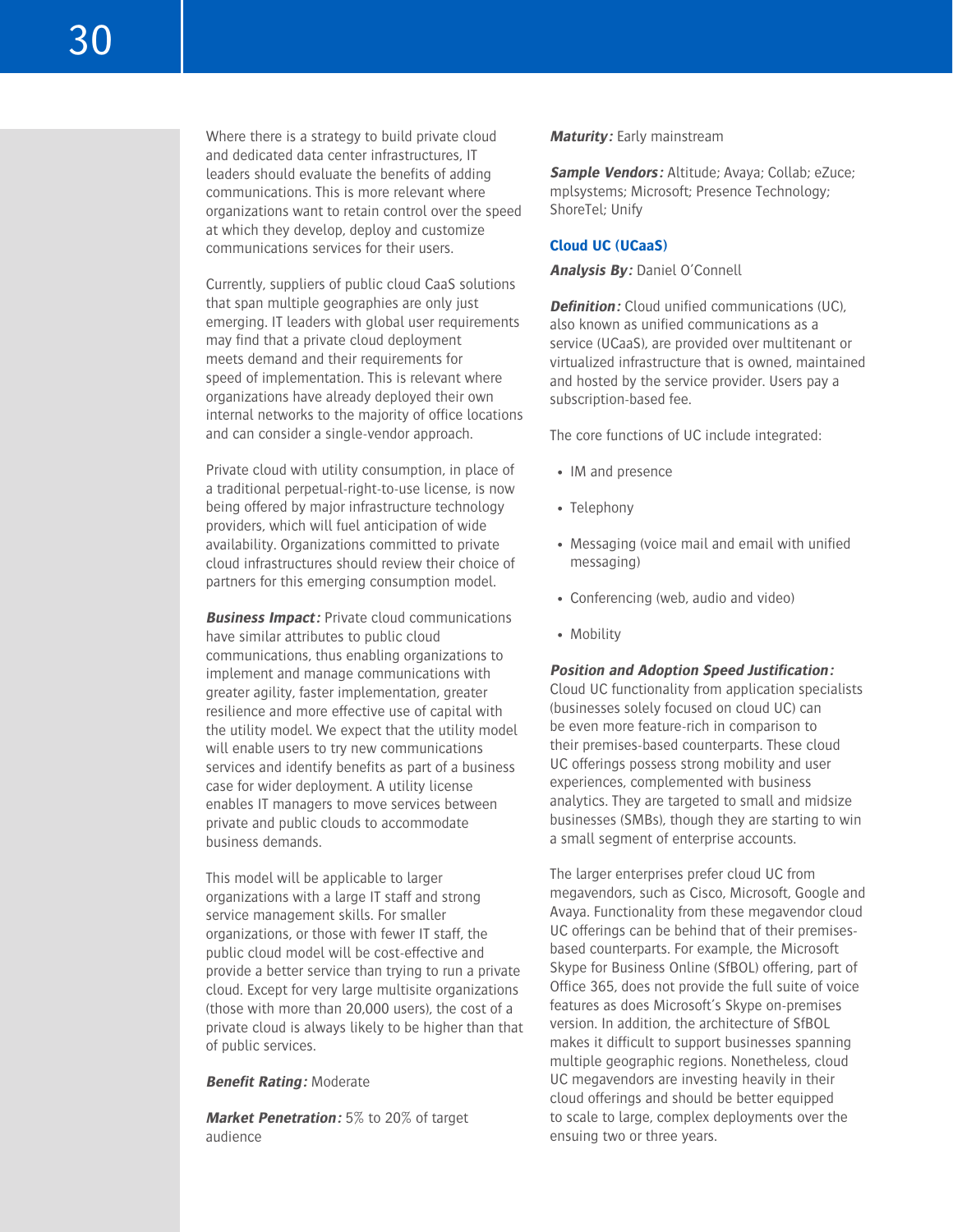**User Advice:** SMBs with fewer than 1,000 employees should carefully evaluate cloud UC. The business case for SMBs can be compelling, given their limited IT skill set, the complexity of supporting remote sites, and the pace of new innovation that cloud UC vendors introduce each year. Many midsize businesses value the integrated contact center offered by selected cloud UC providers. SMBs are largely located in a single geographical region, making the deployments far simpler.

Cloud UC is also a viable option for enterprises with 1,000 to 5,000 employees, especially when their locations are concentrated in a single region. Many public-sector organizations fall into this category and are starting to adopt cloud UC with regularity. Enterprises in the 1,000- to 5,000-employee range may at times consider working with smaller application specialists, but in general, they prefer to work with a stronger brand.

Enterprises with over 5,000 employees represent the final frontier for cloud UC. Outside the public sector, large enterprises have personnel distributed across multiple global regions. They often have security, compliance or cultural biases that result in continued on-premises UC adoption. The early cloud UC providers began rolling out their first global solutions in 2013, and the solutions have slowly matured through 2016. Organizations of this size and scope often select a hybrid UC deployment, with a mix of cloud and on-premises delivery.

**Business Impact:** Cloud UC enables organizations to outsource the delivery of telephony, mobility, IM, presence, messaging and conferencing services.

CFOs are attracted to cloud UC because it:

- Transfers capital expenses to operational expenses
- Helps organizations become more agile as they grow, retrench or acquire
- Supports disaster recovery with replicated data centers

Businesses opting for cloud UC believe that UC functions are becoming commoditized and therefore suitable for cloud delivery. This enables them to reduce costs, focus on core competencies and reallocate IT staff to focus on competitive

differentiation. The long-term view of cloud UC is positive, given how aggressively vendors are pivoting their R&D investment to the cloud.

The infrastructure-licensing policies of major vendors like Cisco and Microsoft favor singlevendor, or at least dominant-vendor, solutions. Cloud UC is therefore well-suited to organizations that are open to dominant-vendor solutions and have highly distributed workforces. Cloud UC users will need to undertake a process of vendor rationalization to streamline their suppliers.

#### **Benefit Rating:** High

**Market Penetration:** 5% to 20% of target audience

**Maturity:** Early mainstream

**Sample Vendors:** AT&T; BroadSoft; Cisco; Fuze; Google; Microsoft; Orange; RingCentral; Telefónica; Verizon

#### **Enterprise Video Content Management**

**Analysis By:** Whit Andrews

**Definition:** Enterprise video content management (EVCM) encompasses software, hardware or software as a service (SaaS) offerings. It may also include associated network services intended to manage and facilitate the delivery of one-to-any videos across internet protocols in an on-demand and (possibly) live fashion. It differs from digital asset management (DAM) in that DAM is used to manage videos (as well as other rich media) for use by creative professionals, whereas EVCM is intended to serve any or all workers and customers who need to watch videos.

#### **Position and Adoption Speed Justification:**

Companies and governments are fascinated by YouTube, which captures the attention of consumers and leads the popular user-generated online video segment. Gartner sees growing interest in EVCM from organizations seeking to unify their video strategies for live and ondemand one-to-any capabilities. This interest is now significant, and consolidation is only just starting to bring together the various valuable areas of functionality. Functional extensions, such as search, event capture, editing and metadata development, are speeding up adoption.

**User Advice:** Organizations should embark on projects that enable them to explore ways in which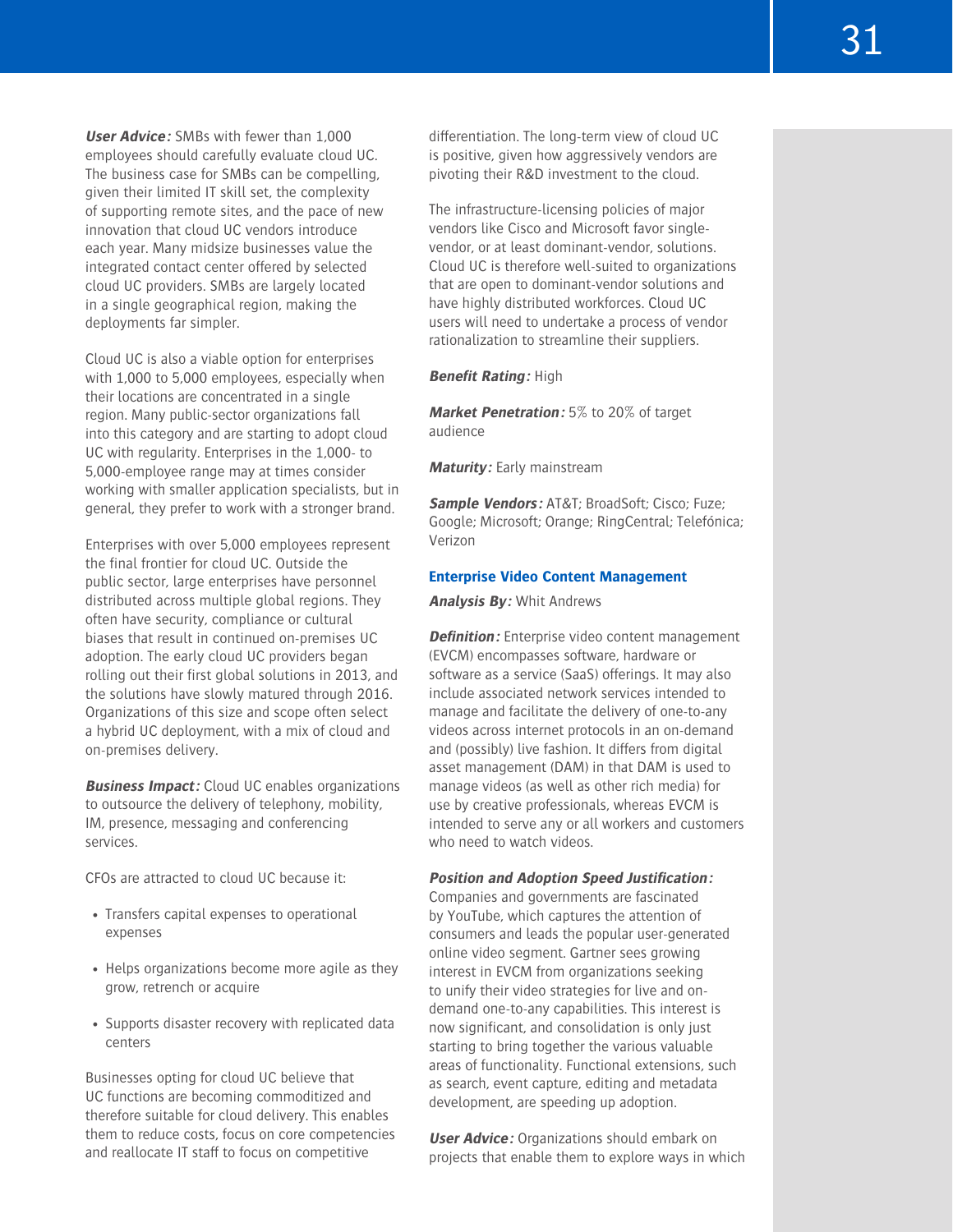video can uniquely enhance communication, learning and training. Waiting until end-to-end solutions are commonly available will result in workers making their own decisions, without support, by turning to online video sharing to provide value to customers – which may be the best strategy for some projects. Enterprises express increasing interest in comprehensive solutions that can store, manage and stream video assets to meet use cases for both internal and external audiences.

Social features (such as those that allow users to sort videos by popularity and add comment streams, user ratings, and recommendations) make video-sharing tools attractive, but user uptake of such features is limited and often disappointing. In general, opt for short vignettes on video instead of standard lectures. Also, when capturing, presenting and archiving video or web conferences, you will find that saving videos as short, topical pieces will result in better viewing and long-term value.

**Business Impact:** Videos make highly effective vehicles for the communication of knowledge and emotion. They can improve audience empathy and sense of value. Video has value in its ability to transcend language and skills, and it narrows the gap between the novice and expert for visually complex tasks. Videos will be extremely important for customer service (and self-service) in a visually complex task communication and will prove increasingly valuable in providing a channel for emotional, impactful conversation. Some vendors may specialize in integrating with horizontal applications for tasks such as collaboration.

**Benefit Rating:** Moderate

**Market Penetration:** 5% to 20% of target audience

**Maturity:** Adolescent

**Sample Vendors:** Brightcove; Kaltura; Kontiki; KZO Innovations; MediaPlatform; Panopto; Polycom; Qumu; Ramp; VBrick Systems

# **Climbing the Slope Emergency/Mass Notification Services**

**Analysis By:** Roberta J. Witty

**Definition:** Emergency or mass notification services (EMNS) automate the distribution and management of messages to an organization's stakeholders through multiple endpoints (for

example, voice, email, SMS, digital signage, safety systems, public alerting systems, etc.). Use cases include emergency events, business operations notifications, IT service alerting and public safety.

#### **Position and Adoption Speed Justification:**

EMNS vendors have been expanding their offerings to find new areas of growth and now support all use cases defined above. Restrictions on "emergency only" messaging have been lifted to include other operational events such as appointment reminders and important corporate events. The exception to this restriction lifting is for marketing campaigns. Innovation in EMNS continues with expanded support for client-side mobile device apps, situational awareness, groupbased crisis communications, personal safety and integration with Internet of Things (IoT) devices (for example, temperature control and hazardous materials sensors, drones, digital cameras).

Some industries are fully saturated, such as higher education, while others are investigating a vendor switch due to product nonperformance or high pricing, especially for contact expansion. Challenges to the EMNS market are coming from new entrants leveraging communications platform as a service (CPaaS) offerings to build out their own EMNS offerings. These new entrants are usually integrating EMNS into a larger offering, for example, ServiceNow for IT service operations and LiveProcess for crisis management.

EMNS have moved up two levels in 2016 from 2015 due to more organizations realizing the benefits of using EMNS as part of the crisis management process, a discipline gaining higher adoption rates in most organizations. EMNS have attracted many specialty audiences, resulting in a large field of many small vendors and a few large multiproduct vendors. Consolidation is expected over the next three years.

#### **User Advice:**

- 1 Understand all the notification use cases and contacts needed by your organization to ensure that you are making the best use of your investment. Pricing is on a per-contact basis with typically no limit on the number of contact endpoints.
- 2 Choose a vendor that has experience in your vertical industry to better align its offering to your business operations.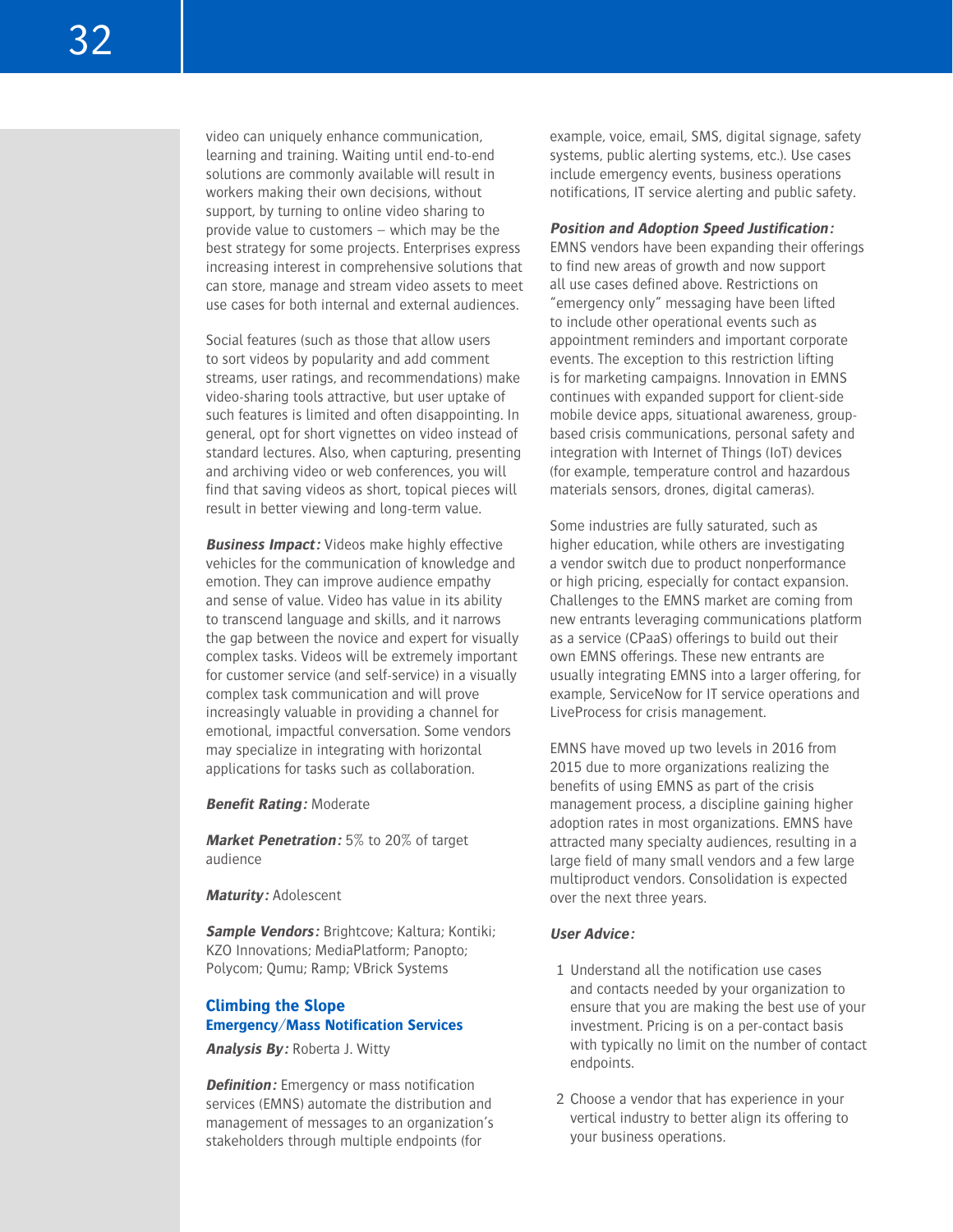- 3 Choose an EMNS vendor that has hosting data center operations located in different geographic locations from yours to prevent the same event from impacting you and the EMNS vendor and for privacy protection considerations.
- 4 Choose an EMNS vendor that has customer support services located in the same or adjacent time zones as your organization as well as language support for your operating locations.
- 5 Plan your workforce enrollment procedure to ensure that all needed people are included in the service, and that their contact information is up-to-date and complete.
- 6 Create templates for the types of events your organization may experience as well as templates that cover the timeline of the event from start to stand-down.

**Business Impact:** Stakeholder communication is critical during incidents ranging from localized events to regional and catastrophic disasters. In addition to preserving and enhancing the reputation of the organization during a crisis, the business benefits of using an EMNS tool are:

- Key personnel can be notified in minutes, and large numbers of affected personnel can receive critical information about the event.
- Management can focus on critical decision making and exception handling.
- Human error, misinformation, rumors, emotions and distractions – which are common during a crisis – can be better managed and corrected.
- A documented notification audit log can be provided for real-time and postevent management.

# **Benefit Rating:** High

**Market Penetration:** 20% to 50% of target audience

#### **Maturity:** Early mainstream

**Sample Vendors: BlackBerry; Desktop Alert;** Everbridge; Global AlertLink; MIR3; Omnilert; Rave Mobile Safety; Send Word Now; Sungard Availability Services; xMatters

#### **External Peer-to-Peer Communities**

**Analysis By:** Jenny Sussin

**Definition:** External peer-to-peer (P2P) communities are virtual places for collaboration among people and organizations outside of the enterprise. They include prospects, customers, suppliers, partners, influencers and even competitors on occasion. External P2P community sites leverage social software tools that enable community members to interact online to share ideas, provide support for other members, offer suggestions and comment on others' ideas.

# **Position and Adoption Speed Justification:**

External P2P communities have showed a consistent increase in client interest over the past two years. Gartner has seen a resurgence among clients looking at communities for idea generation, advocacy and, most notably, customer support.

Common external community features include:

- Wikis
- Blogs
- Forums
- Analytics
- Ratings and reviews
- Q&A
- Moderation
- Member directories with profiles
- Polling
- Mechanisms for gamification

**User Advice:** Identify one or more business objectives to be achieved through the establishment of external P2P communities, focusing on one to get started. Recognize known constituent behaviors and set realistic expectations for activity, as well as for the level of activity that should be achieved to meet business goals. Pay extra attention to the value that the community will provide to each individual participant to attract that person and maintain engagement – especially when it is first set up.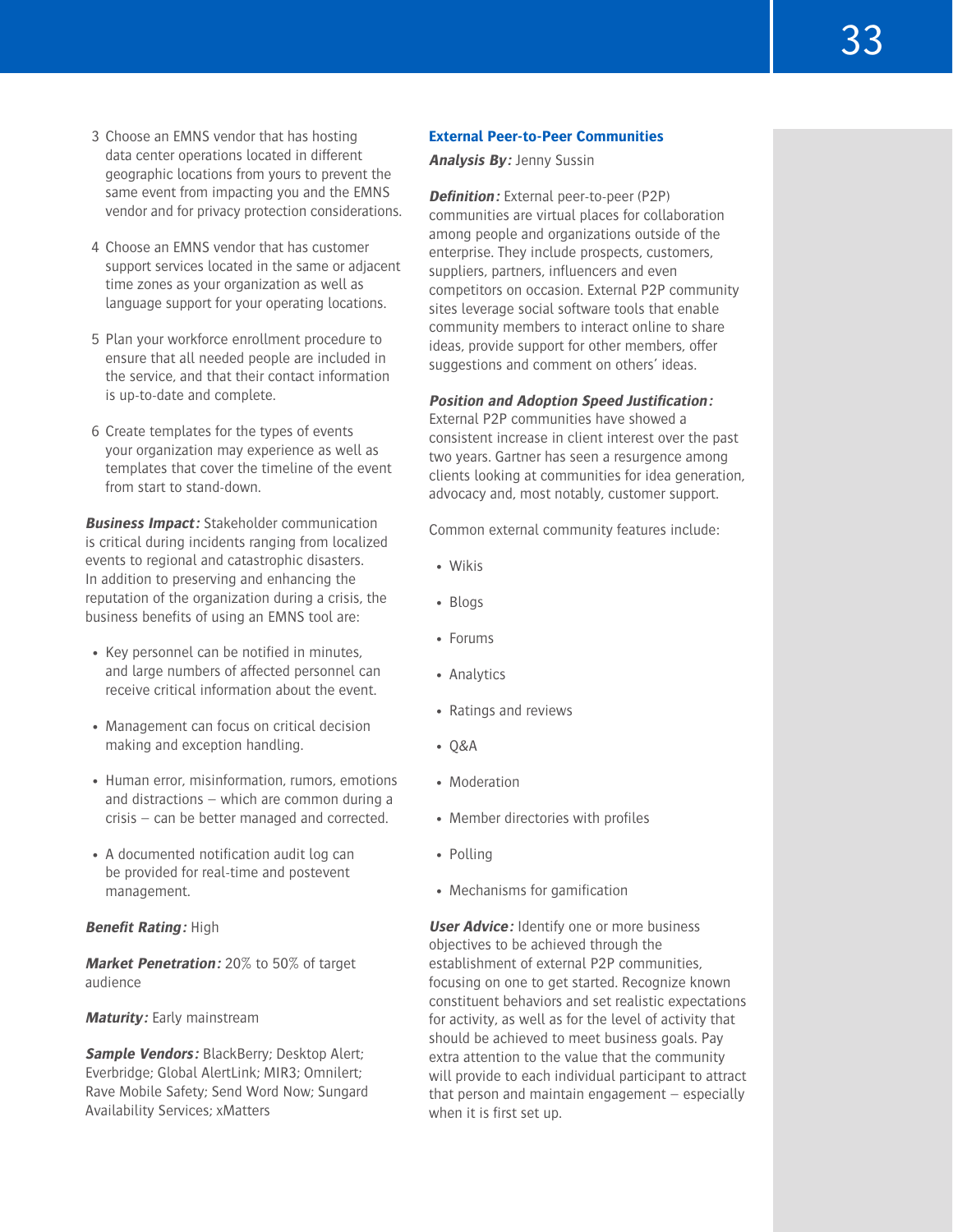Establish a clear marketing and communications plan around the introduction of the community/ communities to your constituency. Assign a community manager and administrator to keep members continuously engaged in the community to sustain its business impact.

**Business Impact:** External P2P communities will have the most impact when they have clear associated objectives and a clear call to action for community members.

Customers' perceived success is typically defined by the ability to:

- Share ideas for new products and services, or update existing ones
- Ask questions and find answers
- Exchange knowledge with like-minded peers
- Network and/or compete with peers

Businesses' perceived success is typically defined by:

- Customer service savings from call deflections
- Decreased costs for traditional market research
- Increased customer satisfaction

Gartner has seen success with external P2P communities across the areas of marketing, customer service and market research/product development.

#### **Benefit Rating:** High

**Market Penetration:** 20% to 50% of target audience

**Maturity:** Early mainstream

**Sample Vendors:** inSided; Jive; Lithium; Salesforce; Vanilla Forums; Voycer

#### **Freemium UCC**

**Analysis By:** Mike Fasciani

**Definition:** Freemium is a business model that initially offers a free-to-use product option, and then relies on organizations upgrading to a paid-for premium option for a more robust, enterprise-grade feature set. Cloud-based unified communications and collaboration (UCC) vendors have used the freemium business model to drive quick adoption.

# **Position and Adoption Speed Justification:**

Several UCC vendors are offering basic UCC for free and charging enterprises a subscription fee for premium services. The objectives are to have the revenue that is generated from each paying user outweigh the cost of providing the minimally viable free service, and to generate revenue from other sources, such as advertising. One segment of the UCC cloud market that has adopted the freemium model is web conferencing. With the freemium model, web conferencing costs are significantly reduced allowing credible alternatives for a broad range of use cases. Service providers who have taken this licensing approach include LogMeIn, Google, and Zoom. More enterprises are offering a tiered conferencing strategy for their users and utilizing freemium as the baseline service for everyday intra-company conferencing and collaboration. UCC vendors wishing to gain quick market adoption of their platforms are utilizing the freemium business model for some of their services. Gartner sees this trend continuing as web conferencing usage continues to rise and enterprises are eager to find creative ways to reduce overall spending for this application.

**User Advice:** Freemium web conferencing solutions are often adopted by the end users directly as they can be procured at no cost and with no long-term financial commitment. Enterprises should embrace a multitier strategy for web conferencing, with a premium solution for critical conferences like investor relations, a standard conferencing platform, and freemium solutions for their more casual, internal conferencing requirements.

IT planners should limit the term or volume commitments for web conferencing services and evaluate freemium solutions for a subset of use cases before committing to a transition for existing UCC tools. Internal communications channels should be used to delineate clear policies for when and how to use freemium services. If such a solution is not offered, enterprises should expect end users to explore freemium options that offer well-designed user experiences without first validating their use with the enterprise.

**Business Impact:** Freemium solutions can reduce the cost of UCC services by over 50%. Enterprises with significant communication costs are using freemium services when they are a good fit for their overall strategy. Enterprise bimodal Type 2 IT practices allow the adoption of freemium UCC and deliver good business value by assisting dispersed, creative teams be more collaborative and always connected.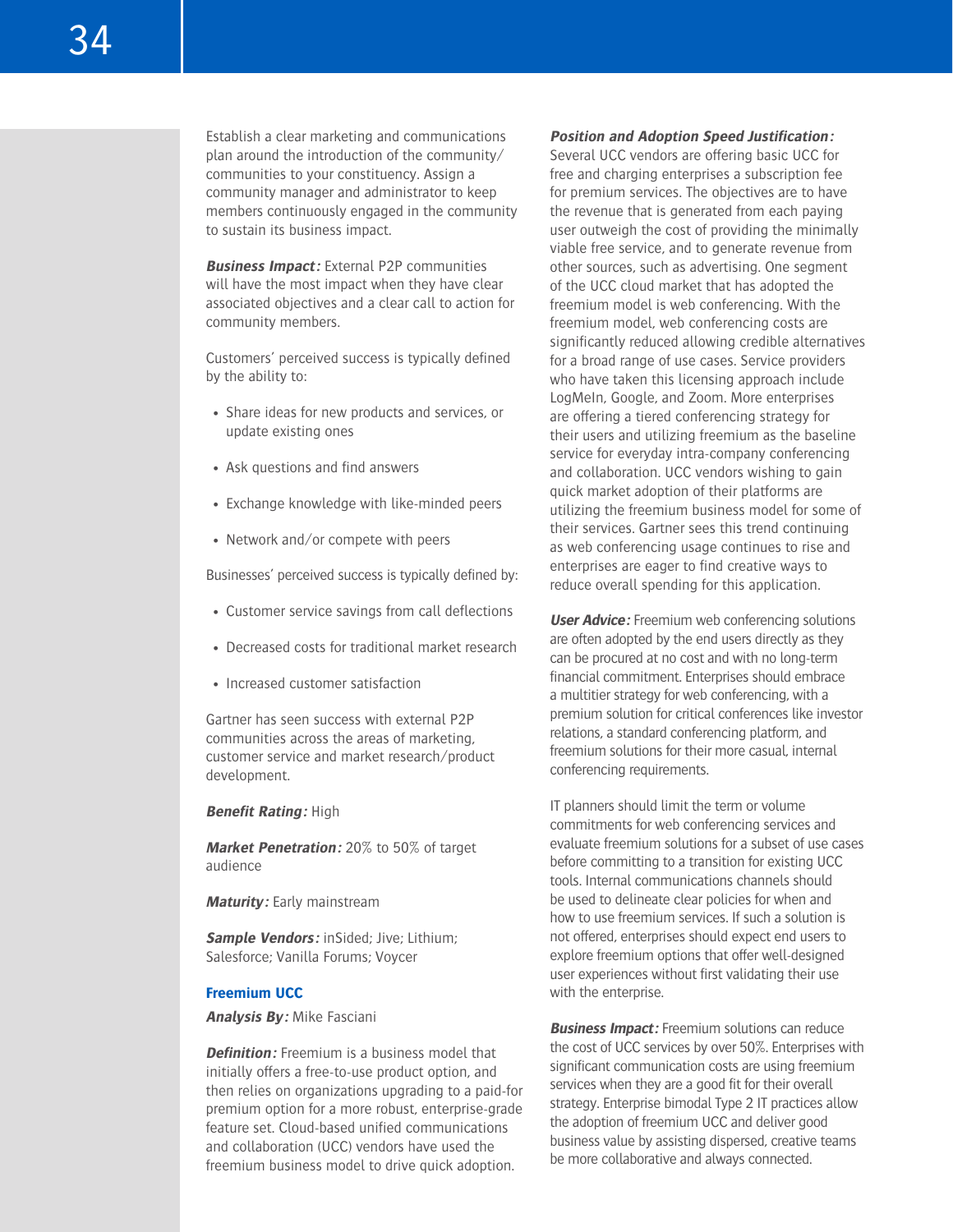#### **Benefit Rating:** Moderate

**Market Penetration:** 5% to 20% of target audience

**Maturity:** Mature mainstream

**Sample Vendors:** Cisco; FreeConferenceCall.com; Google; LogMeIn; Unify; Voxeet; Zoom

#### **Unified Communications and Collaboration**

# **Analysis By:** Adam Preset

**Definition:** Unified communications and collaboration (UCC) describes an enterprise approach to combining asynchronous and synchronous technologies. Distinctions blur as communications and conferencing vendors try to penetrate into new markets, and collaboration and messaging vendors enhance their platforms with real-time communication services.

#### **Position and Adoption Speed Justification:**

Because UCC represents the merging of a number of former distinct marketplaces, there are hurdles to overcome. Without UCC, enterprises have to blend and maintain portfolios of products from two or more vendors to provide the UCC experience. End users expect to shift their available media up and down as seamlessly as possible – from IM to voice to video, and among handsets, mobile devices, computers and video systems.

Vendors add functionality to their product suites that overlap or compete directly with other products purchased for different reasons. Real-time collaboration tools might include IM, voice, video and desktop sharing. "Good enough" peer-to-peer voice functionality may displace some traditional telephony, while web conferencing decreases the need for hardware video endpoints. While it is empowering and convenient for end users, the overlap can be confusing. Seamless UCC remains an aspiration.

Satisfying all application scenarios is so challenging that siloed, team-based approaches (such as Workstream Collaboration) are legitimate options when enterprise UCC cannot suit all. Cloud office bundles (such as Microsoft Office 365 or Google Apps for Work) are centered on collaboration, and have increasing appeal for buyers with modest and simple UCC needs.

Because UCC workloads take advantage of IP networks, organizations are – sometimes slowly – converging on staffing models in which collaboration teams and networking, telephony, A/V, and infrastructure groups work in the same reporting line.

End users depend on software clients and mobile apps as the unifying interfaces that hide backend complexity. Increasingly, UCC solutions are being called upon to support communication between internal and external collaborators who may be using different systems, making federation capabilities essential.

#### **User Advice:**

#### Recommendations:

- Create a task force to develop a UCC strategy that is made up of lines of business as well as communications and IT specialists to reduce interdepartmental friction.
- Consider cloud options as seriously as onpremises solutions.
- Separate the organizational and budget politics from assessing the benefits of enhancing users' communication and collaboration capabilities.

A UCC project can produce benefits and unintended drawbacks. In some cases, it could needlessly disrupt work practices, add complexity, and be seen as unnecessary, costly and a waste of resources. In other cases, it can improve communications, augment work performance, increase effectiveness, and help virtual teams to excel. Some employees may do better with, and some do better without, UCC. It is not an all-ornothing proposition for every user.

- Investigate needs in the context of specific use cases before attempting to deliver a solution.
- Allow some degree of solution overlap if it proves to be beneficial and be sensitive to user preferences and requirements, using shadow IT deployments to understand them.
- Provide guidance around use cases if appropriate.
- Determine the right capabilities roadmap for various user segments.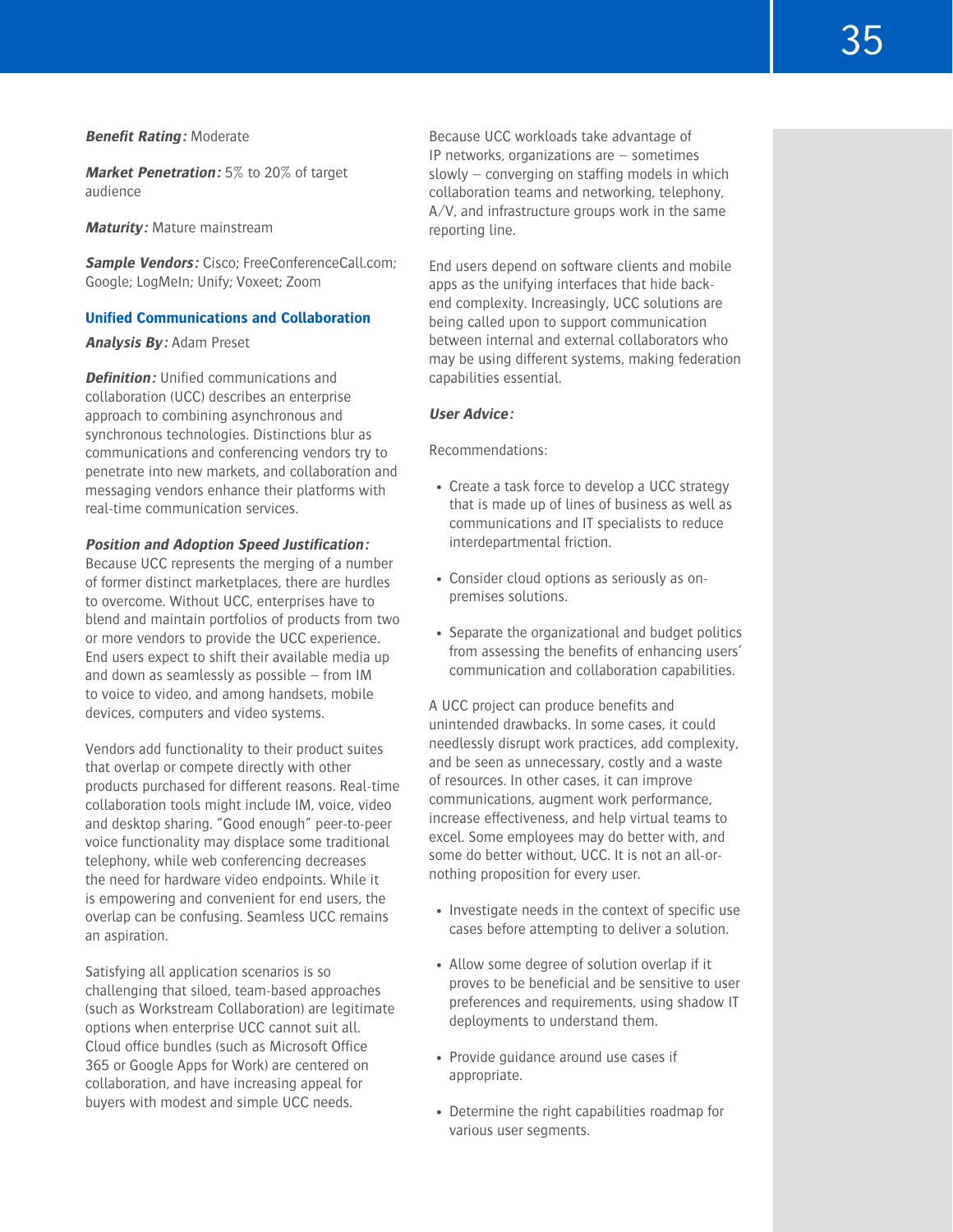• Look for user segments that already understand the potential benefits and business cases that provide the clearest path to a measurable return.

These pilots can help build the case for more widespread deployment.

**Business Impact:** Users expect integrated tools, escalating to the highest-value combination of interactive services – both inside and outside the firewall – and including fixed, wireless and mobile devices. Presence services are a vital unifying tool. These capabilities are available as a complete stack from some vendors. Standards-driven integration will make even more combinations possible. Large enterprises will likely need a portfolio that covers "good enough for most" and "best of breed for a few" solutions.

Although there is generally an acceptance that UCC is necessary, organizations will struggle with quantifying the benefits and calculating return on investment (ROI). Enterprises may need to eschew traditional ROI mechanisms and seek alternative, less quantifiable means to justify UCC investments, such as process cycle acceleration, faster problem remediation, increased information awareness, and the inclusion of more internal and external resources as part of the planning processes.

#### **Benefit Rating:** High

**Market Penetration:** 20% to 50% of target audience

**Maturity:** Early mainstream

**Sample Vendors:** Avaya; Cisco Systems; Google; IBM Collaboration Solutions; Microsoft; Mitel; Unify

#### **Entering the Plateau SIP Communications**

**Analysis By:** Bern Elliot

**Definition:** Session Initiation Protocol (SIP) is a communication protocol that is specified by the Internet Engineering Task Force (IETF). It is the industry standard for multiple protocol (voice and video) signaling. SIP enables communication services across the internet, as well as over fixed and mobile Internet Protocol (IP) networks.

#### **Position and Adoption Speed Justification:**

While there are some variations in how it is implemented, it is now clear that SIP is the default open protocol for communication, supplanting

H.323, which was considered too complex. SIP is widely supported by leading communication vendors; however, some implementation differences remain, so portability is not ensured, and it must be validated. Many enterprise communication vendors and carriers prefer to offer variations of SIP. The use of a session border controller (SBC) between carriers, enterprises and different unified communications (UC) platforms enables protocol remediation, along with providing a demarcation point for security and support. SIP trunks are now being offered by most telecom providers. SIP is likely to be supported by the Web Real-Time Communications (WebRTC) standard, which further establishes its role as a key standard.

**User Advice:** SIP is a useful way to enable interoperability among communication platforms and services. It is useful in contact centers, and in UC deployments, where multiple vendor communication products must be integrated.

SIP trunking is effectively an IP replacement for public switched telephone network (PSTN) trunking that can be delivered over internet connections or private networks, such as Multiprotocol Label Switching (MPLS) and Ethernet. Service providers offer SIP trunks in more granular increments than ISDN Primary Rate Interface (PRI), requiring enterprises to subscribe only to the desired capacity of concurrent calls. A border element, such as an SBC, often resides between the enterprise and the service provider, as well as in the core of the service provider's voice over IP (VoIP) platforms. Although primarily used for voice, SIP trunks can also carry other media.

Ensure that vendors offer SIP as a contact control option in their platforms, and ask them to specify what interoperability testing they have performed. This will make it more likely that different vendors' SIP products will interoperate with each other, as well as with your service provider's.

**Business Impact:** SIP's greatest value is that it replaces proprietary, media-specific signaling with an industry standard for all real-time voice and video communication, and that it is easier and less expensive to implement than H.323. Additionally, the SIP session setup phase is completely separate from the media transmission, so the media does not have to follow the same path. As a result, after the session is set up, the media can flow directly between endpoints, which reduces costs and network congestion. Another feature of SIP is that it allows open information to be contained in the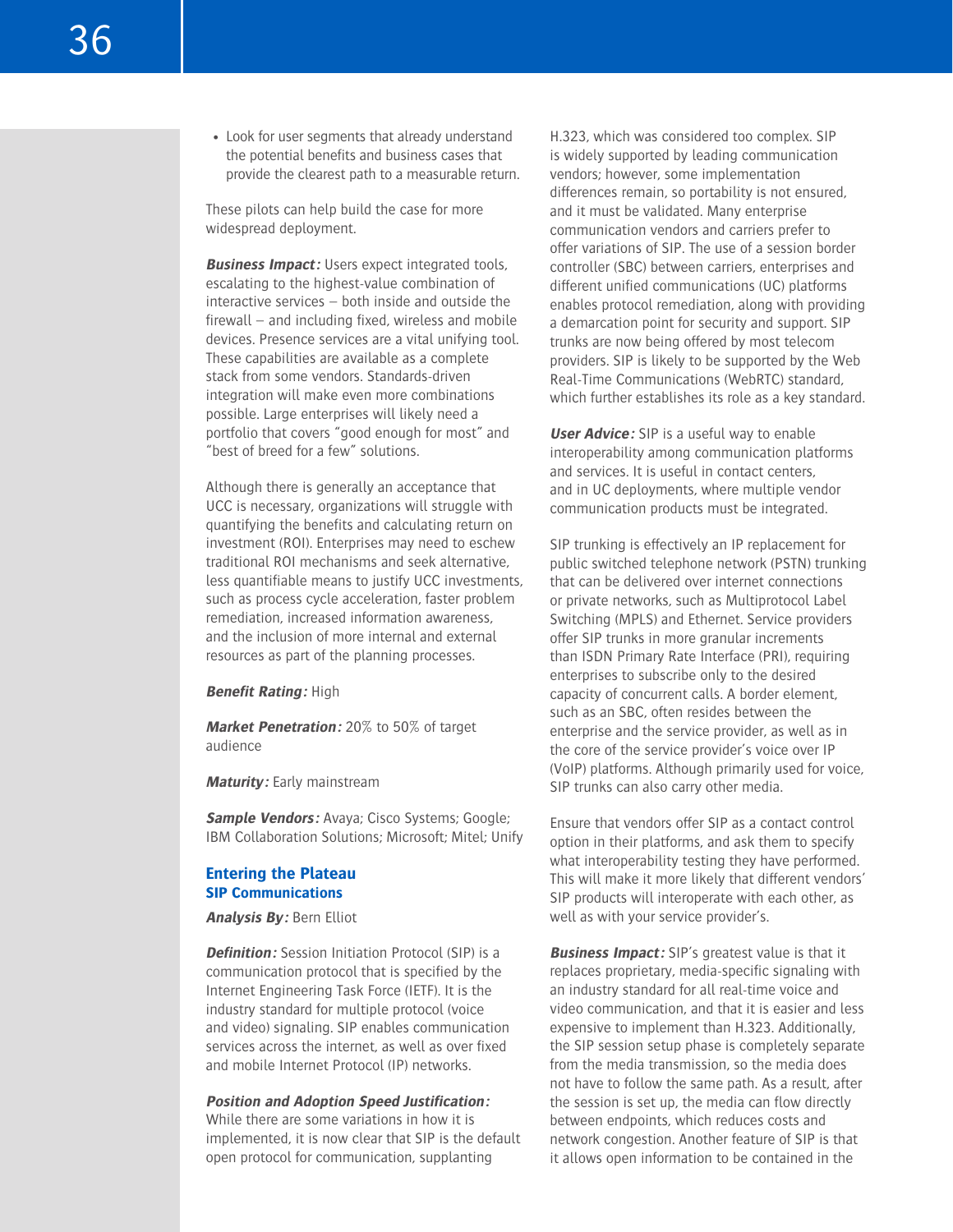#### **Benefit Rating:** High

center environment.

**Market Penetration:** 20% to 50% of target audience

#### **Maturity:** Early mainstream

**Sample Vendors:** AT&T; Avaya; BT; Cisco; Level 3; NEC; Orange; Verizon

# **EFSS**

**Analysis By:** Monica Basso

**Definition:** Enterprise file synchronization and sharing (EFSS) refers to a range of on-premises or cloud-based capabilities that enable individuals to synchronize and share documents, photos, videos and files across mobile devices, PCs and servers. Sharing can happen within the organization or outside of it, with partners, customers or others. Security and collaboration are critical complementary features for enterprises adoption.

#### **Position and Adoption Speed Justification:**

EFSS technology is relatively mature; its basic features include native mobile and web client apps, password protection and data encryption, and server integration (with SharePoint, for example), whereas its enhanced ones include content creation, collaboration, digital rights management, cloud encryption key management (EKM) and modern responsive user interface (UI). Leading vendors offer integration with Microsoft's Office 365. Over the past six years, EFSS adoption has grown rapidly to hundreds of users, thus driving progressive standardization. A variety of IT vendors in multiple markets (such as enterprise content management [ECM], collaboration, storage, backup and enterprise mobility management [EMM]) added file synchronization and sharing features as extensions to their offerings. EFSS puts pressure on traditional markets, such as ECM and storage, forcing an evolution in EFSS functionality to include cloud, mobile and analytics paradigms, to enhance user experience, IT administration and business support. Cloud storage providers such as Google, Microsoft and Amazon accelerate commoditization, bundling EFSS for minimal price into broader deals.

EFSS destination vendors are evolving in two different directions: data infrastructure modernization (that is, enterprise systems/ resources integration and management with support for federation, e-discovery, data governance and security); or modern content collaboration and business enablement. Despite concerns that security and compliance may slow down adoption, EFSS investments continue to grow as organizations must balance IT control over bring your own (BYO) cloud services with users' demand for modern productivity tools. Adoption of Microsoft Office 365 has driven significant interest into OneDrive for Business, but Dropbox and Box Enterprise continue to be users' preferred options and Google offers the best alternative for real-time document collaboration.

**User Advice:** IT leaders responsible for digital workplace initiatives must consider EFSS. To work more effectively, organizations must explore potential security risks of personal cloud services, as well as users' requirements for modern productivity tools. They should evaluate EFSS options and capabilities to enable secure mobile content sharing, collaboration and productivity, thus reducing potential risks. If email or legacy FTP services are used for file transfers, organizations should consider EFSS as an efficient and potentially more secure way for employees to share data, rather than using personal services. Organizations looking for secure alternatives to personal cloud while preserving user preferences, and those that are especially focusing on external collaboration, should consider public cloud offerings such as Box Enterprise or Dropbox. Organizations with tighter data control requirements, or with a large storage infrastructure, should focus on hybrid solutions (such as Citrix, Syncplicity and Egnyte) that allow the organization to maintain more control over where data is housed and leverage existing storage investments. Organizations with strong requirements for data protection, or organizations that have strict regulations about data location and residency or complex data manipulation requirements, should focus on private cloud or onpremises EFSS deployments.

**Business Impact:** Enterprise file sharing will enable higher productivity and collaboration for mobile workers who deal with multiple devices, and lead to a more agile and connected workforce. Organizations investing in such capabilities will enable a more modern and collaborative realtime workplace, while reducing or avoiding the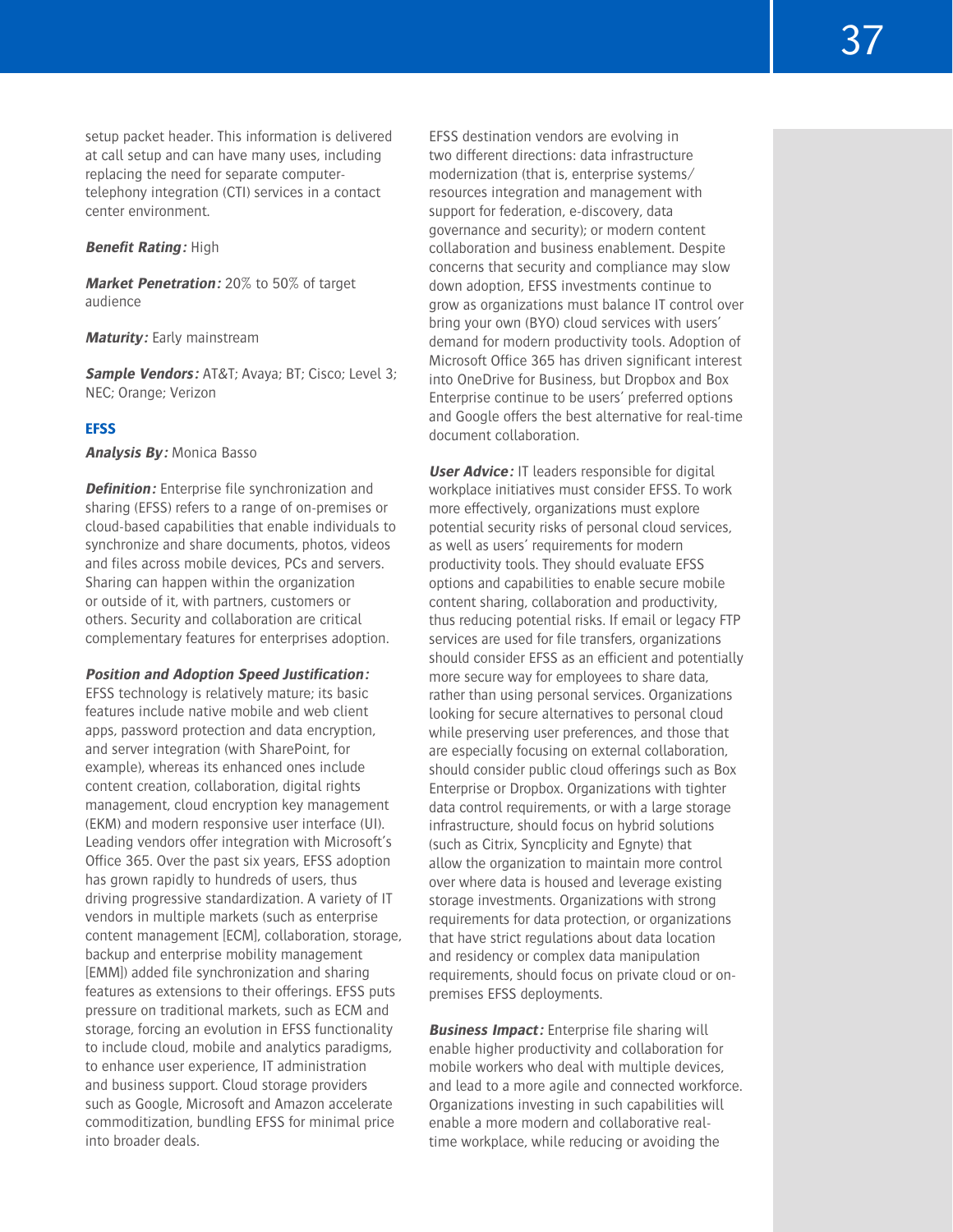inherent security/compliance threats of personal cloud services. Business benefits include increased productivity and cost savings.

**Benefit Rating:** High

**Market Penetration:** 20% to 50% of target audience

**Maturity:** Mature mainstream

**Sample Vendors:** Accellion: Box: Citrix: Ctera Networks; Dropbox; Egnyte; Google; Intralinks; Microsoft; ownCloud

#### **VoIP Over WLAN**

**Analysis By:** Bill Menezes; Tim Zimmerman

**Definition:** VoIP over WLAN enables voice over IP (VoIP) calls to be made over wireless LANs (WLANs). The technology may be implemented in various mobile devices, including smartphones, tablets, PCs or purpose-built cordless VoWLAN handsets.

#### **Position and Adoption Speed Justification:**

VoIP over WLAN technology enables seamless voice calls from mobile devices attached via the WLAN to gateways using the enterprise PBX. This capability includes smartphones with native Wi-Fi calling capability, which (with carrier support) may provide seamless handoff of a voice over LTE cellular call to a Wi-Fi hot spot or WLAN. Enterprise implementation of VoIP over WLAN is approaching the Plateau of Productivity because the medium is stable and the solution offers flexible deployment options, including soft clients, and LAN infrastructure vendors are focused on measuring and reducing latency to support landline quality calls. Vendors also provide network management

features such as QoS for packets associated with specific softphone clients, such as Skype for Business, to address user complaints about mediocre call quality.

**User Advice:** Telecom and network managers should consider voice over WLAN (VoWLAN) when wireless is the first connection to the enterprise network and as part of strategies to migrate to an all-wireless office, retiring wired IP desk phones. Be aware of the minimum hardware support (such as codec) in the mobile client to ensure meeting the required mean opinion score (MOS) or Rating Factor (R-Factor) score for acceptable call quality. Specify 802.11ac WLAN technology for new deployments, to take advantage of its significant increase in performance compared with earlier generation 802.11 technology. VoWLAN cannot completely replace wired phones until Wi-Fi locations provide better granularity for emergency requirements, such as E-911 calls.

**Business Impact:** Enterprises should use VoIP over WLAN as part of any enterprise connectivity strategy when deploying a WLAN as the first hop onto the infrastructure. "Greenfield" and "brownfield" (technology refresh) access layer connectivity projects should factor in VoWLAN savings for cabling and switch ports.

**Benefit Rating:** Moderate

**Market Penetration:** 20% to 50% of target audience

**Maturity:** Early mainstream

**Sample Vendors:** Alcatel-Lucent; Avaya; Cisco; Microsoft; Mitel; ShoreTel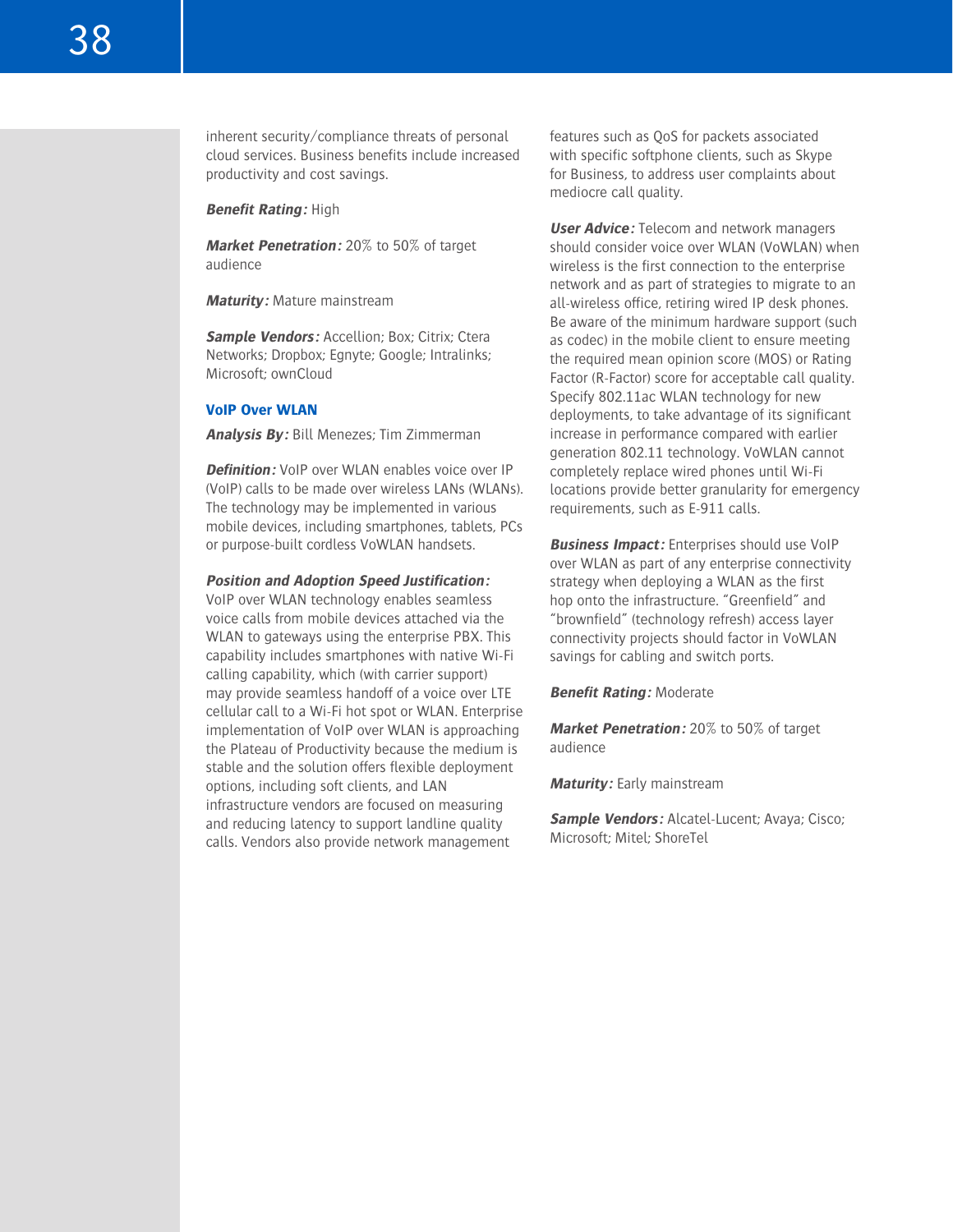39

# **Appendixes**

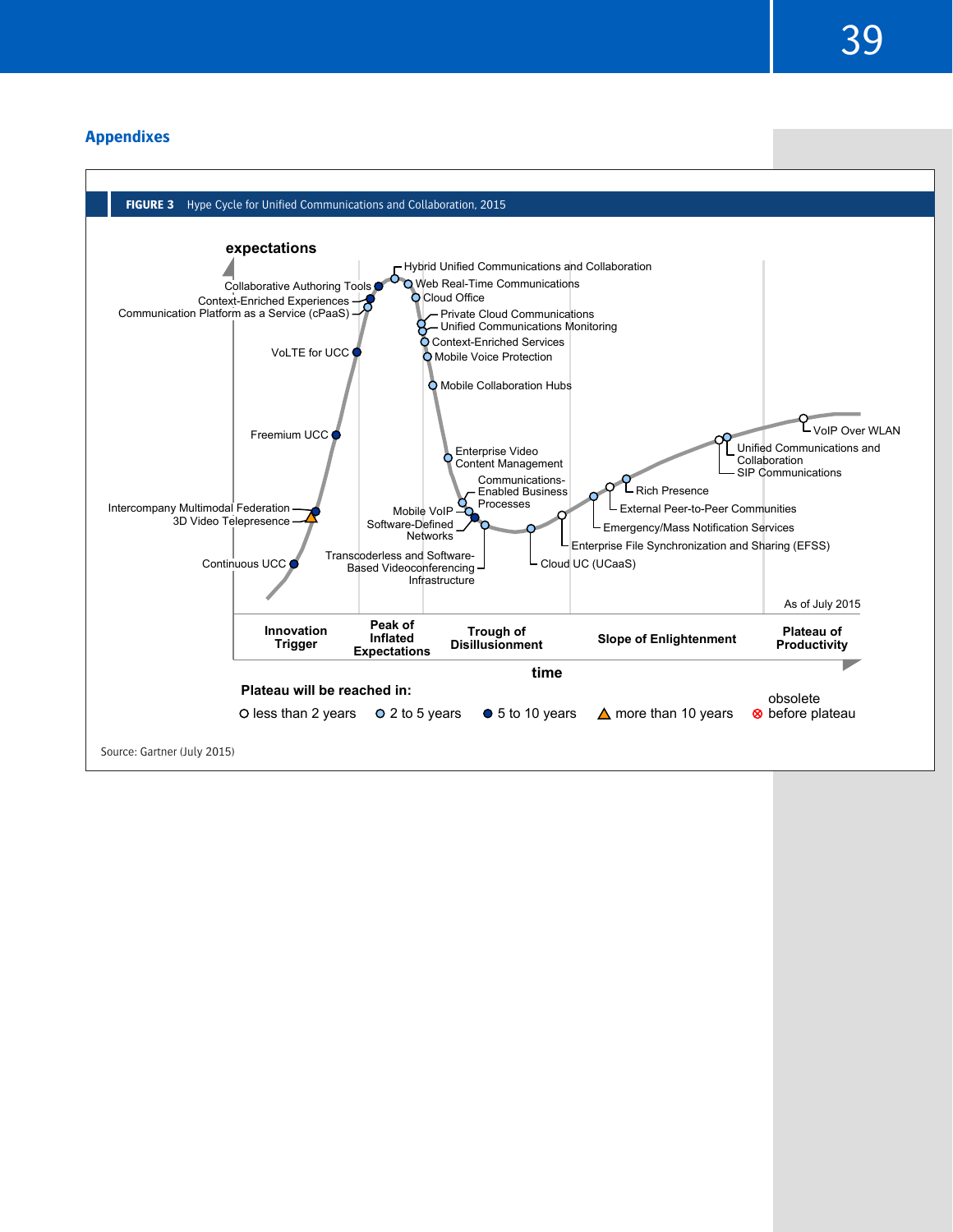# **Hype Cycle Phases, Benefit Ratings and Maturity Levels**

# Table 1. Hype Cycle Phases

| <b>Phase</b>                           | <b>Definition</b>                                                                                                                                                                                                                                                                                                                                                                                                                               |
|----------------------------------------|-------------------------------------------------------------------------------------------------------------------------------------------------------------------------------------------------------------------------------------------------------------------------------------------------------------------------------------------------------------------------------------------------------------------------------------------------|
| <b>Innovation Trigger</b>              | A breakthrough, public demonstration, product launch or other event<br>generates significant press and industry interest.                                                                                                                                                                                                                                                                                                                       |
| Peak of Inflated<br>Expectations       | During this phase of overenthusiasm and unrealistic projections, a flurry of<br>well-publicized activity by technology leaders results in some successes, but<br>more failures, as the technology is pushed to its limits. The only enterprises<br>making money are conference organizers and magazine publishers.                                                                                                                              |
| Trough of<br>Disillusionment           | Because the technology does not live up to its overinflated expectations,<br>it rapidly becomes unfashionable. Media interest wanes, except for a few<br>cautionary tales.                                                                                                                                                                                                                                                                      |
| Slope of Enlightenment                 | Focused experimentation and solid hard work by an increasingly diverse<br>range of organizations lead to a true understanding of the technology's<br>applicability, risks and benefits. Commercial off-the-shelf methodologies and<br>tools ease the development process.                                                                                                                                                                       |
| Plateau of Productivity                | The real-world benefits of the technology are demonstrated and accepted.<br>Tools and methodologies are increasingly stable as they enter their second<br>and third generations. Growing numbers of organizations feel comfortable<br>with the reduced level of risk; the rapid growth phase of adoption begins.<br>Approximately 20% of the technology's target audience has adopted or is<br>adopting the technology as it enters this phase. |
| <b>Years to Mainstream</b><br>Adoption | The time required for the technology to reach the Plateau of Productivity.                                                                                                                                                                                                                                                                                                                                                                      |
| Source: Gartner (July 2016)            |                                                                                                                                                                                                                                                                                                                                                                                                                                                 |

# Table 2. Benefit Ratings

| <b>Benefit Rating</b>       | <b>Definition</b>                                                                                                                                              |  |  |  |
|-----------------------------|----------------------------------------------------------------------------------------------------------------------------------------------------------------|--|--|--|
| <b>Transformational</b>     | Enables new ways of doing business across<br>industries that will result in major shifts in<br>industry dynamics                                               |  |  |  |
| High                        | Enables new ways of performing horizontal or<br>vertical processes that will result in significantly<br>increased revenue or cost savings for an<br>enterprise |  |  |  |
| Moderate                    | Provides incremental improvements to<br>established processes that will result in increased<br>revenue or cost savings for an enterprise                       |  |  |  |
| l ow                        | Slightly improves processes (for example,<br>improved user experience) that will be difficult to<br>translate into increased revenue or cost savings           |  |  |  |
| Source: Gartner (July 2016) |                                                                                                                                                                |  |  |  |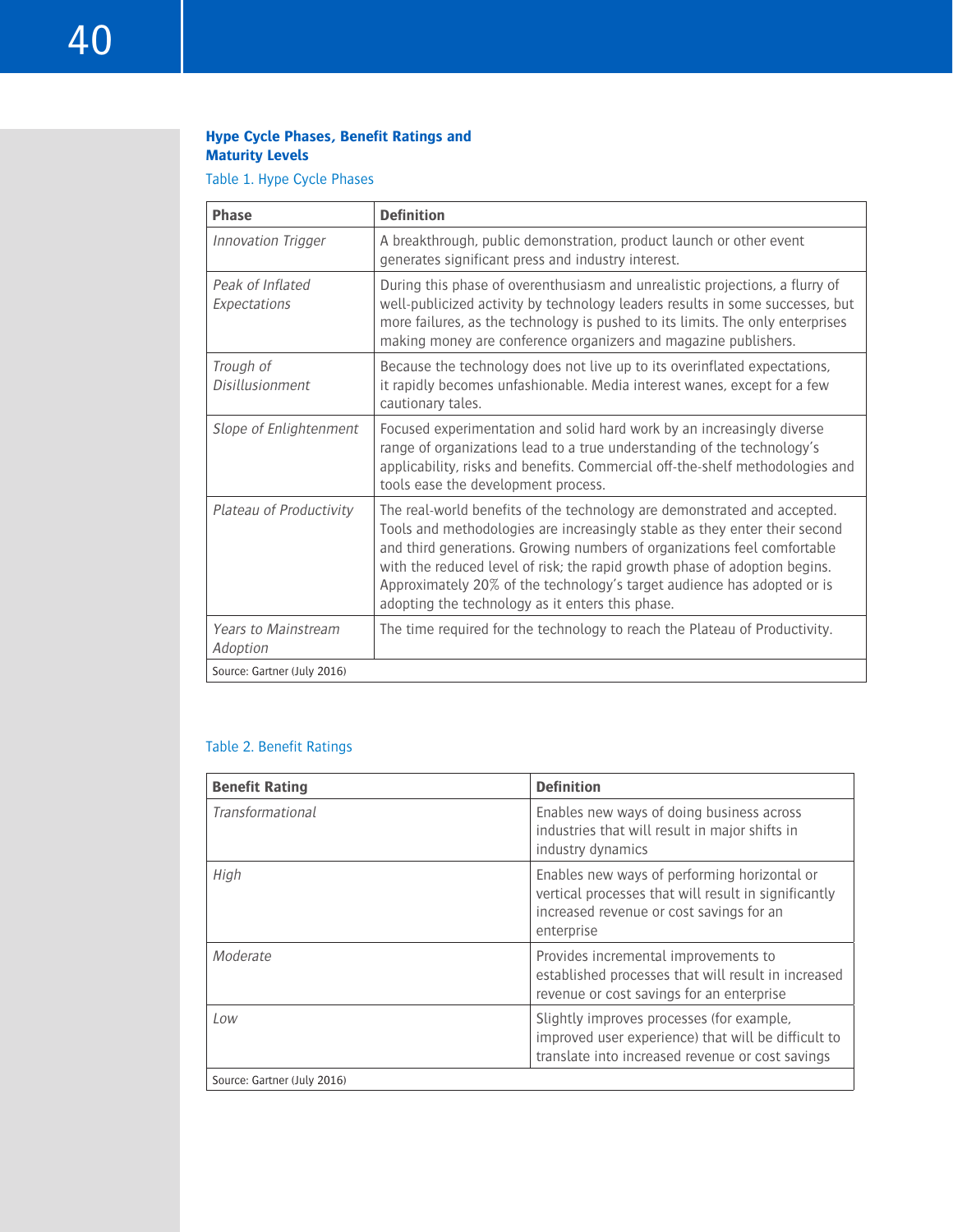#### Table 3. Maturity Levels

| <b>Maturity Level</b>       | <b>Status</b>                                  | Products/Vendors            |
|-----------------------------|------------------------------------------------|-----------------------------|
| Embryonic                   | $\cdot$ In labs                                | • None                      |
| Emerging                    | • Commercialization by vendors                 | • First generation          |
|                             | • Pilots and deployments by industry leaders   | • High price                |
|                             |                                                | • Much customization        |
| Adolescent                  | • Maturing technology capabilities and process | • Second generation         |
|                             | understanding                                  | • Less customization        |
|                             | • Uptake beyond early adopters                 |                             |
| Early mainstream            | • Proven technology                            | • Third generation          |
|                             | • Vendors, technology and adoption rapidly     | • More out of box           |
|                             | evolving                                       | • Methodologies             |
| Mature                      | • Robust technology                            | • Several dominant vendors  |
| mainstream                  | • Not much evolution in vendors or technology  |                             |
| Legacy                      | • Not appropriate for new developments         | • Maintenance revenue focus |
|                             | • Cost of migration constrains replacement     |                             |
| Obsolete                    | • Rarely used                                  | • Used/resale market only   |
| Source: Gartner (July 2016) |                                                |                             |

# **Evidence**

Each technology analysis given in this Hype Cycle has been prepared by subject matter experts who have drawn on the body of research published in their discipline as Gartner research deliverables, and also used external, related secondary research sources.

For the most forward-looking technology analyses, analysts have typically drawn on their ongoing monitoring and research interest in new intellectual property developments, and the work of numerous vendors' research and development teams as they participate in global standardssetting institutions.

Source: Gartner Research, G00290214, M. Fasciani, 21 July 2016